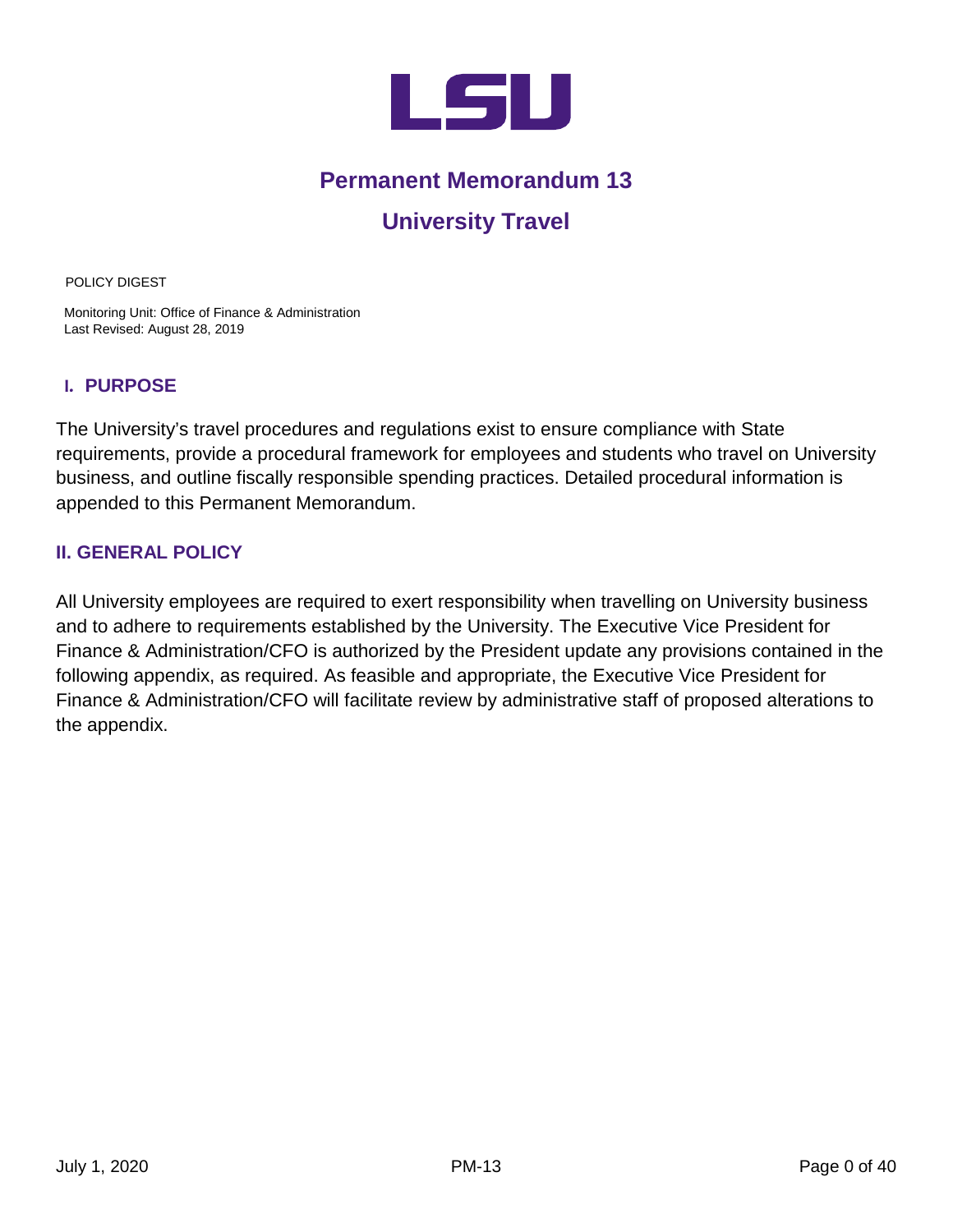**The provisions included herein apply to all LSU campuses:**

**LSU A&M LSU AG CENTER LSU ALEXANDRIA LSU EUNICE LSU SHREVEPORT PENNINGTON BIOMEDICAL RESEARCH CENTER LSU HEALTH SCIENCES CENTER NEW ORLEANS LSU HEALTH SCIENCES CENTER SHREVEPORT LSU HEALTH CARE SERVICES DIVISION**

**EFFECTIVE**: July 1, 2020.

#### **I. INTRODUCTION**

A. Application of Regulations

The Commissioner of Administration issued revised General Travel Regulations in Policy and Procedure Memorandum No. 49 effective July 1, 2020. The General Travel Regulations do not apply to colleges and universities under the Management Authority of the Board of Supervisors for State Colleges and Universities. PPM-49, General Travel Regulations may be used to provide guidance to this permanent memorandum, but is not meant to be all inclusive. This permanent memorandum allows for discretion or exceptions approved by the President of the University or his/her designee. All travel at the University expense is subject to the provisions of PM-13. University expense is interpreted to include all funds, including gifts and grants, which are administered by the University. Reimbursement for the cost of any travel can be obtained only as provided herein.

#### **II. DEFINITIONS**

For the purposes of these regulations, the following words have the meaning indicated:

- A. Allowance Maximum amount allowed for travel expenses while traveling on official University business.
- B. Authorized Persons
	- 1. Advisors, consultants, or other individuals who are called upon to contribute time and services to the University who are not otherwise required to be reimbursed through a contract for a professional, specialty, or consulting services.
	- 2. Members of boards, commissions, and advisory councils required by Federal or State legislation or regulation. Travel allowance levels for all such members and any staff shall be those levels authorized for employees unless specific allowances are provided.
	- 3. The traveler's supervisor (or his/her designee) and/or the person with fiscal responsibility unless the Campus and/or Department requires a higher level of approval is allowed to deem persons as an authorized traveler for official University Business only. Students must be deemed authorized travelers to be reimbursed for University business purposes.
- C. Centrally Billed Account (CBA) Credit account issued in a Department's name (no plastic card issued). These accounts are direct liabilities of the University and are paid by each Department. CBA accounts are controlled through an authorized approver(s) to provide a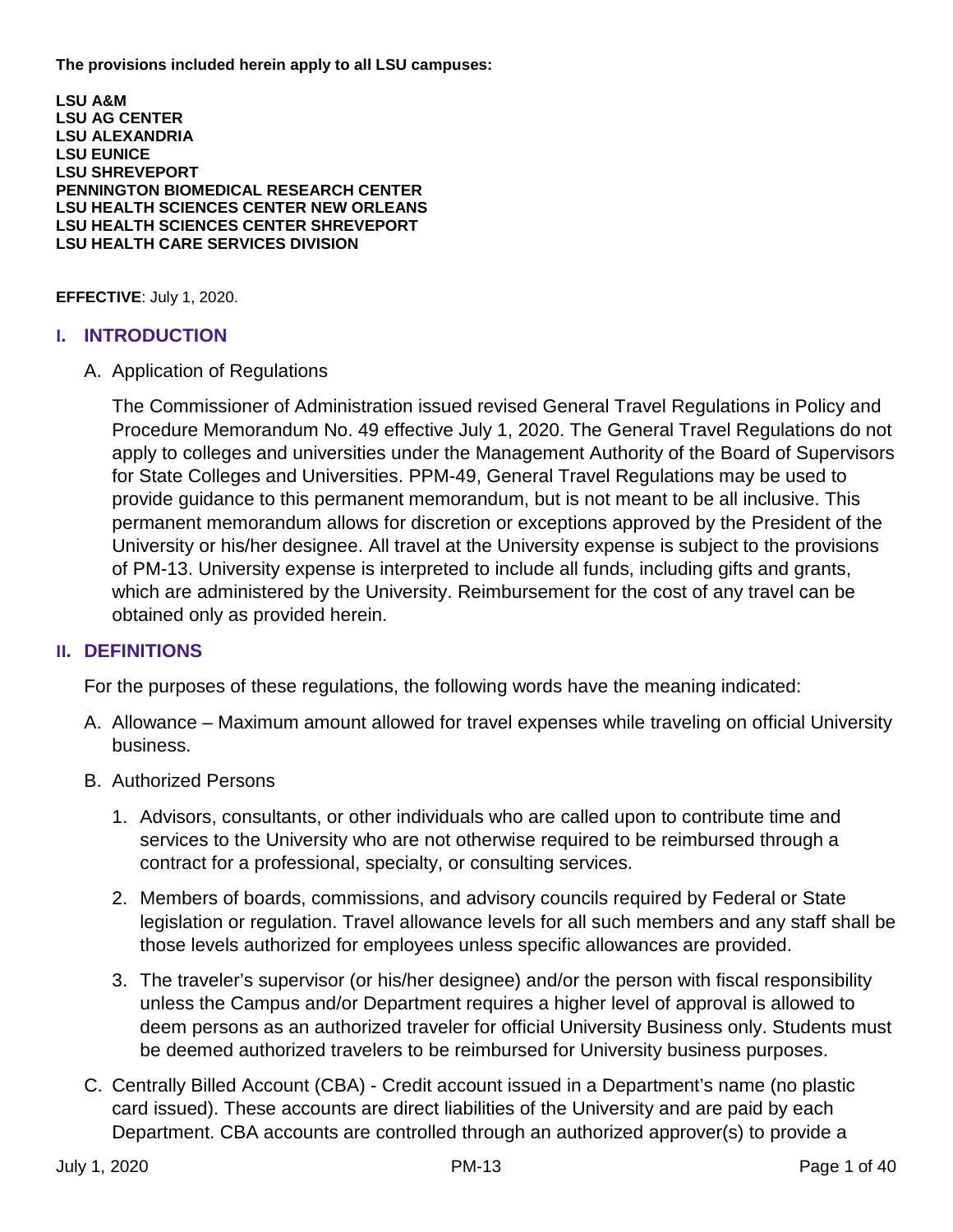means to purchase airfare and conference registration only. Each Department Head determines the extent of the account's use. *CBA accounts can be used for non-workers and students at LSU, LSUA, LSUE, LSUS, PBRC, LSU Ag Center, LSU HSC-New Orleans and LSU HSC-Shreveport.*

- D. Conference/Convention Defined herein as an event for a specific purpose and/or objective. Non-routine events can be defined as a seminar, conference, convention, or training. Documentation required is a formal agenda, program, letter of invitation, or registration fee. Participation as an exhibiting vendor in an exhibit/trade show also qualifies as a conference. The requirement for a hotel to qualify for conference rate lodging is that the hotel is hosting or is in "conjunction with hosting" the meeting.
- E. Department Head Person who is responsible for the administrative, financial, and management activities within the department.
- F. Emergency Travel Under extraordinary circumstances where the best interests of the University require that travel be undertaken not in compliance with these regulations, approval after the fact by the Campus Head or his/her designee.
- G. Expense Report Task in Workday to record travel expenses.
- H. Extended Stay Any assignment made for a period of 31 or more consecutive days at a place other than the traveler's official domicile.
- I. Fiscal Authority Person within or outside a unit that has authority to approve the use of funds for travel.
- J. High Risk Travel Countries that have Travel Advisories by the U.S. Department of State identified as areas that require special efforts to mitigate risk, and when necessary, call for the avoidance of travel altogether. See FASOP: AS-18, "High Risk Travel to Restricted Regions". LSU campuses not following FASOP: AS-18, "High Risk Travel to Restricted Regions" must have procedures in place for Travel to a high risk area.
- K. In-state Travel All travel within the borders of Louisiana or travel through adjacent states between points within Louisiana when such is the most efficient route.
- L. International Travel All travel to destinations outside the 50 United States, District of Columbia, Puerto Rico, U.S. Virgin Islands, American Samoa, Guam and Saipan.
- M. LaCarte card The procurement card provided to employees based on their need to purchase business related goods & services and which, if allowed by the Campus Head, may be used for certain travel expenses.
- N. Lowest Logical Airfare The lowest logical airfare is the cheapest available at the time of booking without causing undo inconvenience. These types of airfare are non-refundable, penalty tickets. Penalties could include restrictions such as advanced purchase requirements, weekend stays, etc. Prices will increase as seats are sold. When schedule changes are required for lowest logical tickets, penalty fees are added.
- O. Official Domicile
	- 1. Every University officer, employee, and authorized person, except those on temporary assignment, shall be assigned an official domicile.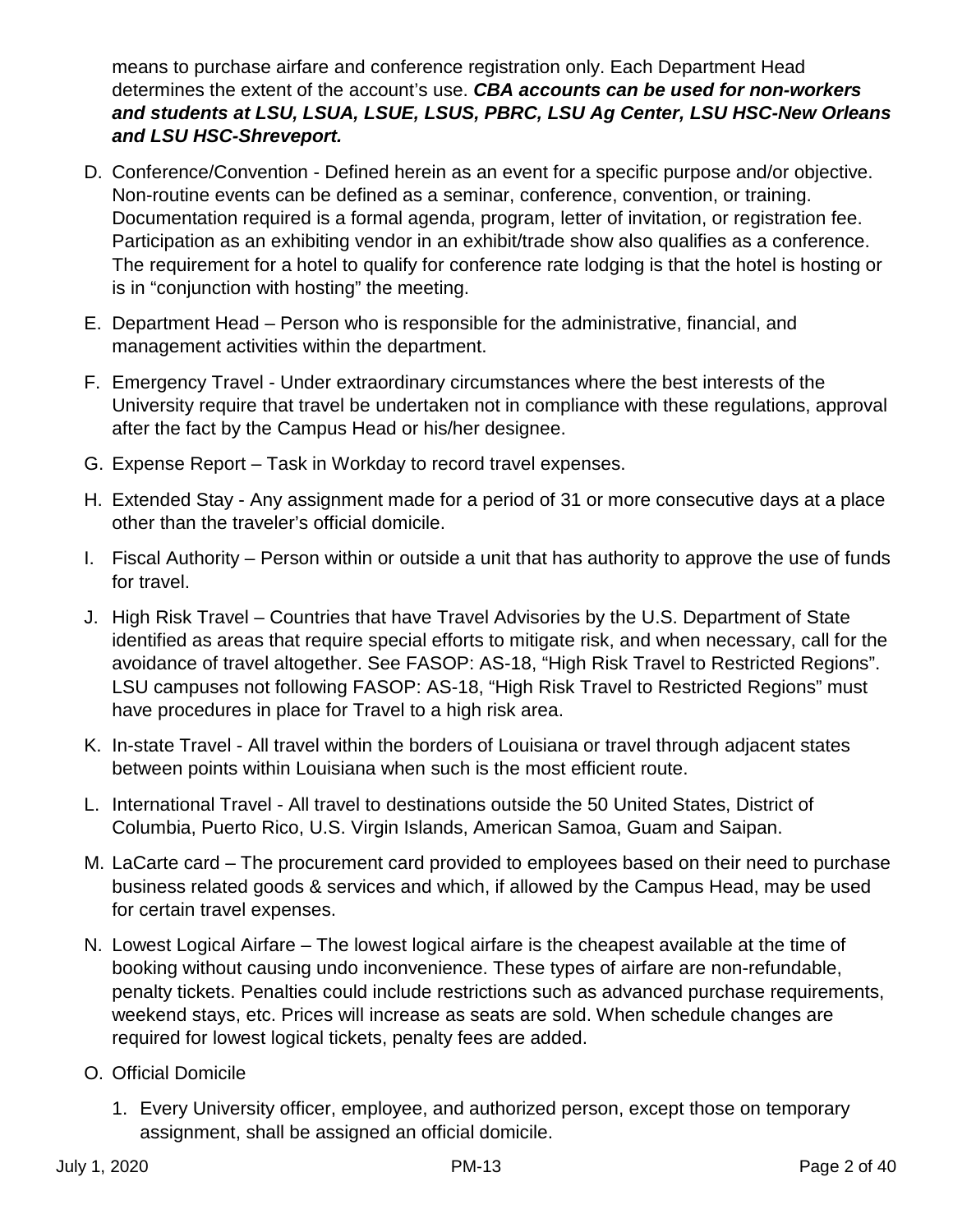- 2. Except where fixed by law, official domicile of an officer or employee assigned to an office shall be, the parish/county in which the office is located. The Department Head or his/her designee should determine the extent of any surrounding area to be included, such as a region. As a guideline, a radius of at least 30 miles is recommended. The official domicile of an authorized person shall be the parish/county in which the person resides, except when the Campus Head has designated another location (such as the person's workplace).
- 3. A traveler whose residence is other than the official domicile of his/her office shall not receive travel and subsistence while at his/her official domicile nor shall he/she receive reimbursement for travel to and from his/her residence.
- 4. The official domicile of a person located in the field shall be the parish/county where the majority of work is performed, or such area or region as may be designated by the Campus Head, provided that in all cases such designation must be in the best interest of the University and not for the convenience of the person.
- 5. The traveler's supervisor (or his/her designee) and/or the person with fiscal responsibility unless the Campus and/or Department requires a higher level of approval may authorize approval for an employee to be reimbursed for lodging expenses within an employee's domicile with proper justification as to necessity and why it is in the best interest of the University and not for the convenience of the person.
- P. Out-of-state Travel Travel to any of the other 49 states plus District of Columbia, Puerto Rico, U.S. Virgin Islands, American Samoa, Guam and Saipan.
- Q. Passport A document identifying an individual as a citizen of a specific country and attesting to his or her identity and ability to travel freely.
- R. Per Diem (Federal) A flat rate paid by the Federal government in lieu of travel reimbursements for individuals on extended stays only. Employees may claim the U.S. Department of State federal per diem rate for Lodging and M&IE (meals and incidentals) for international travel only. U.S. Department of State federal per diem rates for Lodging and M&IE vary based on location and dates of travel. The rates are available on the U.S. Department of State website, [http://www.state.gov/travel/.](http://www.state.gov/travel/) Reimbursement for lodging expenses requires submission of itemized receipts. Reimbursement for Meals & Incidental expenses does not require receipts. M&IE are inclusive of fees and tips given to porters, baggage carriers and hotel staff. Reimbursement may not exceed the federal per diem rate.
- S. Per Diem (Meals) A flat rate paid to employees for meals while in travel status.
- T. Preferred Seating Seats for purchase on an aircraft at an additional cost. Some of the benefits preferred seating may provide are more legroom, priority boarding and/or early access to overhead bins.
- U. Receipts/Document Requirements Supporting documentation, including original itemized receipts that must be submitted for reimbursement of travel expenses.
- V. Routine Travel Local travel required in the course of performing an employee's job duties. This does not include conferences or out-of-state travel.
- W. Spend Authorization Task in Workday to provide the authorization to travel.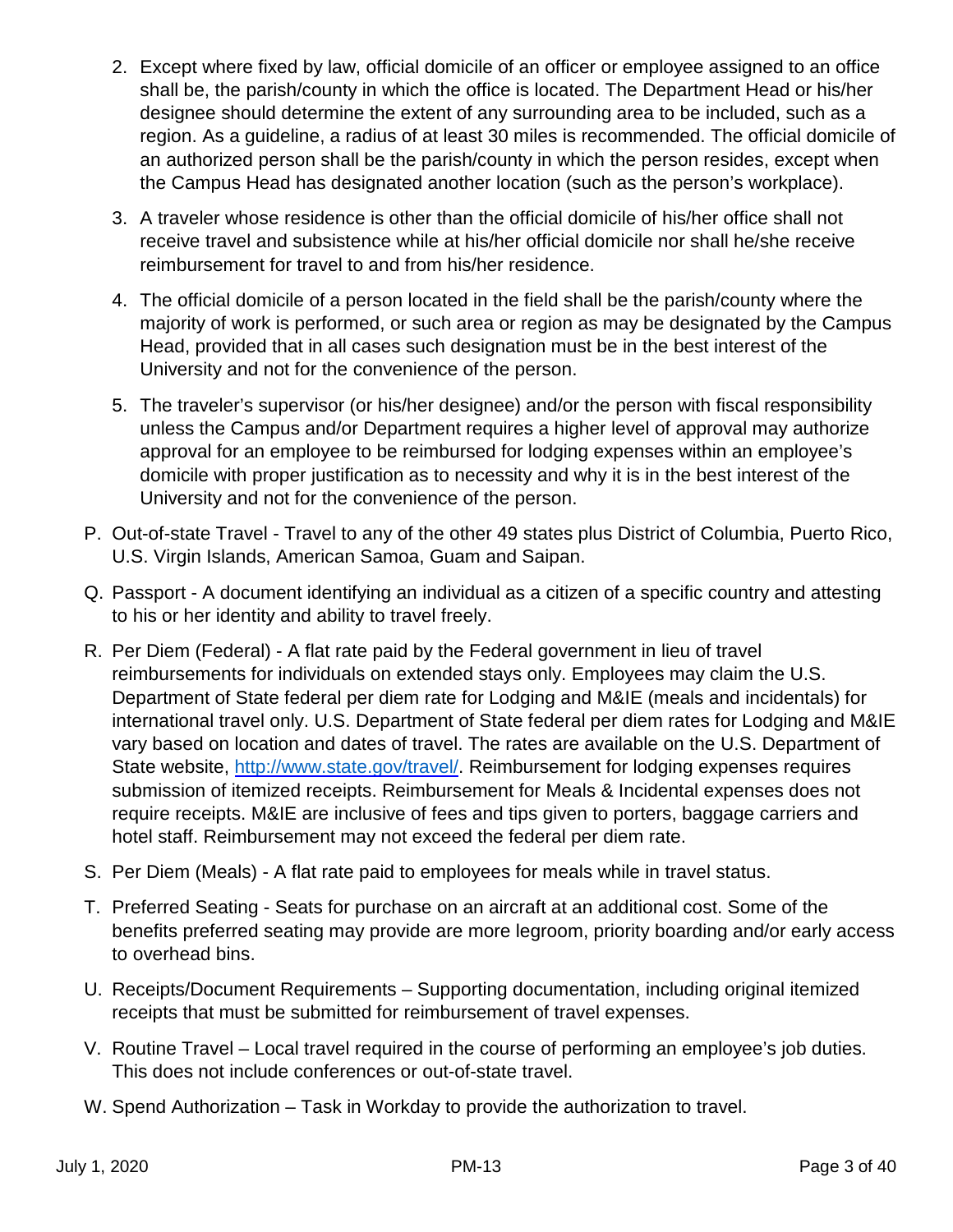- X. State Office of Risk Management Division of Administration Office of Risk Management, which administers the risk management and insurance programs for all LSU entities other than LSU A&M Baton Rouge.
- Y. Suburb An immediate or adjacent location (overflow of the city) to the higher cost areas which would be within approximately 50 miles of the highest cost area.
- Z. Supervisor Person with authority to approve travel for an employee.
- AA. Temporary Assignment Any assignment made for a period of less than 31 consecutive days at a place other than the official domicile.
- BB. Traveler A University officer, University employee, student employee, or authorized person when performing authorized travel.
- CC. Travel Period A period of time between the time of departure from your domicile and the time of return to your domicile.
- DD. Travel Route The most direct and usually traveled route must be used by official University travelers.
- EE. Travel Scholarships If any type of scholarship for travel is offered and/or received by an employee, it is the employee's responsibility to receive/comply with all ethic laws/requirements. (See R.S. 42:1123).
- FF. University Office of Risk Management LSU A&M Office of Risk Management, which administers the risk management and insurance programs for LSU A&M Baton Rouge campus. The University Office of Risk Management website provides relevant forms, vehicle and driver information. The website also includes a link to the State Office of Risk Management.
- GG. University Official Person deemed eligible to receive actual expense reimbursements based on position level (i.e. President, Vice President, Chancellor, and Vice Chancellor).
- HH. Visa A document or, more frequently, a stamp in a passport authorizing the bearer to visit a country for specific purposes and for a specific length of time.

# **III. GENERAL SPECIFICATIONS**

A. Contract Travel Services

The contracted travel agency is mandatory for booking airfare unless exemptions have been granted **prior to travel**. Requests for an exemption must document that the traveler saved 10% and experienced a cost savings amounting to at least \$100, not including the travel agency service fee. To request an exemption for domestic airfare, an e-mail must be sent to the person who has been delegated this authority on your campus along with the contracted travel agency and outside source proposed itineraries and complete costs. For international airfare requirements, see Section VIII, Subsection E.2. Reservations for hotel/motel accommodations and rental vehicles are not required to be made through the contracted travel agency. The contracted travel agency has an on-line booking system which is strongly recommended for booking domestic airfare. Use of the on-line booking system can drastically reduce the cost paid per transaction.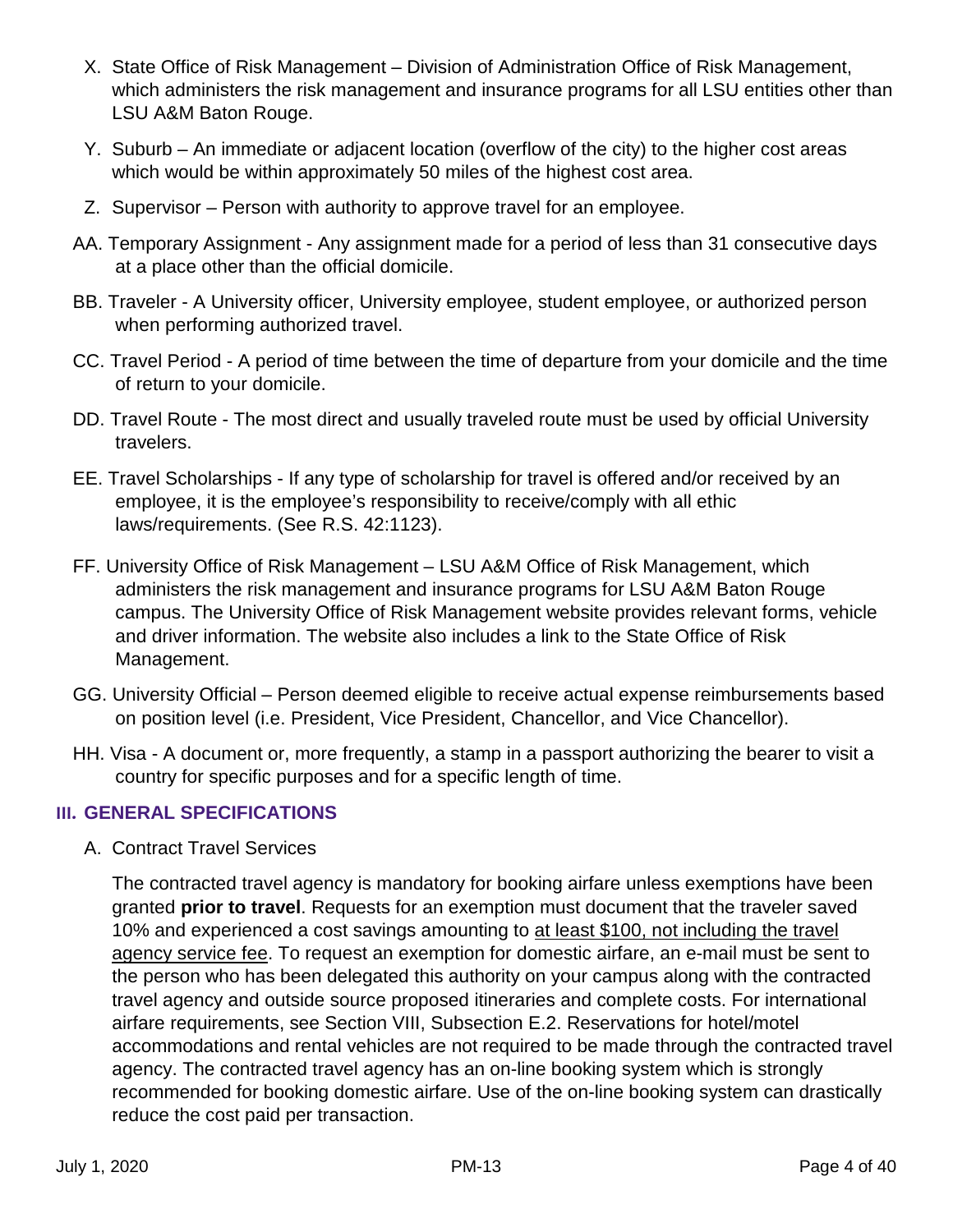B. Recognized Purposes

In general, the University may provide travel funds for the following purposes:

- 1. Authorized travel of members of the Board of Supervisors, faculty, staff (including Graduate Assistants and student workers) on behalf of the University.
- 2. Authorized travel of participating students to represent the University in various types of intercollegiate events.
- 3. Authorized travel of faculty members to attend meetings of learned or professional societies to present papers, to represent the University, or to serve as a major officer or member of a committee.
- 4. Authorized travel of staff members who are designated by the appropriate administrative officer as delegates to conventions or association meetings.
- 5. Authorized travel of guest lecturers, seminar directors, and others who are called upon to contribute time and services to the University.
- 6. Authorized travel of individuals invited to the campus for consideration for appointment to faculty or staff positions.
- 7. Authorized travel of superior undergraduate, graduate and medical students being recruited by the University.
- C. Authorization
	- 1. Travel on official University business, regardless if at University expense by any member of the faculty or staff will be authorized only when the purpose of the travel will benefit the University and the particular Department concerned.
	- 2. All travel on official University business, regardless if at University expense, will be under the direct control of and must have prior approval in writing by the traveler's supervisor (or his/her designee) and/or the person with fiscal responsibility unless the Campus and/or Department requires a higher level of approval. Documentation of all approvals must be maintained with the agency. If any travel expenses are paid prior to travel authorization approvals, the employee may be at risk of not being reimbursed.
	- 3. Travel on official University business should not include personal travel. Travelers are required to self- disclose personal travel dates and travel destinations coupled with University business travel. See Section V.A. 4.
	- 4. An authorization for routine in-state travel for an employee who must travel in the course of performing his/her duties may be given prior approval once each fiscal year, and must be renewed each fiscal year. This may include domicile travel if such is a regular and necessary part of the employee's duties, but not for attendance at infrequent or irregular meetings. The required routine travel must be documented in the job description. An annual authorization for routine in-state travel shall not cover travel between an employee's home and workplace, out-of-state travel, or travel to conferences and conventions. When routine travel is within the city of domicile, the routine travel must be a part of the employee's job duties and only mileage may be reimbursed at 57 cents per mile.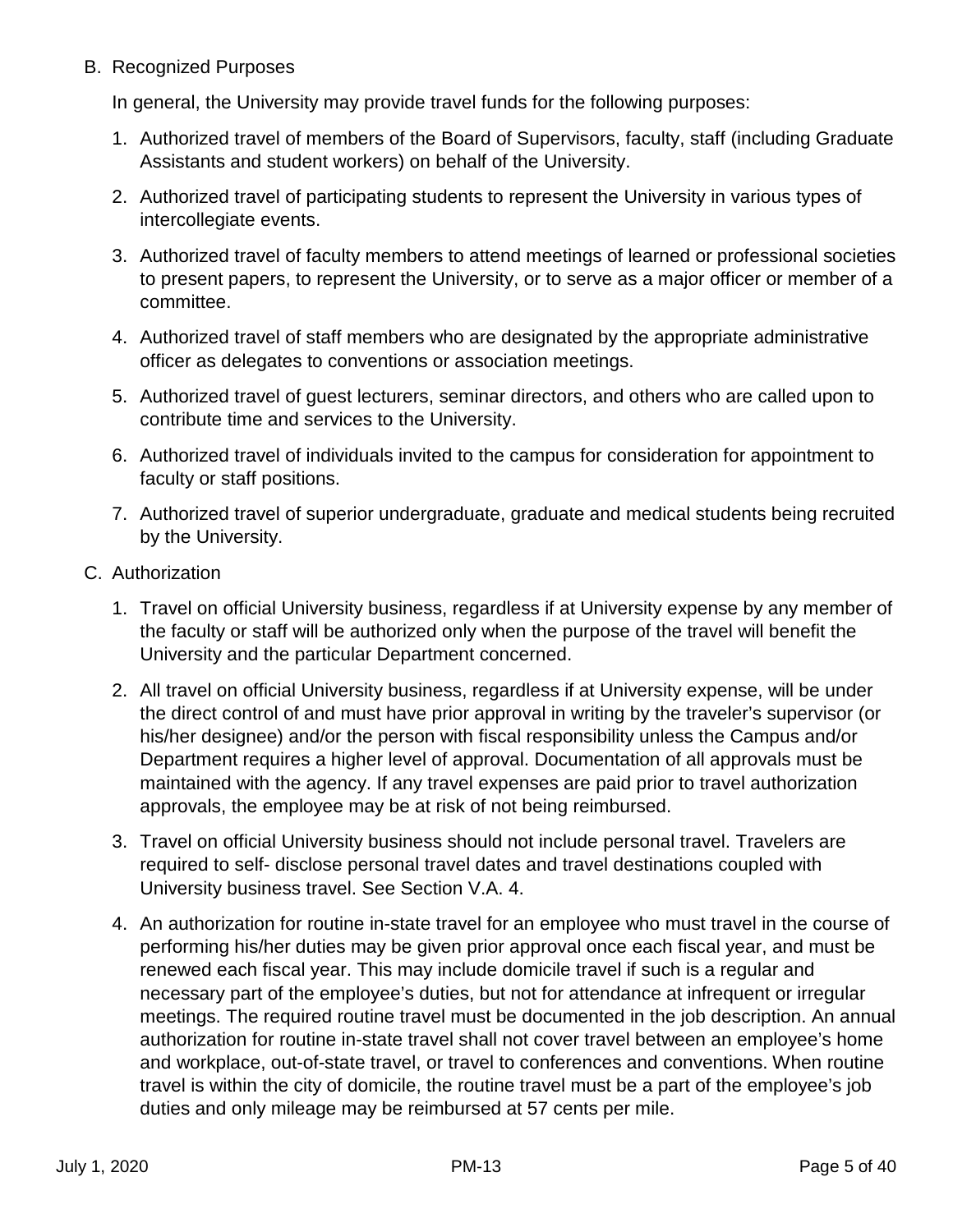- 5. Payment of travel expenses will be subject to availability of funds in the departmental budget concerned.
- D. Funds for Travel Expenses

Individuals traveling on official business will provide themselves with sufficient funds for all routine travel expenses not covered by the LaCarte procurement card and Centrally Billed Account (CBA). Advance of funds for travel shall be made only for extraordinary travel and should be punctually repaid when submitting the Travel Expense Reimbursement Request/Expense Report covering the related travel, no later than the fifteenth day of the month following the completion of travel.

If the University provides a means of payment via LaCarte or the Centrally Billed Account (CBA), those accounts should be used for airfare and conference registration. In addition, if the employees are eligible for a LaCarte card, that card should be used for reimbursable travel expenses (i.e. airfare, lodging, vehicle rentals, baggage fees, parking, etc.) and no travel advances will be granted.

Travel Advances may be allowed for:

- 1. Graduate student employees on business travel for the University. Any advance request for graduate students greater than \$5,000 must include the faculty members that will be held fiscally responsible in the event the student does not return to the University, provide itemized receipts, or return the funds.
- 2. Employees who accompany and/or are responsible for students on group or client travel.
- 3. Employees traveling to remote destinations within foreign countries.
- E. Use of Centrally Billed Account (CBA)\*
	- 1. The CBA is another source of payment for airfare and conference registration fees only.
	- 2. The CBA is listed in the name of the department and no actual card is issued. Departments are notified by letter of their respective CBA account and expiration date.
	- 3. The CBA expires every three years. No new account number is provided. Departments should rollover the expiration date by three years when the account expires.
	- 4. Group travel must be paid with a CBA or a LaCarte card.

# *\*CBA accounts can be used for non-workers and students at LSU, LSUA, LSUE, LSUS, PBRC, LSU Ag Center, LSU HSC-New Orleans and LSU HSC-Shreveport.*

- F. Use of LaCarte Card
	- 1. The LaCarte card is another source of payment for travel expenses, except for meals and personal expenses.
	- 2. The LaCarte card is a University corporate credit card and will not affect the cardholder's personal credit. All travelers should apply through their Departments and must obtain Department Head approval. The LaCarte card will be issued in the name of the employee and the card can be used as a means of payment for reimbursable travel expenses (i.e. airfare, lodging, vehicle rentals, baggage fees, parking, etc.).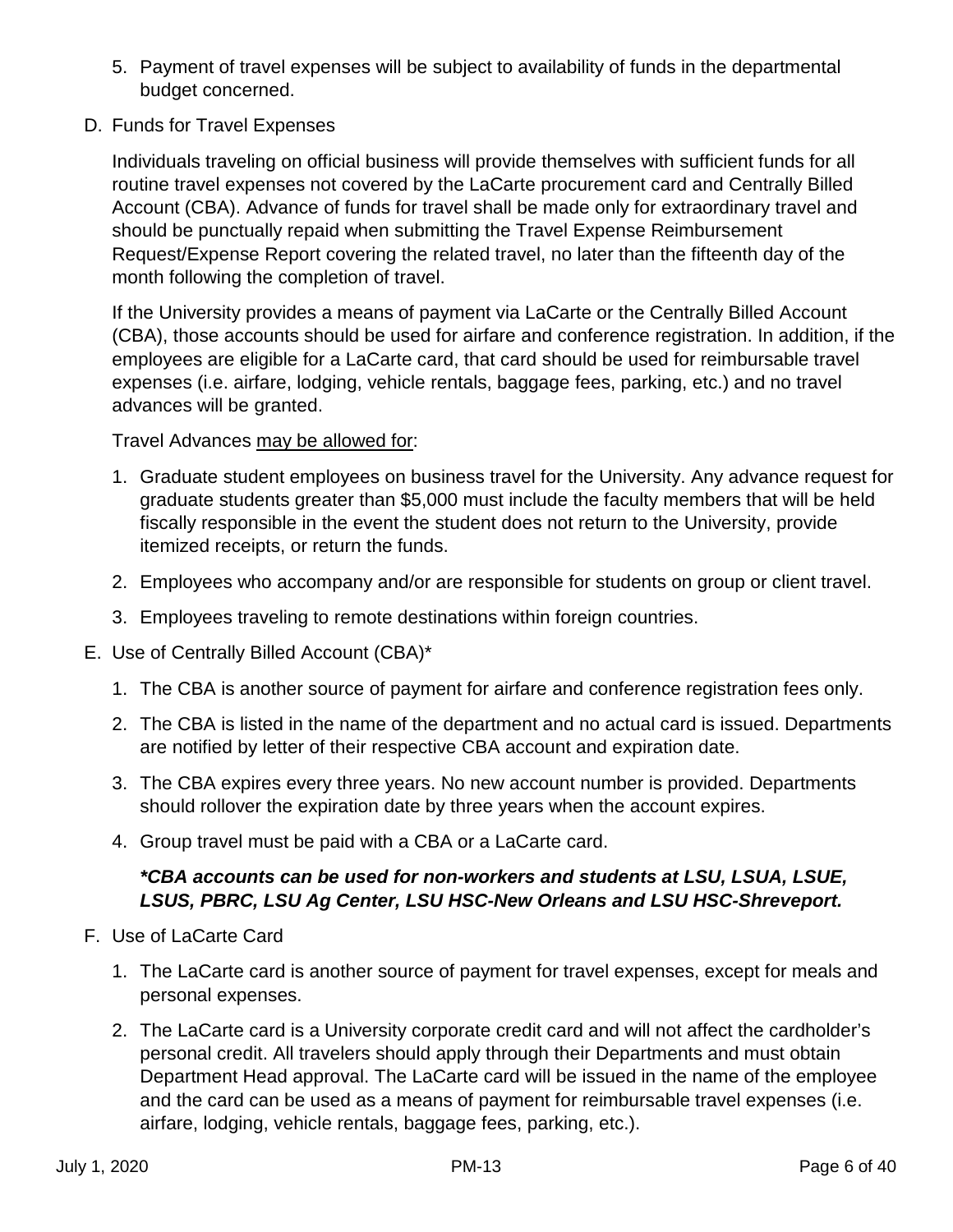- 3. Meals or personal expenses while in travel status are not allowed on the LaCarte card. Meal per diem will be paid to the traveler upon submission of the Travel Expense Reimbursement Request/Expense Report.
- 4. Group Travel must be paid with a CBA or a LaCarte card.
- G. Expenses Incurred on University Business

Travel expenses shall be limited to those expenses necessarily incurred in the performance of a public purpose authorized by law to be performed by the University and must be within the limitations prescribed herein.

H. No Reimbursement When No Cost Incurred by Traveler

No claim for reimbursement shall be made for any lodging and/or meals furnished by any party at no cost to the traveler. In no case will a traveler be allowed mileage or transportation when he/she is gratuitously transported by another person.

# **IV. REQUESTS FOR REIMBURSEMENT**

- A. All travel expenses must be submitted on approved Travel Expense Reimbursement Request/Expense Report to the appropriate business office. A Travel Expense Reimbursement Request/Expense Report must indicate the purpose of the trip, the date and hour of departure and return to domicile, along with each final destination throughout the trip clearly defined, and include a statement showing the particular relationship of the trip to the budget account to which it is charged. On the University's Travel Authorization Form/Spend Authorization, the estimated travel expenses section must be completed. When speaking at a conference for which there is no registration fee, documentation must be provided to prove attendance. The Travel Expense Reimbursement Request/Expense Report must be signed/approved by the person requesting reimbursement and approved by the traveler's supervisor (or his/her designee) and/or the person with fiscal responsibility unless the Campus and/or Department requires a higher level of approval for the trip.
- B. All expenses incurred on an official trip should be paid by the traveler , except in instances in which the department's CBA is used as the means of payment for the cost of air transportation and/or conference registration or the LaCarte card is used as the payment method for reimbursable travel expenses (i.e. air transportation, lodging, vehicle rentals, etc.). The traveler's Travel Expense Reimbursement Request/Expense Report should document all travel expenses in detail such that the total cost of the trip on the Travel Expense Reimbursement Request/Expense Report which includes the travel expenses paid directly or charged directly by the department's CBA and/or LaCarte card. A notation of the payment method should be indicated on the traveler's Travel Expense Reimbursement Request/Expense Report. If LaCarte or a CBA is used as the payment method, the itemized receipts will be attached to the appropriate LaCarte or CBA entry reflecting the transaction.
- C. In all cases, under any travel status, cost of meals shall be paid by the traveler and per diem claimed on the appropriate Travel Expense Reimbursement Request/Expense Report, and should not be charged to the LaCarte card.
- D. Travel Expense Reimbursement Request/Expense Report should be submitted by the fifteenth day of the month following the completion of travel.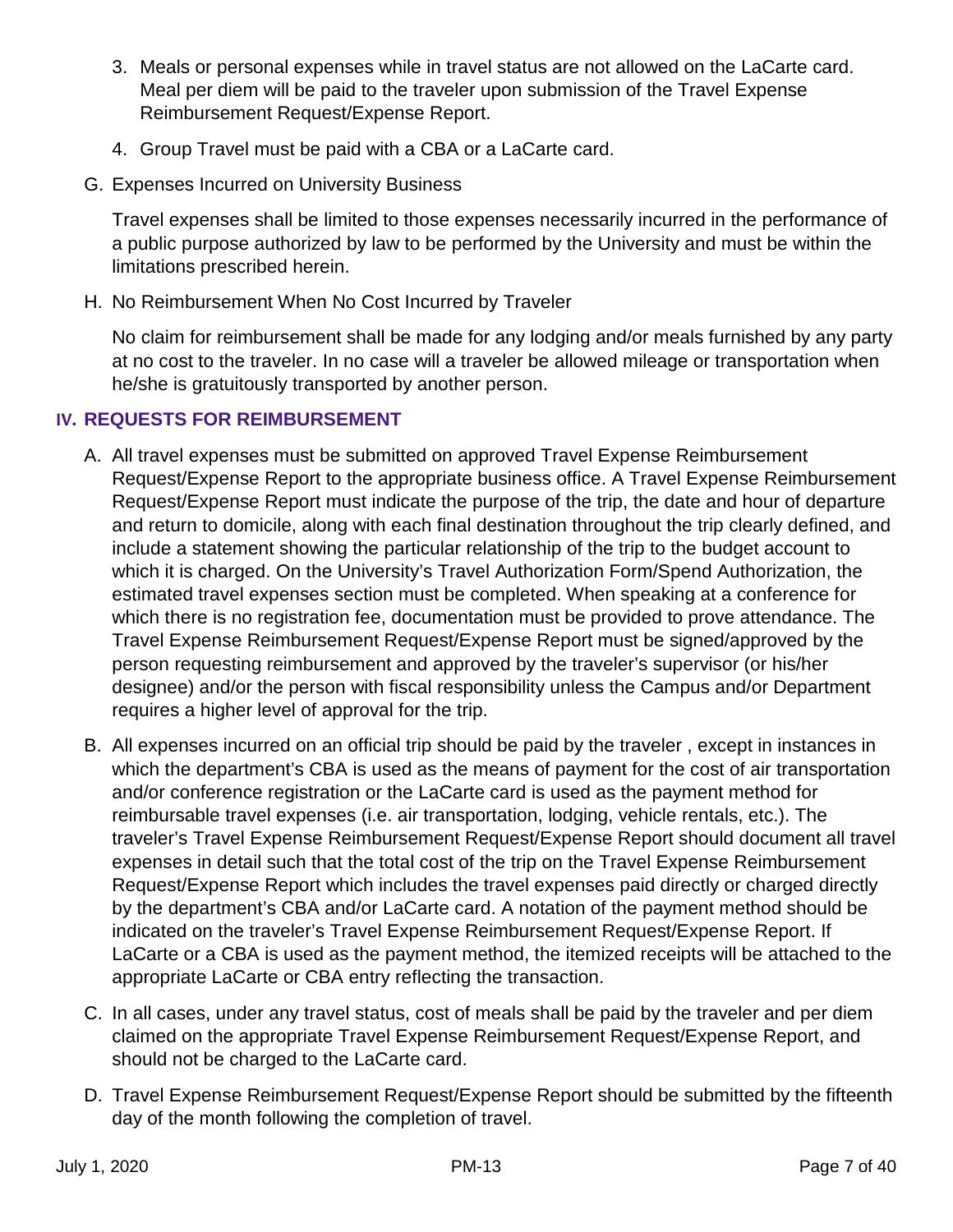- E. Where groups of University representatives are traveling and one reimbursement request is submitted covering the party, the name of each member must be listed along with his/her position at the University and, when not self-evident, the purpose of the trip. In cases in which members of the group are given an allowance for meals, signed documentation evidencing receipt of such benefit by each of the group members should accompany the reimbursement request. Receipts must be provided in cases where one member seeks reimbursement for meals paid for the entire group. One member of the group may not request reimbursement of meal allowances for the entire group unless the meal allowances were paid over to each member of the group and the reimbursement request is supported by documentation from other members certifying the amount of meal money received.
- F. Any individual who submits a Travel Expense Reimbursement Request/Expense Report pursuant to these regulations and who willfully makes and subscribes to any reimbursement request which he/she does not believe to be true and correct as to every material matter, or who willfully aids or assists in, or procures, counsels or advises the preparation or presentation of a claim which is fraudulent or is false as to any material matter shall be guilty of official misconduct. Whoever shall receive an allowance or reimbursement by means of a false request shall be subject to disciplinary action, up to and including termination, as well as be criminally and civilly liable within the provision of law.

# **V. METHODS OF TRANSPORTATION**

The most cost effective method of transportation that will accomplish the purpose of the travel shall be selected. Among the factors to be considered should be length of travel time, cost of operation of a vehicle, cost and availability of common carrier services, etc.

A. Air

- 1. Common carrier shall be used for out-of-state travel unless it is documented that utilization of another method of travel is more cost efficient or practical in accordance with these regulations.
- 2. Before travel by a chartered aircraft is authorized, the traveler shall certify that: 1) at least two hours of working time will be saved by such travel; 2) no other form of transportation, such as commercial air travel will serve this same purpose; and 3) meet the insurance requirements provided by the Office of Risk Management.
	- a. Chartering an aircraft must be in accordance with the Higher Education Procurement Code.
	- b. Reimbursement for use of a chartered aircraft under the above guidelines will be made on the following basis:
		- i. At the rate of \$1.27 per mile; or
		- ii. At the lowest logical coach economy airfare.

Note: If there are extenuating circumstances requiring reimbursement for expenses other than those listed above, approval must be granted by the President of the University or his/her designee.

c. LSU travelers may not operate any aircraft on University business.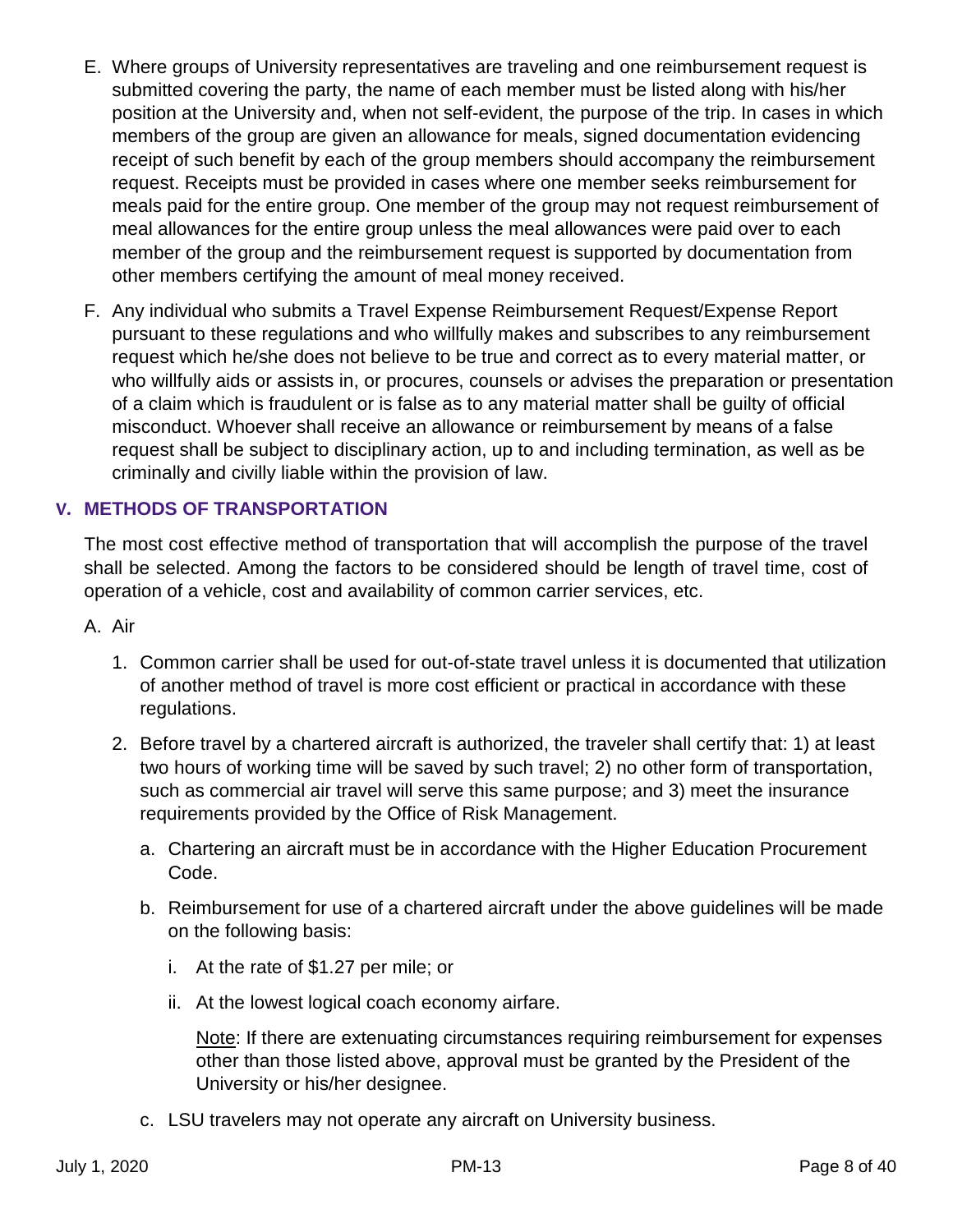3. All travelers including students are to purchase commercial airline tickets through the contracted travel agency. This requirement is mandatory unless prior approval is granted from the individual who has been delegated this authority on your campus (See Section III, Subsection A). While University guests and state contractors are not required to use the state's contracted travel agency when purchasing airfare, it is the department's responsibility to monitor cost ensuring that the University guests and contractor(s) are purchasing the lowest, most logical airfare.

Commercial air travel will not be reimbursed in excess of lowest logical coach/economy class rates when it has been determined to be the best value. The difference between coach/economy class rates and first class or business class rates will be paid by the traveler. Upgrades at the expense of the University are not permitted unless there is a medical accommodation on file with Human Resource Management or documentation from the contracted travel agency is provided indicating the higher class ticket is the lowest priced airfare available. If space is not available in less than first or business class air accommodations in time to carry out the purpose of the travel, the traveler will secure a certification from the booking agency indicating this fact. The certification is required for travel reimbursement.

- a. The University encourages the use of lowest logical "best value" airfares. Lowest logical fares are penalty tickets that can have restrictions and charge penalty fees for changing/canceling ticket purchases. Lowest logical tickets must be purchased from the contracted travel agency unless prior approval is granted by the individual who has been delegated this authority on your campus to purchase from an alternate agency.
- b. If a lowest logical priced ticket is purchased and the traveler's schedule changes resulting in a penalty and additional cost to change the ticket, the University will reimburse the penalty incurred when the change or cancellation is required by the University or other unavoidable situations as approved by the individual who has been delegated this authority on your campus. Certification of the requirement for the change or cancellation by the traveler's supervisor (or his/her designee) and/or the person with fiscal responsibility unless the Campus and/or Department requires a higher level of approval is required on the Travel Expense Reimbursement Request/Expense Report.
- c. For international travel only, when an international flight segment is more than 10 hours in duration, the University will allow the business class rate, not to exceed 110 percent of the coach rate. The traveler's itinerary provided by the travel agency must document the flight segment as more than 10 hours and must be attached to the Travel Expense Reimbursement Request/Expense Report.
- d. Travelers are encouraged to check the appropriate airline website for recommended information regarding check in times and obtaining seat information. When in the best interest of the University, the supervisor (or his/her designee) or the person with fiscal responsibility unless the Campus and/or Department requires a higher level of approval may approve reimbursement of the purchase of a preferred seat. The fee for the preferred seat will be reimbursed at the lessor of 10% of the airfare or up to \$100.
- e. A lost airline ticket confirmation is the responsibility of the person to whom the ticket was issued. The airline charge for searching and refunding lost tickets will be charged to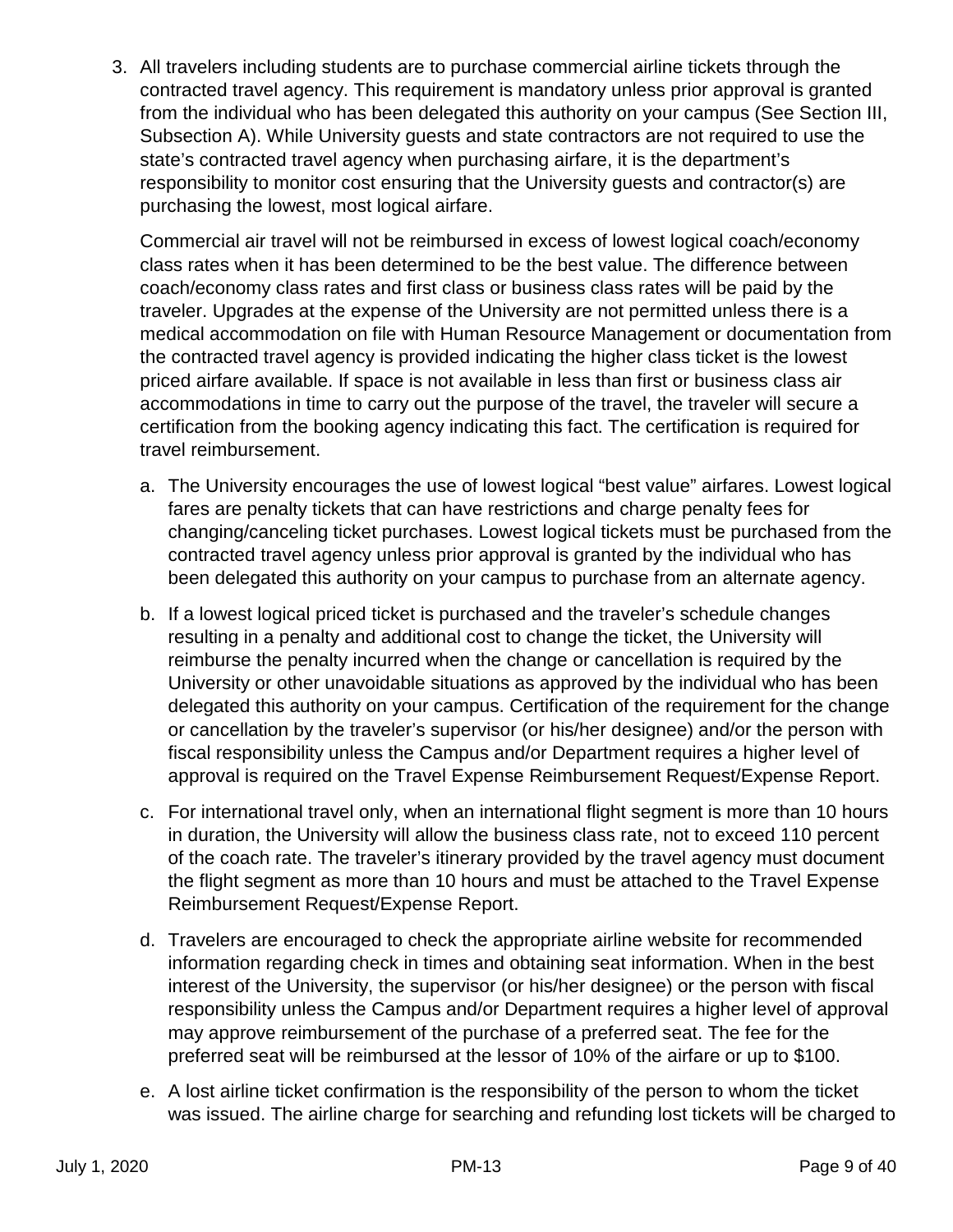the traveler. The difference between the prepaid amount and the amount refunded by the airlines must be paid by the employee.

- f. Employees may retain hotel reward/points and frequent flyer miles earned on official University travel unless the department deems the point property of the University. However, if an employee makes travel arrangements which favor a preferred airline/supplier to receive reward/points and this circumvents purchasing the most economical means of travel, the employee is in violation of this travel policy. Costs for travel arrangements subject to this violation are non-reimbursable.
- g. When making airline reservations for a conference, the traveler should provide the travel agency the name of the conference and the airline that is offering a discount rate, if available. In many instances, the conference registration form specifies that certain airlines have been designated official carrier offering discount rates. If so, providing this information to the contracted travel agency could result in securing the discount rate for the traveler.
- h. Employees must use caution when purchasing tickets from sources other than the contracted travel agency, particularly restricted fares, many of which cannot be changed. The contracted travel agency will not be available to help with changes, cancellations, or other needs when a ticket has not been purchased through their office. It will be the responsibility of the employee to ensure the ticket meets their needs and to make changes, cancellations, etc. after the ticket is purchased. Any fees associated with changes or cancellations are also the responsibility of the employee.
- 4. The University cannot pay for airfare to a personal destination when included in business travel airfare. Whenever airfare for university business travel includes a personal destination, the traveler must obtain a lowest logical airfare quote (at the time of purchase) for the business destination only. Reimbursement for the airfare with the personal destination may be limited to the lesser of:
	- a. Lowest logical quote; or
	- b. Prorated amount for the business portion of the airfare only. The "prorate amount" is calculated by dividing the airfare by the total number of days (business and personal) and multiplied by the total number of business days.

Whenever airfare does not include a personal destination, the traveler adds personal days at the business destination, the total amount of airfare is reimbursable. The expenses incurred for the personal days are not reimbursable.

- 5. Tickets which are unused by a traveler should always be monitored by the traveler and the department. Travelers should ensure that any unused ticket is considered when planning future travel arrangements. Some airlines have a policy which would allow for a name change to another employee within the University. The latest airline policies regarding unused tickets are available at [http://www.lsu.edu/administration/ofa/oas/acctpay/.](http://www.lsu.edu/administration/ofa/oas/acctpay/) Since unused tickets are a traveler/department responsibility, the University has the following resources in place to assist travelers/departments with the monitoring of unused tickets:
	- a. Travelers receive 120, 90, 60, 30 and 14 day email notifications.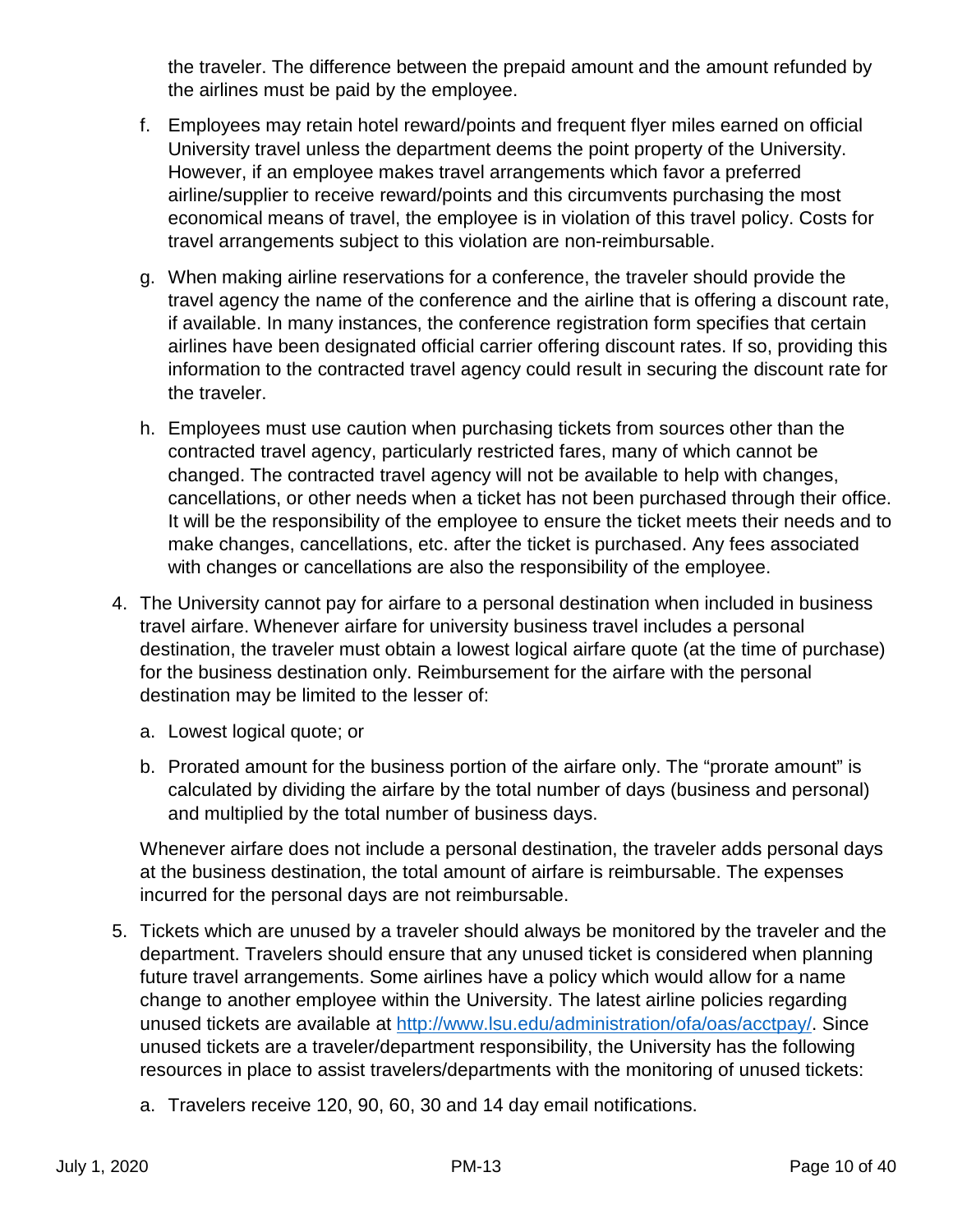- b. The Unused Ticket report (by campus) can be found on Accounts Payable and Travel website at<http://www.lsu.edu/administration/ofa/oas/acctpay/> and is updated by the 15th of the month.
- c. Campus Heads receive their campus Unused Ticket report monthly.

## B. Train

Travel by train can be reimbursed when it is deemed to be the most cost efficient method of travel. The travel reimbursement will be subject to the following requirements:

- 1. Economy class ticket with no sleeping cabin;
- 2. Only one day travel before and after a conference or meeting is allowed; and
- 3. Lowest logical airfare quote must be provided as evidence that traveling by train was the most cost effective means of travel.
- C. Motor Vehicle

No vehicle may be operated in violation of State or local laws. No traveler may operate a vehicle without a valid U.S. driver's license in his/her possession (the physical license or a state-approved electronic version).

Safety restraints shall be used by the driver and passengers of vehicles. All accidents, major or minor, shall be reported first to the local police department or appropriate law enforcement agency. An accident report form should also be completed as soon as possible and must be returned to the appropriate University department responsible for vehicle claims. The form can be found for each campus on the University Office of Risk Management website at [https://www.lsu.edu/riskmgt/vehicleuse/procedures.php.](https://www.lsu.edu/riskmgt/vehicleuse/procedures.php)

Persons operating a University-owned, rented or personal vehicle while on official University business will be responsible for all traffic, driving, and parking violations received. This does not include vehicle violations for University-owned or rented vehicles (e.g. expired registration or inspection sticker) as the University or the rental company would be responsible for any cost associated with these types of violations.

Operating any vehicle for University business while intoxicated as set forth in R.S. 14:98 and 14:97.1 is strictly prohibited, unauthorized, and expressly violates the terms and conditions of use of said vehicle. In the event such operation results in the employee being convicted of, pleading nolo contendere to, or pleading guilty to, driving while intoxicated under R.S. 14:98 or 14:98.1, such would constitute evidence of the employee: (1) violating the terms and conditions of use of said vehicle, (2) violating the direction of his/her employer, and (3) acting beyond the course and scope of his/her employment with the University.

Personal use of a University-owned or a rented vehicle is not permitted.

Individuals not associated with the University or with University activities, including, but not limited to spouses, children or other family members, should not be transported in Universityowned or rented vehicles. Approval of exceptions to this policy may be made by the Department Head if he/she determines that the best interest of the University will be served; in such cases, the passenger (or passenger's guardian) may also be required to sign a Non-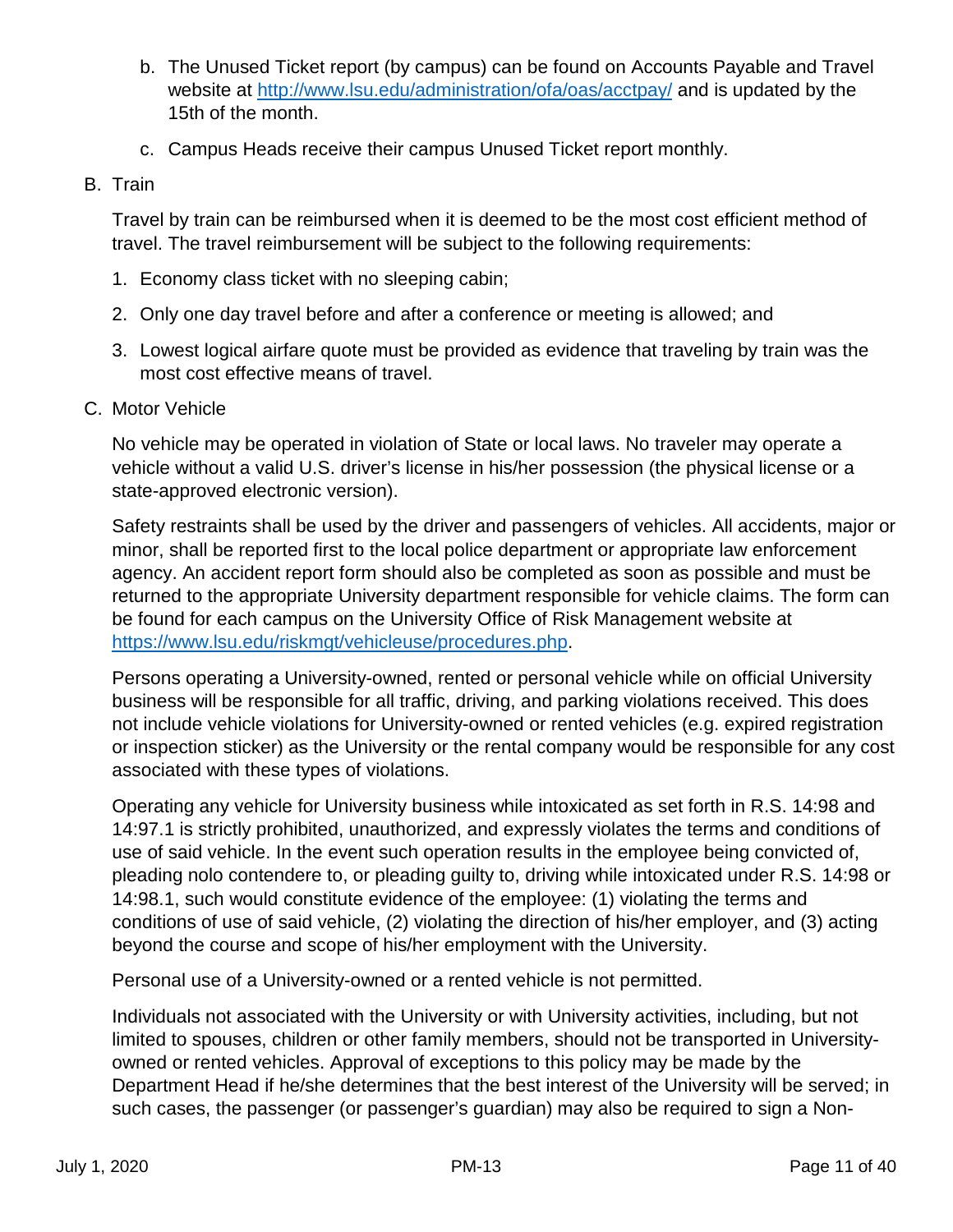Employee Passengers/Driver form, which can be found on the University Office of Risk Management website at [https://www.lsu.edu/riskmgt/vehicleuse/procedures.php.](https://www.lsu.edu/riskmgt/vehicleuse/procedures.php)

Non-employed University students, guests and contractors are not permitted to drive University-owned, leased or rented vehicles, unless an exception is made in writing by the Department Head if he/she determines that the best interest of the University will be served. However, non-employed University students, guests, and contractors are permitted to and encouraged to utilize the in-state and out-of-state rental contracts which may include Collision Damage Waiver and one million dollar (\$1 million) liability insurance (insurance coverage should be verified with the rental car company). If the in-state and out-of- state contracts are not used, then insurances are not provided unless purchased. For details on reimbursable insurances, see Section V, subsection C.3. (n-p).

Motorcycles/mopeds/motorized scooters (including e-scooters) shall not be used for University travel. Approval of exceptions to this policy may be made by the Department Head if he/she determines that the best interest of the University will be served; in such instances, the driver may also be required to sign a release. No passengers may be transported at any time on motorcycles/mopeds/motorized scooters (including e-scooters).

- 1. University-owned Vehicles
	- a. No person may be authorized to operate a University-owned vehicle unless that person is an employee of the University; or has received specific written approval from the Department Head or his/her designee to operate a University-owned vehicle on official University business. Prior to driving a University-owned vehicle, a person must become a University Authorized Driver. The Driver Authorization process and required form can be found on the University Office of Risk Management website: [https://www.lsu.edu/riskmgt/vehicleuse/procedures.php.](https://www.lsu.edu/riskmgt/vehicleuse/procedures.php) Record of driver authorizations must be retained in a central location during the period of active authorization.
	- b. All receipts for purchases made on University gasoline credit cards must be signed by the approved traveler making the purchase. The license number and the unit price and quantity of the commodity purchased must be noted on the delivery ticket by the vendor. Items incidental to the operation of the vehicle may be purchased via University gasoline credit cards only when away from official domicile in travel status. In all instances where a University gasoline credit card is used to purchase items or services which are incidental to the operation of a vehicle, a tissue copy of the credit ticket along with a written explanation of the reason for the purchase should be attached to the monthly report required to be filed for all University-owned vehicles.
	- c. Travelers in University-owned vehicles who purchase needed fuel, repairs and equipment while in travel status shall use fleet discount allowances and university bulk purchasing contracts where applicable. Reimbursements require a receipt and only regular unleaded gasoline, or diesel when applicable should be used. Mid-grade, super, plus or premium gasoline are not necessary. Departments should be familiar with the existence of such allowances and/or contracts by contacting the Procurement Office or visiting the Procurement website. University credit cards will not be issued to travelers for use in the operation of privately-owned vehicles.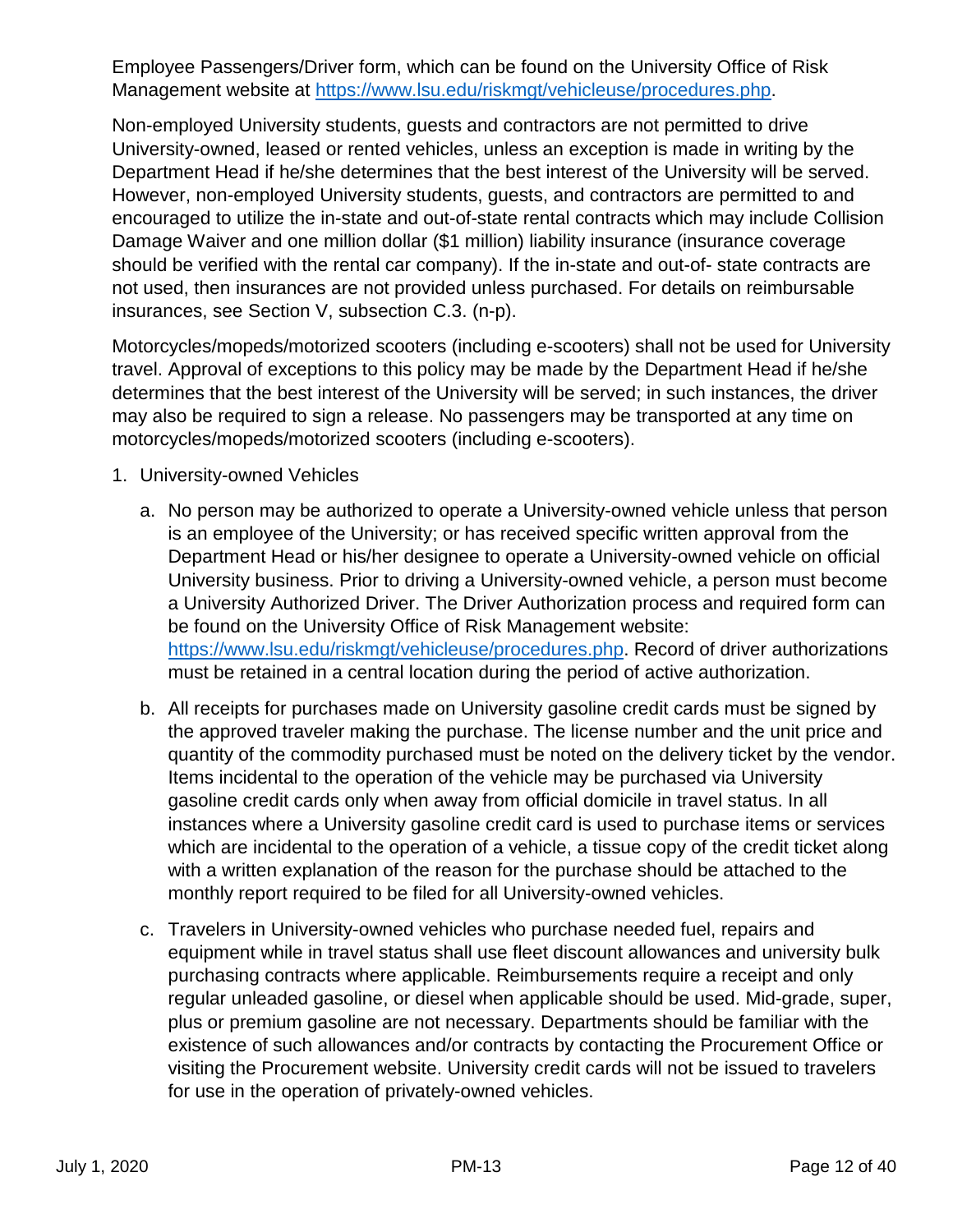- d. University-owned vehicles may be used for out-of-state travel only if permission of the Department Head has been granted prior to departure. If a University-owned vehicle is to be used to travel to a destination more than 500 miles from its usual location, documentation that this is the most cost- effective means of travel should be readily available in the Department's travel reimbursement files. When the use of a Universityowned vehicle has been approved by the Department Head for out- of-state travel for the traveler's convenience, the traveler is personally responsible for expenses in-route to and from their destination, inclusive of meals and lodging.
- e. Individuals not associated with the University or with University activities should not be transported in University-owned vehicles. Approval of exceptions to this policy may be made by the Department Head if he/she determines that the unauthorized person is part of the official University business, and that the best interest of the University will be served; in such cases, the passenger (or passenger's guardian) may also be required to sign an Acknowledgment form, which is located on the University Office of Risk Management website at<https://www.lsu.edu/riskmgt/vehicleuse/procedures.php>
- f. If a University-owned vehicle is to be brought to the home of a University employee overnight, the traveler and department should ensure it is in accordance with requirements outlined in R.S. 39:361-364.
- 2. Privately-owned Vehicles
	- a. An employee may elect to use his or her personal vehicle to travel on University business, such as to attend meetings or conferences; however, use of a privatelyowned vehicle is solely at the discretion of the vehicle owner and vehicle driver. Privately-owned vehicles used for University business should be properly registered, inspected, insured and appropriate for such use. While travelling on University business, the vehicle driver is responsible for the use of the vehicle and for safe transport of any passengers who travel in the vehicle.
	- b. Employees whose written job description requires them to use their personal vehicle for official University business must be a University Authorized Driver. The Driver Authorization process and required form can be found on the University Office of Risk Management website: [https://www.lsu.edu/riskmgt/vehicleuse/procedures.php.](https://www.lsu.edu/riskmgt/vehicleuse/procedures.php) Record of driver authorizations must be retained in a central location during the period of active authorization.
	- c. When two or more individuals travel in the same privately-owned vehicle, only one charge will be allowed for the expense of the vehicle. The person claiming reimbursement shall report the names of the other passengers.
	- d. A mileage allowance for in-state travel shall be authorized for travelers approved to use privately- owned vehicles while conducting official University business. Mileage for instate shall be reimbursable on the basis of no more than 57 cents per mile, based on the actual physical address.
	- e. Mileage for moving expenses shall be reimbursed at the federal rate in effect at the time of the move.
	- f. Mileage shall be computed by using one of the following options: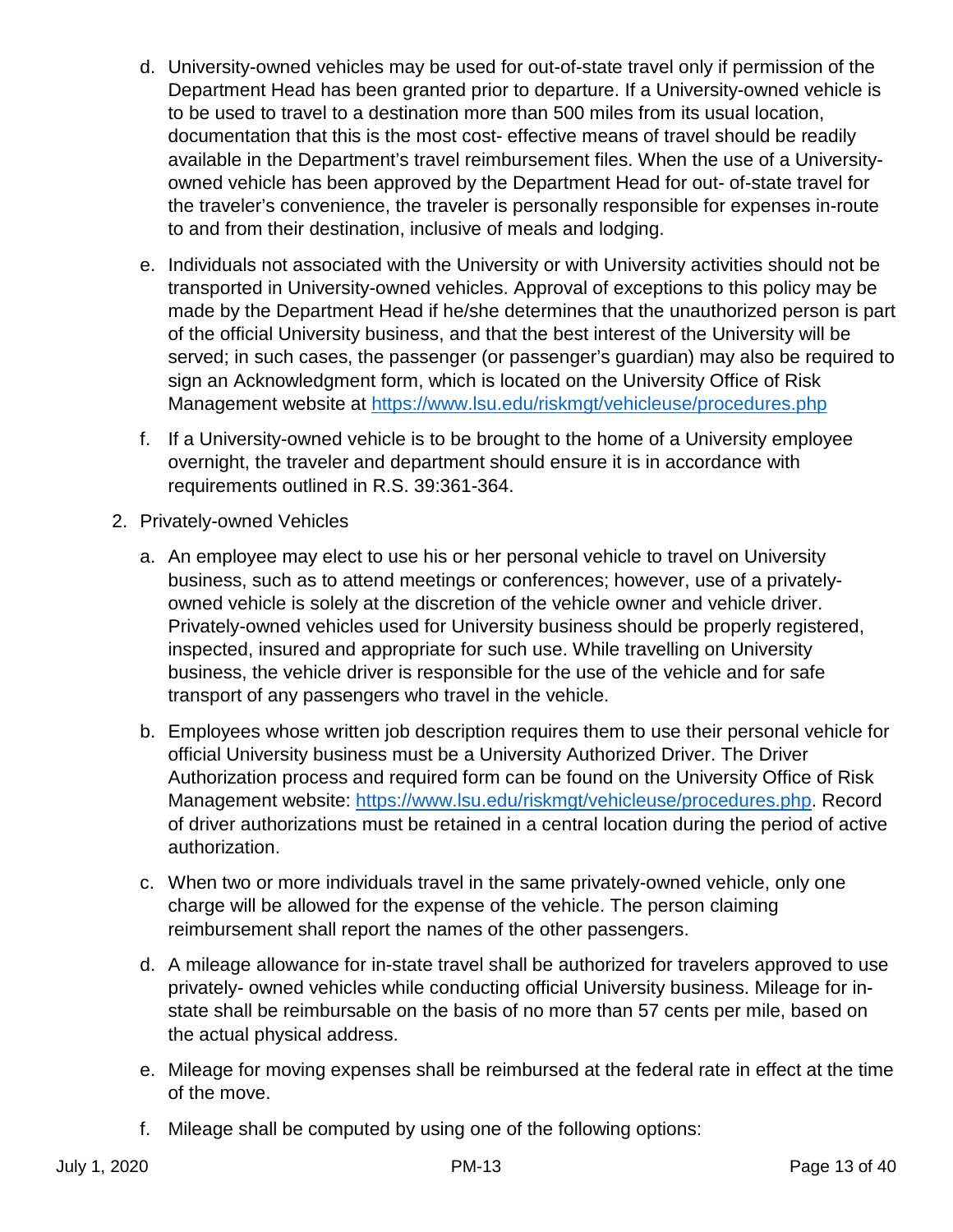- i. On the basis of odometer from point of origin to point of return; or
- ii. A website mileage calculator or published software package indicating physical address and mileage (to be attached to the Travel Expense Reimbursement Request/Expense Report).
- g. An employee shall never receive any benefit from not living in his/her official domicile. In computing reimbursable mileage, while the employee is on official University travel status, to an authorized travel destination from an employee's residence outside the official domicile, the employee should always claim the lesser of the miles from their official domicile or from their residence. If an employee is leaving on a non-work day or leaving significantly before or after work hours, the traveler's supervisor (or his/her designee) and/or the person with fiscal responsibility unless the Campus and/or Department requires a higher level of approval may determine to pay the actual mileage from the employee's residence.
- h. When use of a privately-owned vehicle has been approved for out-of-state travel for the traveler's convenience, the traveler will not be reimbursed for in-route expenses. The total cost of the mileage on the basis of 57 cents per mile may not exceed the cost of the lowest logical airfare obtained at least 14 days prior to the trip departure date. The reimbursement would be limited to the one lowest logical airfare quote, not the number of individuals traveling in the vehicle. The traveler is personally responsible for any other expenses in-route to and from the destination inclusive of meals and lodging.
- i. When use of a privately-owned vehicle has been approved for out-of-state travel at the request of the department for a purpose that benefits the University, the traveler will be reimbursed for mileage expenses on the basis of 57 cents per mile only. The total cost of the mileage may not exceed the lowest logical fare obtained at least 14 days prior to the trip departure date and a vehicle rental quote at the point of destination. The reimbursement would be limited to the one lowest logical airfare quote, not the number of individuals traveling in the vehicle. The traveler's direct supervisor and Dean will determine on a case-by-case basis whether the traveler is to be reimbursed for all or part of the in-route travel expenses. Justification for the approval should be attached to the Travel Expense Reimbursement Request/Expense Report.
- j. When a traveler is required to regularly use his/her privately-owned vehicle for University business (as written in the traveler's job description), the individual who has been delegated this authority on your campus may authorize a lump sum allowance for transportation or reimbursement for transportation (mileage). Requests for lump sum allowance must be accompanied by a detailed account of routine travel listing exact mileage for each such route. Miscellaneous travel must be justified by at least a threemonth travel history to include a complete mileage log for all travel incurred, showing all points traveled to or from and the exact mileage. Requests for lump sum allowance shall be granted for periods not to exceed one fiscal year. A justification as to why a vehicle rental is not feasible is required. When a traveler is granted a monthly vehicle allowance or a lump sum allowance, the traveler should never request or be reimbursed for mileage, fuel or rental vehicles.
- k. The traveler shall be required to pay all operating expenses of his/her personal vehicle, including fuel, repairs, and insurance. Repairs and routine maintenance required in the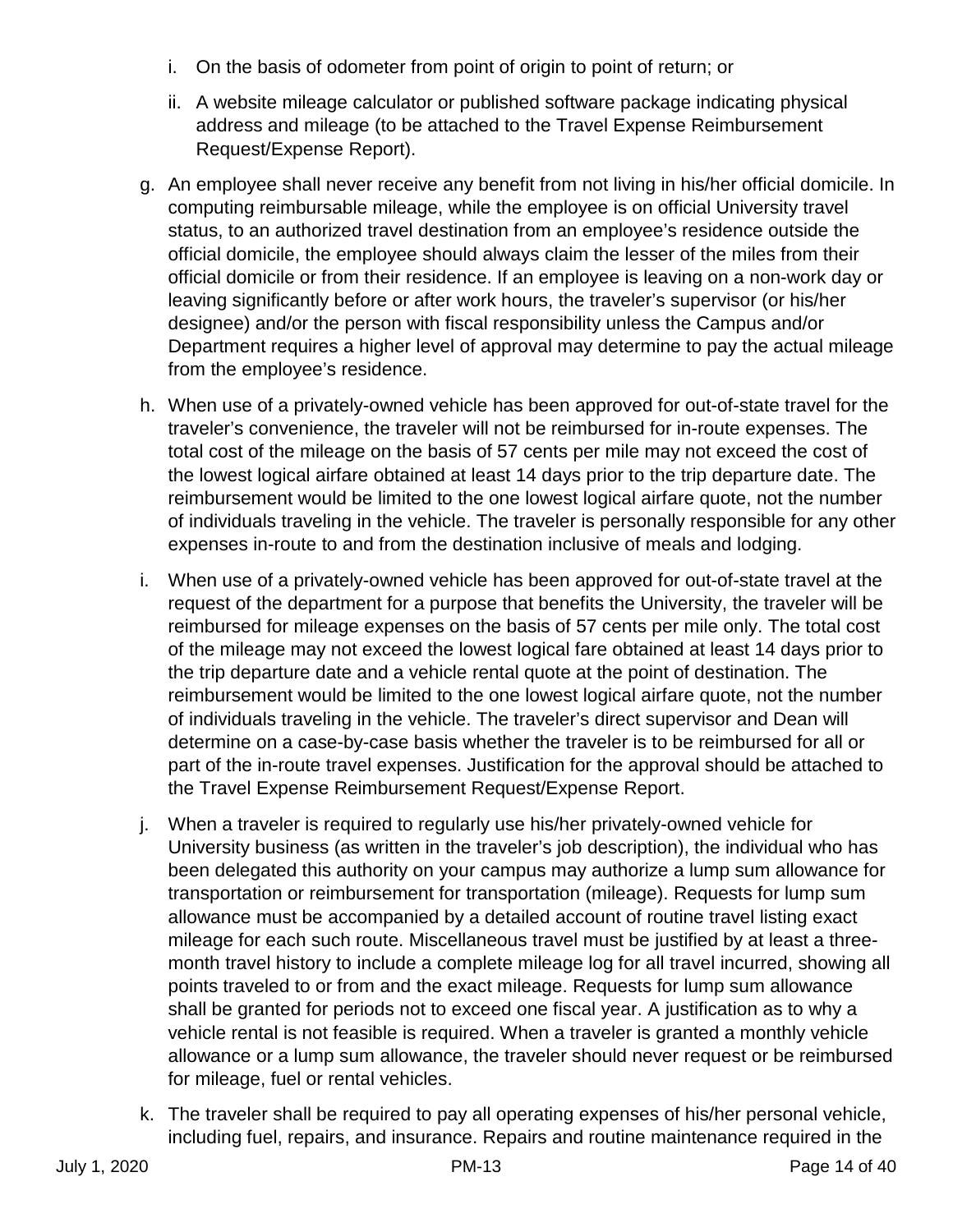use of personal vehicles are the responsibility of the traveler and do not qualify for additional reimbursement. Employees using their personal vehicle for University business should ensure they are adequately covered under their personal auto insurance policy. The University requires that the employee's auto liability insurance be the primary insurance for any accidents that occur while driving on University business. The University may provide excess liability coverage, at the discretion of the University, based on the circumstance of the accident. The University does not provide physical damage insurance to a personal vehicle; however, based on the circumstances of the accident, there may be a reimbursement up to \$1,000 provided toward the employee's vehicle property damage deductible, in instances, when property damage results while using the employee's personal vehicle for university business.

- 3. Rented Motor Vehicles (receipts required)
	- a. No person may be authorized to operate a rented vehicle to conduct University business unless that person is an employee of the University or has received specific written approval from the Department Head or his/her designee to operate a rental vehicle on official University business.
	- b. Individuals not associated with the University or with University activities should not be transported in vehicles rented by the University. Approval of exceptions to this policy may be made by the Department Head if he/she determines that the best interest of the University will be served; in such instances, the passenger (or passenger's guardian) may also be required to sign an Acknowledgment form, which is located on the University Office of Risk Management website at [https://www.lsu.edu/riskmgt/vehicleuse/procedures.php.](https://www.lsu.edu/riskmgt/vehicleuse/procedures.php)
	- c. **In-state Vehicle Rental** The State has contracted for in-state vehicle rentals through the Enterprise Rent-A-Car's State Motor Pool Rental Contract for business travel which applies to all University employees and/or authorized travelers traveling on official University business. Usage of this contract is mandatory for University employees unless it is determined that the vendor does not have the appropriate size fleet in stock for the date of use. Documentation of such from the rental car company must be provided.
	- d. Members of boards and commissions are not required to utilize the in-state rental contract. They are entitled to actual mileage reimbursement up to 57 cents per mile. However, they are strongly urged to use the in-state rental contract when a cost benefit analysis indicates a potential savings. University contractors are required to follow PM-13 by the terms of their contracts, but they are not required to use the in-state rental contract. For in-state travel, they are entitled to actual mileage reimbursement up to 57 cents per mile. However, they are strongly urged to use the in-state rental contract when a cost benefit analysis indicates a potential savings.
	- e. Employees are discouraged from making rental reservations at airport locations to prevent the additional unnecessary costs. For Enterprise rentals, employees can reserve a vehicle by selecting the campus specific link as listed on their respective Accounts Payable & Travel website.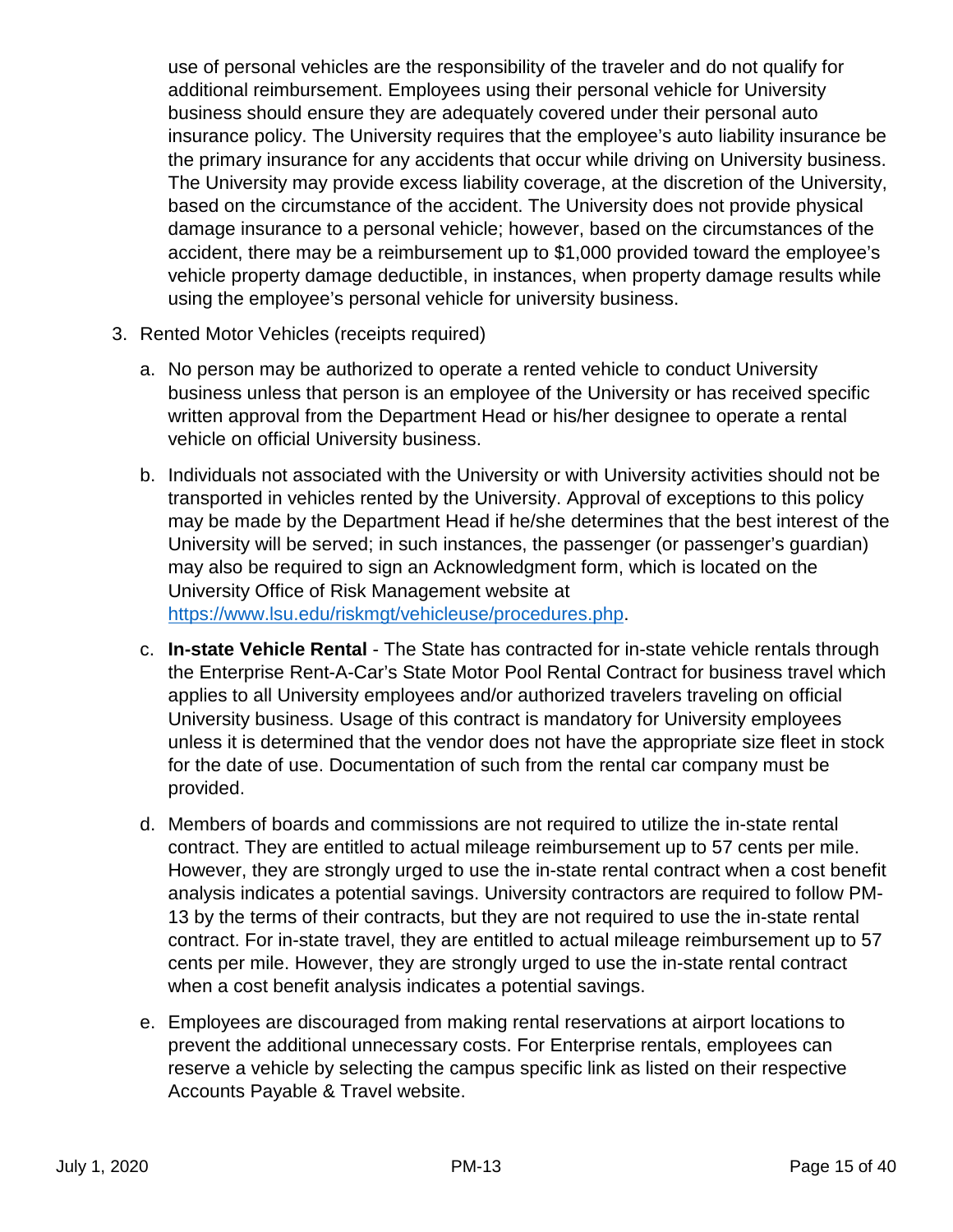- i. Note: Reservations are to be made 24 hours in advance for guaranteed vehicle class/size
- f. Payments for vehicle rentals can be made using the LaCarte card or other personal credit card.
- g. **Out-of-state Vehicle Rental** The State has contracted rental vehicles for domestic, out-of-state travel, excluding Louisiana and international travel, utilizing the State of Louisiana's out-of-state contracts, which is mandatory for University employees. All University employees are mandated to use these contracts due to exceptional pricing which may include Collision Damage Waiver and one million dollar (\$1 million) liability insurance (insurance coverage should be verified with the rental car company). The State of Louisiana's out-of-state participating vendors include Enterprise Rent-A- Car, National Car Rental and Hertz Car Rental Corporation. It is the traveler's discretion which rental company is utilized.
- h. Members of boards and commissions are not required to utilize the out of state rental contracts. They are entitled to actual mileage reimbursement up to 57 cents per mile. However, they are strongly encouraged to use the out-of-state rental contract when a cost benefit analysis indicates a potential savings.
- i. University contractors are required to follow PM-13 by terms of their contracts, but they are not required to use the out-of-state rental contracts. However, they are strongly urged to use the out-of- state contracts when a benefit analysis indicates a potential savings. For out-of-state travel, mileage at 57 cents per mile will be limited to a lowest logical airfare quote.
- j. **Approvals** Prior to departure written approval must be granted by the traveler's supervisor (or his/her designee) and/or the person with fiscal responsibility, unless the Campus and/or Department requires a higher level of approval is required for the rental of vehicles to conduct University business. However, if the department chooses, approval may be granted on an annual basis if duties require frequent rentals. The traveler's supervisor (or his/her designee) and/or the person with fiscal responsibility, unless the Campus and/or Department requires a higher level of approval, has the authority to approve rentals of any vehicle above the "intermediate size" category. If a compact or mid-size vehicle is not rented, written justification as to the need for the larger vehicle must be included in the supporting documentation attached to the Travel Expense Reimbursement Request/Expense Report.
- k. **Vehicle Rental Size** Only the cost of rental of compact or standard/intermediate model is reimbursable, unless 1) non-availability is documented, or 2) the vehicle will be used to transport more than two individuals. When a larger vehicle is necessary as stated above, the upgraded vehicle shall be the next smallest size and lowest price necessary to accommodate the number of individuals traveling or equipment/materials being transported. The traveler's supervisor (or his/her designee) and/or the person with fiscal responsibility, unless the Campus and/or Department requires a higher level of approval, may on a case-by-case basis, authorize a larger sized vehicle provided detailed justification is made in the employee's file. Such justification should include, but is not limited to, specific medical requirements when supported by a doctor's recommendation.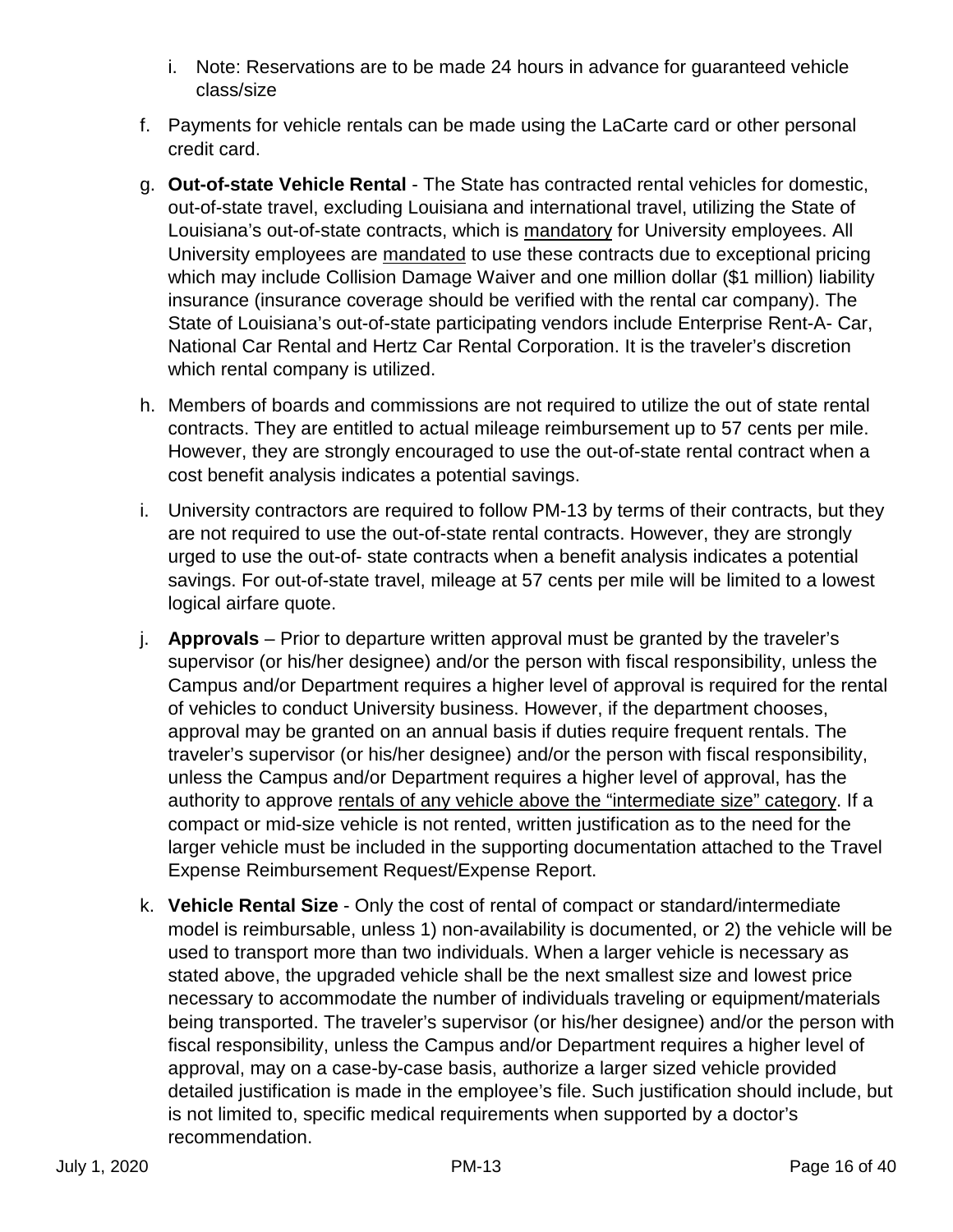- l. **Personal Rental** Any personal mileage or rental days on a vehicle rented for official University business is not reimbursable and will be deducted from the claim for reimbursement.
- m. **Gasoline** (receipts required) Reimbursements require an original receipt and only regular unleaded gasoline, or diesel when applicable should be used. A justification should be provided whenever regular unleaded gasoline, or diesel is not available and a higher grade is purchased. Mid-grade, super, plus or premium gasoline is typically not necessary. Reasonable gasoline cost is reimbursable when receipts are submitted; mileage is not reimbursable on vehicle rentals. Pre-paid fuel options for rental vehicles are only to be allowed with prior approval from the traveler's supervisor (or his/her designee) and/or the person with fiscal responsibility unless the Campus and/or Department requires a higher level of approval, when the traveler can document that the pre-purchased amount was necessary and that the amount charged by the rental company is reasonable in relation to local gasoline cost.
- n. **Insurance for Vehicle Rentals within the 50 United States** Insurance billed by vehicle rental companies (i.e., CDW or LDW) is not reimbursable for domestic travel. Damage Waiver Insurance and \$1 Million Liability Protection Coverage may be included in the State's in-state and out-of-state rental contract pricing (insurance coverage should be verified with the rental car company). Insurance coverage for vehicle rentals, other than the State's in-state and out-of-state mandatory contracts, is provided through the University or State liability insurance. If a collision occurs while on official University business, the accident should be reported immediately to the rental car company and through the University Office of Risk Management at [https://www.lsu.edu/riskmgt/vehicleuse/procedures.php.](https://www.lsu.edu/riskmgt/vehicleuse/procedures.php) The Department will be

responsible for the cost of the repairs up to a deductible of \$1,000. Note: Lost keys and car door unlocking services for rental vehicles are not covered under the damage waiver policy and are very costly. The Campus should establish internal procedures regarding liability of these costs. **No other insurance will be reimbursed when renting, except when renting outside the 50 United States**. There should be no other charges added to the base price, unless the rental reservation is made at the airport (which is not recommended for daily routine travel).

- o. **Insurance for Vehicle Rentals outside the 50 United States (receipts required)** The appropriate insurance for each travel location (i.e., minimum legally required liability and physical damage) provided through the vehicle rental company should be purchased when the traveler is renting a vehicle outside the 50 United States. The insurance costs for the minimum legally required insurance may be reimbursed for travel outside the 50 United States only upon the approval of the traveler's supervisor (or designee) and/or the person with fiscal responsibility unless the Campus and/or Department requires a higher level of approval.
- p. **Non-employed University students, guests, and contractors** who have been approved to drive to conduct University business are encouraged to utilize the in-state and out-of-state rental contracts which may include Collision Damage Waiver and one million dollar (\$1 million) liability insurance (insurance coverage should be verified with the rental car company). If the in-state and out-of-state contracts are not used the following insurances are recommended and reimbursable: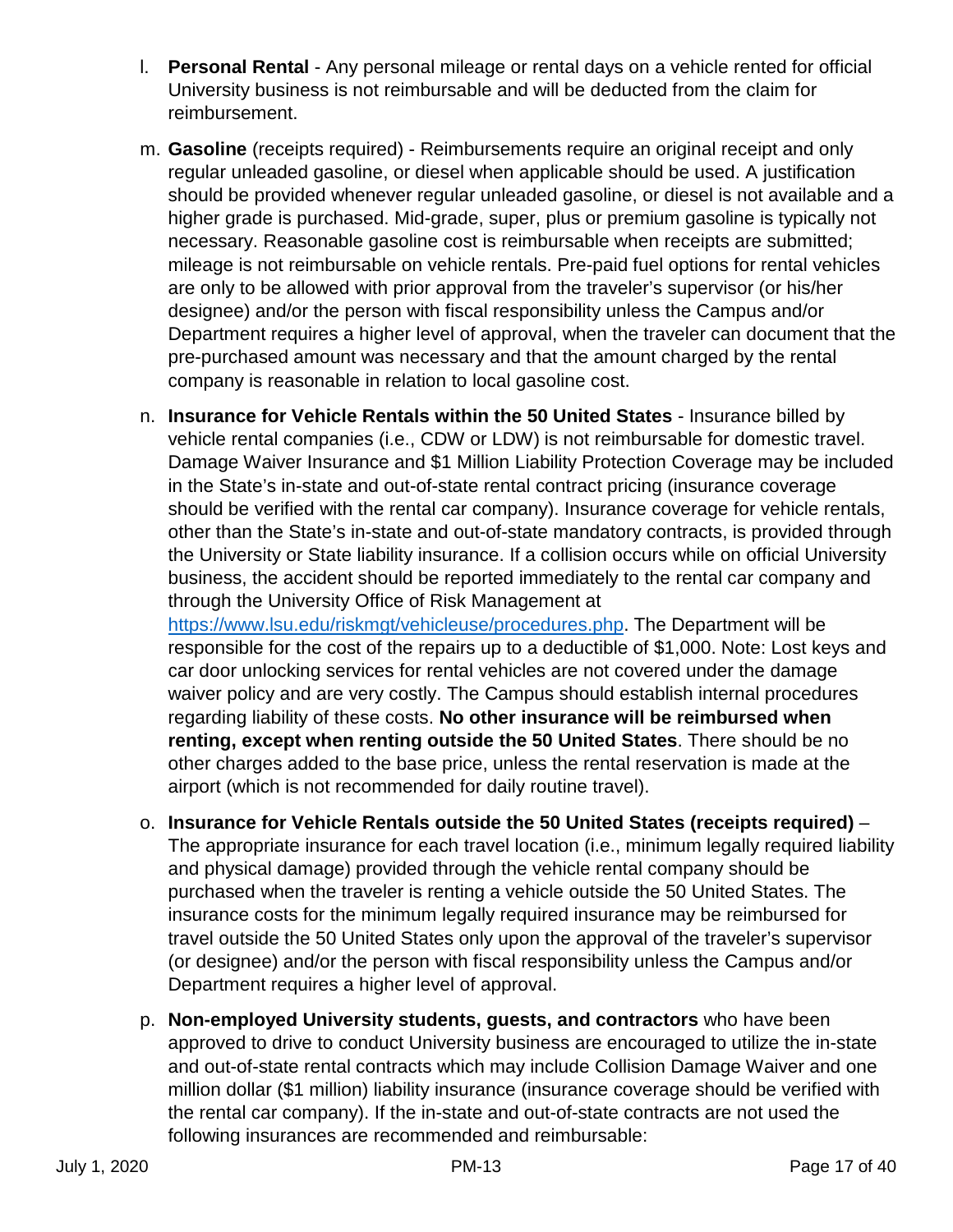- i. Collision Deductible Wavier (CDW) If a collision occurs while on official University business, the cost of the deductible should be paid by the traveler and reimbursement claimed on a Travel Expense Reimbursement Request/Expense Report. The accident must also be reported to the appropriate University department responsible for vehicle claims.
- ii. Loss Damage Waiver (LDW).
- iii. Auto Tow Protection (ATP) Requires approval of the traveler's supervisor (or his/her designee) and/or the person with fiscal responsibility unless the Campus and/or Department requires a higher level of approval.
- iv. Supplement Liability Insurance (SLI) \* If required by the vehicle rental company.
- v. Theft and/or Super Theft Protection (coverage of contents lost during a theft or fire) \*If required by the vehicle rental company.
- vi. Vehicle coverage for attempted theft or partial damage due to fire \*If required by the vehicle rental company.

# **The following are some of the insurance packages available by vehicle rental companies that are not reimbursable:**

- i. Personal Accident Coverage Insurance (PAC) Employees are covered under workmen's compensation while on official University business.
- ii. Emergency Sickness Protection (ESP).
- q. **Navigation equipment (GPS Systems)**, rented, not purchased, from a rental car company may only be reimbursed if an employee justifies the need for such equipment and with prior approval from the traveler's supervisor (or his/her designee) and/or the person with fiscal responsibility unless the Campus and/or Department requires a higher level of approval.
- D. Public Ground Transportation

The cost of public ground transportation such as buses, subways, airport limousines, and taxi cabs is reimbursable when the expenses are incurred as part of approved University business travel.

Public transportation to and from the airport, while on official University business travel, may be reimbursed with a receipt.

Airport shuttle/limousines, taxi reimbursements, including tips, require a receipt to account for total daily amount claimed. A driver's tip for shuttle/limousines and taxis may be given and must not exceed 20% of the total charge. The tip amount must be included on the receipt received from the driver/company. All other forms of public ground transportation are limited to \$15 per day without a receipt, claims in excess of \$15 per day require a receipt. At a Department level, the Dean or Department Head may implement a department-wide policy requiring receipts for an amount less than \$15 per day. To assist with verifications of taxi fares, a traveler should contact the taxi company for an estimate or visit sites such as taxifarefinder.com. An employee should always get approval, prior to the trip, if multiple taxis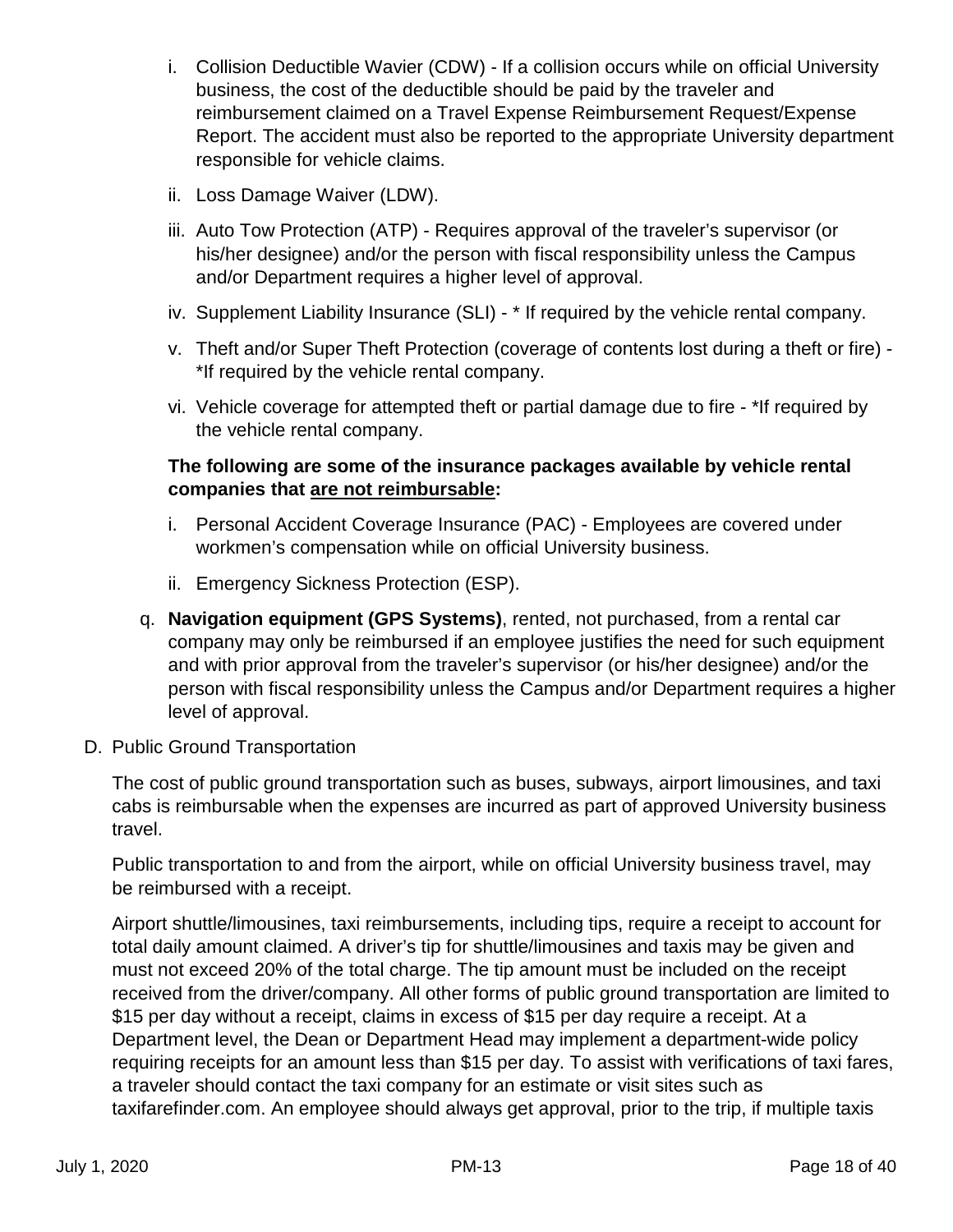will be used; as it may be in the University's best interest to rent a vehicle versus reimbursements of multiple taxi expenses.

- E. To and From Common Carrier Terminals and Home or Office
	- 1. Reimbursement will be allowed for taxi cab fares between a common carrier or other terminal and either the employee's home or office. Receipts are required.
	- 2. Instead of using a taxi cab, payment on a mileage basis will be allowed for the round-trip mileage of a privately-owned vehicle at 57 cents per mile. The reimbursement will be limited to one round trip.
- F. Watercraft
	- 1. No person may be authorized to operate an owned or rented motorized watercraft to conduct University business unless that person is an employee of the University. All employees operating motorized watercraft, must be in compliance with State law and University safety requirements which may require the completion of a boating education course [\(https://www.wlf.louisiana.gov/page/boater-education\)](https://www.wlf.louisiana.gov/page/boater-education).
	- 2. Individuals not associated with the University or University activities should not be transported in watercraft owned or rented by the University. Approval of exceptions to this policy may be made by the Department Head if he/she determines that the best interest of the University will be served; in such instances, the passenger (or passenger's guardian) may also be required to sign a release.
	- 3. The use of private watercraft may not be used to conduct University business. Approval of exceptions to this policy may be made by the Department Head if he/she determines that the best interest of the University will be served.
	- 4. To ensure proper insurance coverage for diving activities, all dives (descent underwater utilizing compressed gas and subsequent ascent/return to the surface) must be reported to the Office of Risk Management at<https://lsu.edu/riskmgt/travel/diving.php> (a mobile form is available at the preceding link for easy reporting) this report must be completed prior to all dives.

# **VI. REIMBURSEMENT FOR LODGING AND MEALS**

- A. Eligibility
	- 1. Official Domicile/Temporary Assignment

Travelers are eligible to receive reimbursement for travel only when away from "official domicile" or on temporary assignment unless an exception is granted in accordance with these regulations. Temporary assignments will be deemed to have ceased after a period of 30 calendar days and after such period the place of assignment shall be deemed to be his/her official domicile. He/she shall not be allowed travel and subsistence unless permission to extend the 30-day period has been obtained by the individual who has been delegated this authority on your campus.

2. Travel Period

Allowance of Single Day Meals is at the discretion of each Campus Head. If allowed, travelers may be reimbursed for meals according to the following: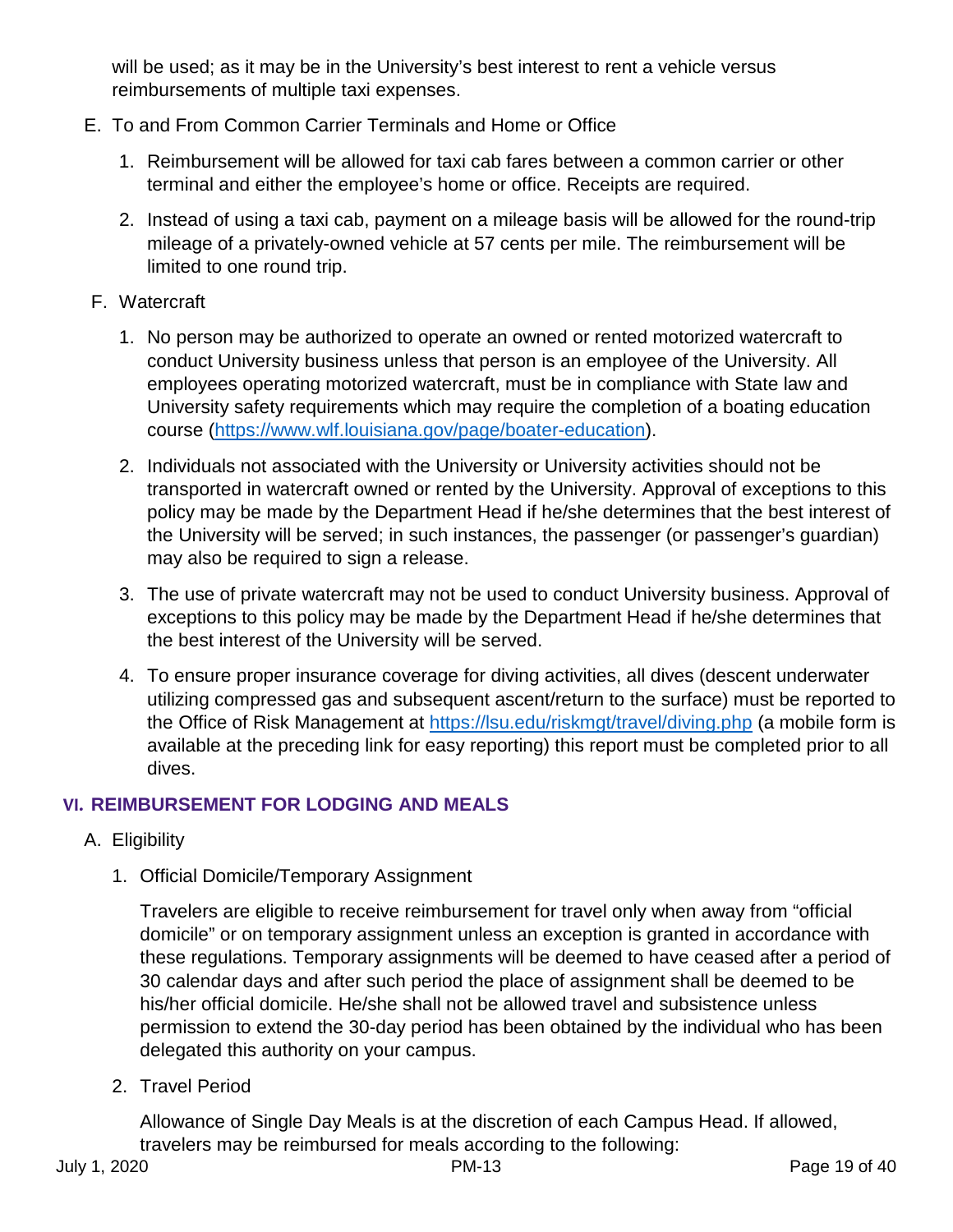Single Day Travel - Meals are not eligible for reimbursement on single day travel. This means that when an authorized traveler of the University is in travel status where no overnight stay is required, no meals are eligible for reimbursement. Each Department Head or their designees are to determine the reasonableness of when an overnight stay is justified. However, the Department Head will be allowed to authorize single day meal reimbursements on a case-by-case basis or by type(s) of single day travel when it is determined to be in the best interest of the Department. In those cases where the single day meals are reimbursed, the amount of the reimbursement must be considered taxable income to the employee. To receive any meal reimbursement on single day travel, an employee must be in travel status for a minimum of 12 hours. If the Department Head or his/her designee determines that single day meals will be provided, see Appendix A. Section VI. A.2 for the single day meal allowances.

- 3. Travel with Overnight Stay: (minimum of 12 hours of travel in travel status) Travelers may be reimbursed for meals according to the following schedule:
	- a. Breakfast When travel begins at/or before 6 a.m. on the first day of travel and extends to/or beyond 9 a.m. on the last day of travel, and for any intervening days.
	- b. Lunch When travel begins at/or before 10 a.m. on the first day of travel and extends to/or beyond 2 p.m. on the last day of travel, and for any intervening days.
	- c. Dinner When traveling begins at/or before 4 p.m. on the first day of travel and extends to/or beyond 8 p.m. on the last day of travel, and for any intervening days.
	- d. Alcohol Reimbursement for alcohol is prohibited.

### B. Exceptions

1. Routine Lodging Overage Allowance

A traveler's supervisor (or his/her designee) and/or the person with fiscal responsibility, unless the Campus and/or Department requires a higher level of approval, has the authority to approve actual routine lodging costs. (Note: This authority for increase is for lodging only and not for any other area of PM-13). Each case must be fully documented as to necessity (i.e., proximity to meeting place) and cost effectiveness of alternative options. Documentation and receipts must be attached to the Travel Expense Reimbursement Request/Expense Report. This authority shall not be delegated to any other person.

In areas where the Governor has declared an emergency, a Department Head or his/her designee will have the authority to approve actual routine lodging provisions on a case-bycase basis not to exceed seventy-five percent over PM-13 current listed rates. Each case must be fully documented as to necessity (e.g. proximity to the meeting place) and cost effectiveness of the alternative options. Documentation must be readily available in department's travel reimbursement files.

2. Actual Expenses for University Officials

University officials and others so authorized by statute or individual exception will be reimbursed on an actual expenses basis for meals and lodging while in travel status, except in cases where other provisions for reimbursement have been made by statute. The request for reimbursement must be accompanied by an itemized receipt or other supporting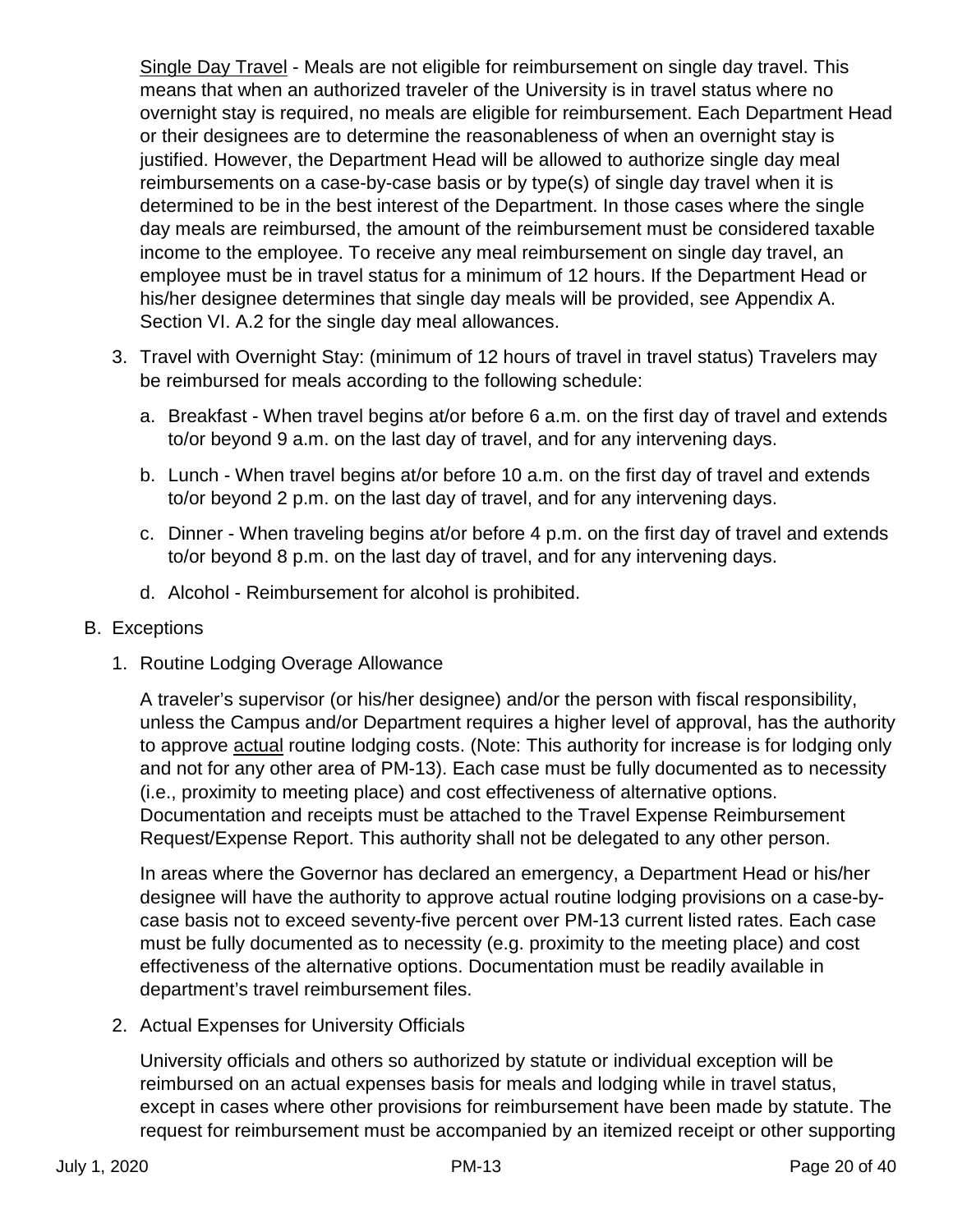document for each item claimed and shall not be extravagant and will be reasonable in relationship to the purpose of the travel. Positions eligible for actual expenses reimbursement are President, Vice President, Chancellor, and Vice Chancellor. They are subject to the time frames and all other requirements listed in the Travel Regulations.

- C. Meals (Including Tax and Tips)
	- 1. Travelers may be reimbursed the meal per diem listed in Appendix A. Section VI. C. 1. for the destination while in travel status. Receipts are not required for routine meals. Number of meals claimed must be shown on the Travel Expense Reimbursement Request/Expense Report. Partial meals such as continental breakfasts or airline meals are not considered meals. Note: If a meal is included in a conference schedule, it is part of the registration fee; therefore, an employee cannot request/receive additional reimbursement for that meal. If an individual seeks reimbursement of meal money for an entire group traveling together, each member of the group must certify the amount of meal money received from the individual claiming reimbursement. If an individual seeks reimbursement of meals paid for the entire group, receipts must be provided and the cost per person may not exceed the allowances.
- D. Lodging
	- 1. Routine Lodging Allowance Employees will be reimbursed lodging rate, plus tax and any mandatory surcharge or service fees; receipts required. Receipts from a bona fide hotel, motel, or AirBnB for lodging shall be submitted and attached to the Travel Expense Reimbursement Request/Expense Report. See Appendix A. Section VI. D. 1 for the routine lodging allowances.

For all hotel lodging, including AirBnB, only the first night lodging should be paid to secure the reservation. Lodging should not be prepaid in total and should be paid upon checkout. If the travel is canceled for any reason and the total lodging amount, in particular for an AirBnB was prepaid, only the first night of lodging may be allowed as a University expense. The other prepaid lodging days will be the responsibility of the traveler. Lodging should not be prepaid.

The inclusion of suburbs shall be determined by the LSU Travel office on a case-by-case basis. A suburb is defined as an immediate or adjacent location (overflow of the city) to the travel destination.

Employees are encouraged to use the R-1376 "Governmental Employees Hotel Lodging Sales/Use Tax" exemption form located on the AP & Travel website at <http://www.lsu.edu/administration/ofa/oas/acctpay/> when traveling in-state on official university business.

When two or more individuals on University business share a lodging room, the University will reimburse the actual cost of the room; subject to a maximum amount allowed for an individual traveler times the number of employees.

2. Conference Lodging Allowance - Employees may be reimbursed lodging rate, plus tax and any mandatory surcharge. Receipts are required along with documentation showing the actual conference rate. The traveler's supervisor (or his/her designee) and/or the person with fiscal responsibility unless the Campus and/or Department requires a higher level of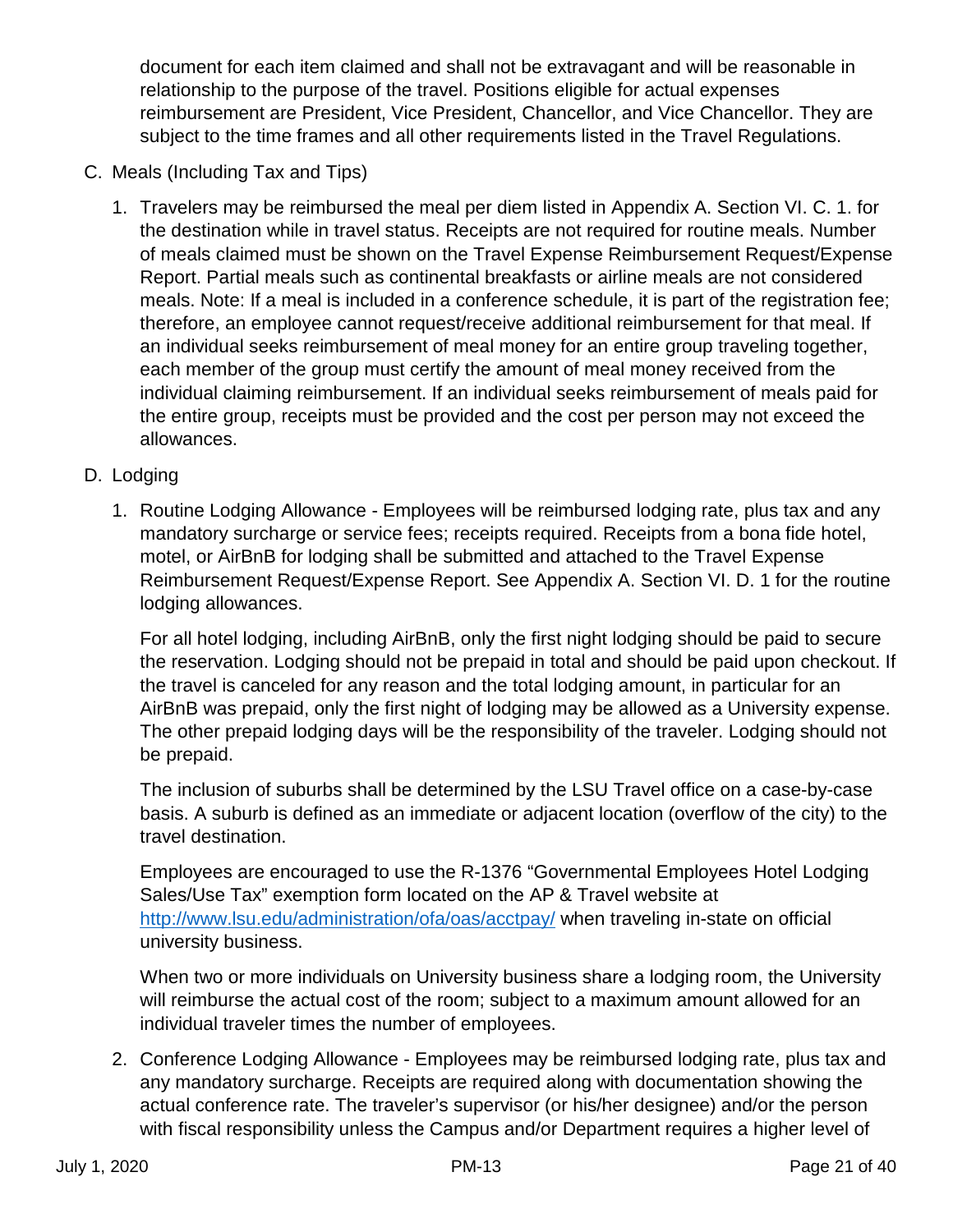approval has the authority to approve actual cost of conference lodging, for single occupancy, when the traveler is staying at the designated conference hotel. If there are multiple designated conference hotels, the lowest designated conference hotel should be utilized, if applicable. In the event the designated conference hotel(s) have no room availability, the traveler's supervisor (or his/her designee) and/or the person with fiscal responsibility, unless the Campus and/or Department requires a higher level of approval, may approve to pay actual hotel cost not to exceed the conference lodging rates for the other hotels in the immediate vicinity of the conference hotel. This allowance does not include Agency Hosted Conference Lodging Allowances. See Section X, subsection B.2 for these allowances. In the event a traveler chooses to stay at a hotel which is not associated with the conference, then the traveler is subject to making reservations and getting reimbursed within the hotel rates allowed in routine lodging only, as listed above. Documentation required is a registration receipt, formal agenda or program, and/or documentation designating the official conference hotel and nightly rate. Note: Training courses which are several days and have a designated hotel and rate, can be considered a "conference hotel" and therefore, the designated rate can be allowed.

A traveler's supervisor (or his/her designee) and/or the person with fiscal responsibility, unless the Campus and/or Department requires a higher level of approval, has the authority to approve meals that are designated an integral part of the conference at actual costs. However, a written justification with the reason for the higher lodging cost must be included in the supporting documentation attached to the Travel Expense Reimbursement Request/Expense Report.

No reimbursements are allowed for functions not relating to a conference (i.e., tours, dances, golf tournaments, etc.) and/or to the mission of the University.

E. Extended Stay

For travel assignment involving duty for extended periods at a fixed location, the reimbursement rates indicated should be adjusted downward wherever possible. Reimbursement requests for meals and lodging may be reported on a per diem basis supported by lodging receipts. Care should be exercised to prevent allowing rates in excess of those required to meet the necessary authorized subsistence expenses. It is the responsibility of the individual who has been delegated this authority on your campus to authorize only such travel allowances as are justified by the circumstances affecting the travel.

# F. Parking and Parking-related Expenses

- 1. Parking at the **Baton Rouge Airport** The State's current contract rate is \$4.50 per day (receipts required) for parking in the indoor parking garage, as well as the outside, fenced parking lot at the airport. Documentation required to receive the contract price is the airport certificate and a University ID. The airport certificate may be found on AP and Travel's website at [http://www.lsu.edu/administration/ofa/oas/acctpay/.](http://www.lsu.edu/administration/ofa/oas/acctpay/) An employee may be paid actual expenses up to \$5 per day with a receipt.
- 2. Parking when flying out of the **New Orleans Airport** At this time, only USPARK's, uncovered parking is reimbursable with a receipt (as published on USPARK.net). If parking at another facility, an employee may be paid actual expenses for uncovered parking with a receipt.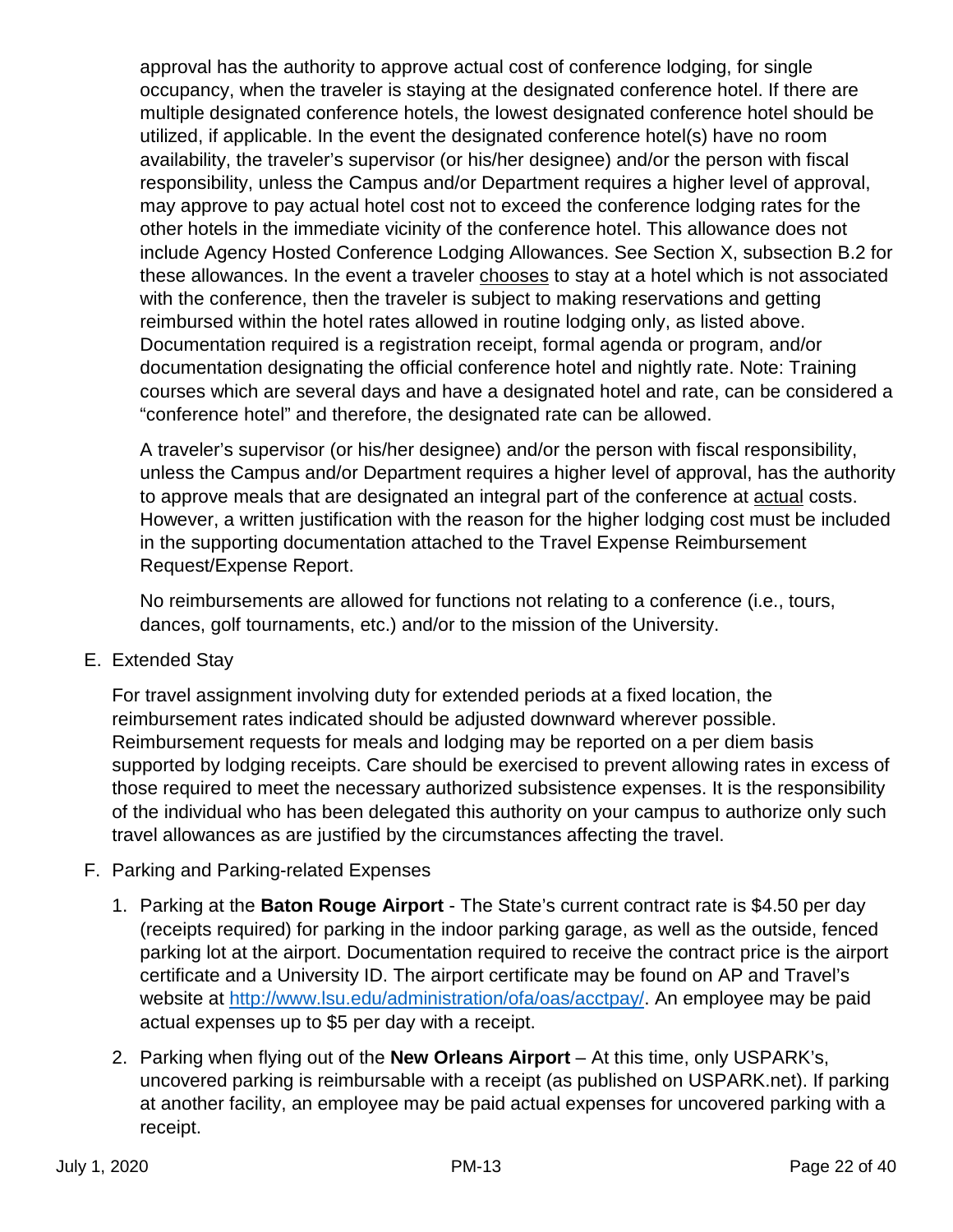- 3. Travelers using motor vehicles on official University business may be reimbursed for all other parking, including airport parking except as listed in 1 & 2 above, ferry fares, and road and bridge tolls. For each transaction over \$5, a receipt is required.
- 4. Tips of valet parking are not to exceed \$5 per day.

# **VII.REIMBURSEMENT FOR OTHER EXPENSES (WHILE IN TRAVEL STATUS ONLY)**

The following expenses incidental to travel may be reimbursed:

- A. Communications Expense Relative to Official University Business
	- 1. Official University Business All business communication costs may be reimbursed. Receipts are required. Note: If a traveler has an official University phone and/or is receiving a monthly stipend, reimbursements are not allowed.
	- 2. International Travel Up to \$10 upon arrival at each destination and prior to departure from each destination within the first or last 24 hours of the trip, respectively. For stays in excess of seven days, one \$10 call will be allowed for every second night after the first night. This will not be allowed for those persons who have a University issued cell or cell phone stipend. Note: If a traveler has an official University phone and/or are receiving a monthly stipend, reimbursements are not allowed.
	- 3. Internet Internet access charges for official University business from hotels or other travel locations are treated the same as business telephone charges. A Department Head may implement a stricter policy for reimbursement of internet access charges. Receipts are required.
	- 4. Personal cell phone charges will not be reimbursed.
- B. Storage and Handling Equipment Charges (receipts required)
- C. Baggage Handling
	- 1. Hotel Allowances: Tips may be paid one time up to \$5 upon each hotel check-in and upon each hotel checkout, if applicable.
	- 2. Airport Allowances: Tips may be paid one time up to \$5 for the airport outbound departure trip and for the inbound departure trip. (Maximum total for entire trip is not to exceed \$10).
- D. Luggage Charges from Airlines

A traveler's supervisor (or his/her designee) and/or the person with fiscal responsibility unless the Campus and/or Department requires a higher level of approval may approve reimbursement for a traveler, with a receipt, any airline charges for the first checked bag for a business trip of 5 days or less and for the second checked bag for a 6-10 day business trip and/or additional baggage which is business related and required by the Department. The traveler must present a receipt to substantiate the luggage charges. Travelers will be reimbursed for excess baggage charges (overweight baggage) only in the following circumstances:

- 1. When traveling with heavy or bulky materials or equipment necessary for business.
- 2. The excess baggage holds University records or property.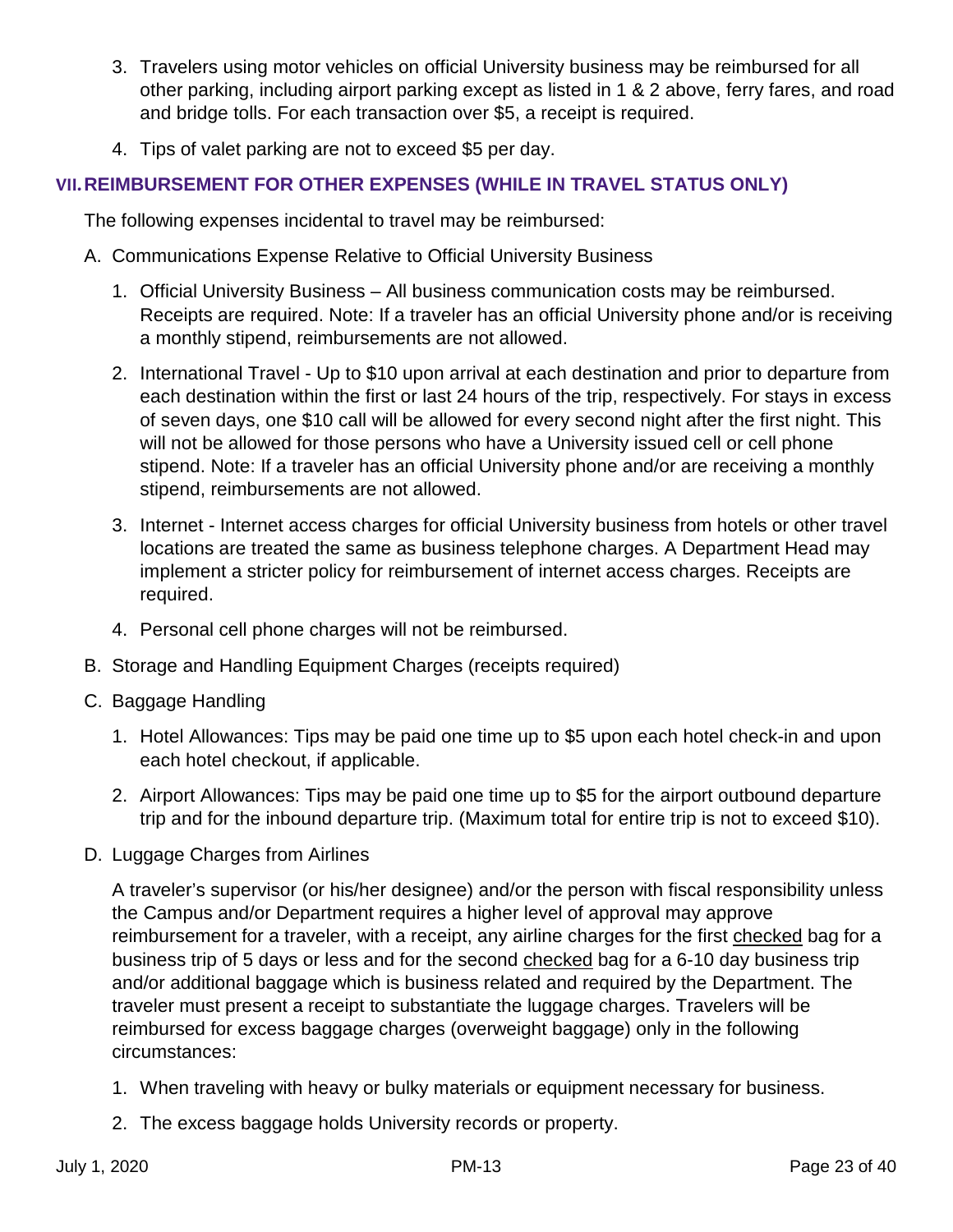E. Registration Fees at Conferences/Conventions

When a registration fee is requested to be reimbursed, the traveler must itemize what it covers (i.e., conference attendance, meals, lodging, transportation, etc.). Items included in the registration fee cannot be claimed again. Note: if a meal is included in a conference schedule, it is part of the registration fee; therefore, an employee cannot request/receive additional reimbursement for that meal. Meals that are a designated integral part of the conference may be reimbursed on an actual expenses basis with prior approval of the direct supervisor. Use of LaCarte to pay for registration fees is recommended. Receipts are required.

F. Laundry Services

Employees in travel status for more than 7 days may be reimbursed for laundry services, with department head or his/her designee's approval. The reimbursement will be actual, reasonable costs incurred. Receipts are required.

## **VIII. INTERNATIONAL TRAVEL**

High Risk Travel must be approved by the individual who has been delegated this authority on your campus and is subject to the High Risk Travel policy for the appropriate campus. Requests for High Risk Travel should be submitted through the appropriate administrative channels (i.e. Department Head, Dean, Vice Chancellor, High Risk Travel Committee, etc.).

All other international travel must be approved in writing by the traveler's supervisor (or his/her designee) and/or the person with fiscal responsibility unless the Campus and/or Department requires a higher level of approval prior to departure. Requests should reflect:

- A. Place to be visited and route if other than direct
- B. Purpose of travel
- C. Dates of travel
- D. Source of funds for travel and estimated cost
- E. Any special allowances for meals and lodging reimbursement U.S. Department of State rates may be authorized upon request

International travel assistance services and insurance will be provided by the University to employees and students traveling internationally. To be eligible for coverage, employees must have a completed and approved "Spend Authorization" or "Authorization to Travel" prior to their travel start date. Students must be enrolled in a qualified University-sponsored travel program (i.e., academic programs abroad, department field trips, etc.). Both employees and students also must register their travel in the University's International Travel Registry at [www.lsu.edu/riskmgt/internationaltravelregistry.php.](http://www.lsu.edu/riskmgt/internationaltravelregistry.php) When trips are booked through the University's Contracted Travel Agency, the travel will be automatically included in the registry. Employees are encouraged to create a profile (only required once) in the registry and enter their emergency contact information. To request a travel insurance card, or to access additional information regarding the travel assistance services and insurance, (including limits and coverage exclusions), please visit [www.lsu.edu/riskmgt/travel/international-travel](http://www.lsu.edu/riskmgt/travel/international-travel-insurance.php)[insurance.php.](http://www.lsu.edu/riskmgt/travel/international-travel-insurance.php)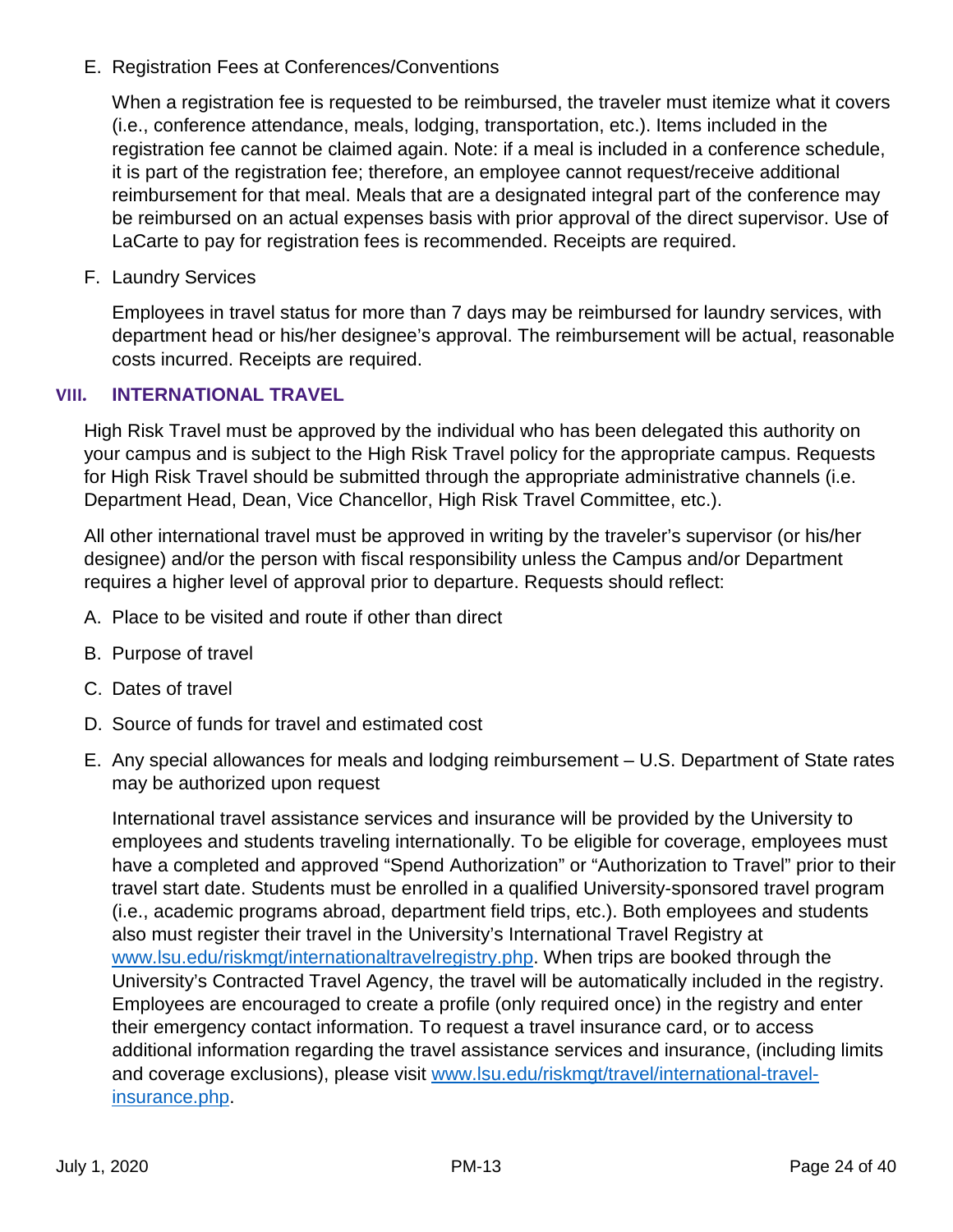Travelers planning international travel may access medical, security, and cultural information for the destination by calling the University's Travel Assistance provider at 215-942-8478 for a personalized travel briefing or by visiting the **LSU Global Travel Assistance Travel Portal**.

Special insurance (Defense Base Act) may be required for any University employee traveling international that meets one of the following conditions:

- 1. Any LSU employee working on a military base or reservation outside the U.S., including U.S. territories.
- 2. Any LSU employee engaged in U.S. government-funded public works business outside the U.S., including U.S. territories.
- 3. Any LSU employee engaged in a public works or military contract with a foreign government which has been deemed necessary to U.S. national security.
- 4. LSU employees that provide services funded by the U.S. government outside the realm of regular military issue or channels.
- 5. LSU employees of any sub-contractors of the prime or letting contractor involved in a contract such as numbers 1-4 above.

To review additional information and request coverage please visit: [www.lsu.edu/riskmgt/insurances/defense\\_base\\_act/defense\\_base\\_act.php.](http://www.lsu.edu/riskmgt/insurances/defense_base_act/defense_base_act.php)

International travelers will be reimbursed at the Tier IV rates for lodging and meals, unless U.S. Department of State rates are requested and authorized by the traveler's supervisor (or his/her designee) and/or the person with fiscal responsibility unless the Campus and/or Department requires a higher level of approval prior to departure. Reimbursement for lodging expenses requires submission of itemized receipts. Reimbursement for Meals and Incidental Expenses (M&IE) does not require receipts for U.S. Department of State rates. M&IE are inclusive of fees and tips given to porters, baggage carriers and hotel staff. Reimbursements will be limited to the Federal per diem rate. To accommodate the currency conversion, we recommend that expenses are paid using a credit card, and a copy of the credit card bill reflecting the charge in U.S. dollars be attached to the Travel Expense Reimbursement Request/Expense Report in lieu of a daily conversion calculation. For charges paid in cash, a conversion calculator must be attached.

Upon receipt of written justification, the University may approve for employees to be reimbursed for a VISA and/or immunizations when the traveler is traveling on behalf of the University on official business. It is not practice for the University to reimburse for a passport. However, a passport may be reimbursed upon a detailed justification request and Department Head approval.

International airfares available from other sources may be less expensive than fares available from the - contracted travel agency. Once an employee has been granted approval to travel internationally, the employee is free to either:

- 1. Book their airfare through the contracted travel agency; or
- 2. If an employee seeks and finds a lower fare available from a source other than the contracted travel agency, the employee must obtain from the outside source a copy of the proposed itinerary and the complete cost. This information must be provided to the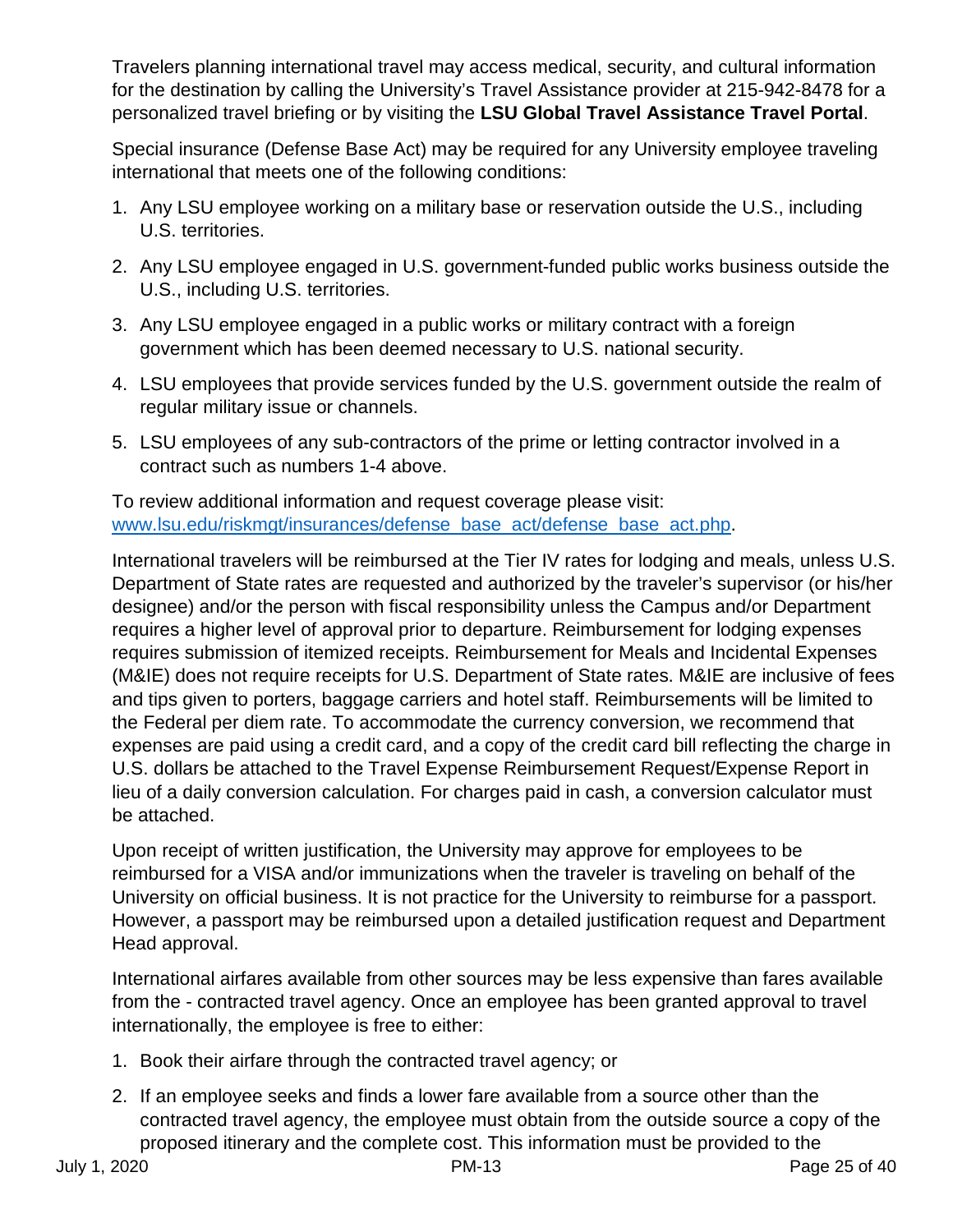contracted travel agency for review and all requests should be copied to the travel manager. The agency will determine if the airfare can be matched or beat and, within 24 hours, a response will be provided via email to the traveler and travel arranger. If the fare can be matched or beat, the ticket must be purchased from the contracted travel agency and an exception request will not be approved. If the travel agency cannot match the price, the travel agency will indicate that the itinerary cannot be matched. This approval must be attached to the Travel Expense Reimbursement Request/Expense Report to obtain reimbursement of the cost of the ticket. If no response is received within the 24 hour period, the airfare can be purchased by the traveler (e-mail requesting the review must be attached to the reimbursement/payment request).

Employees must use caution when purchasing tickets from sources other than the contracted travel agency, particularly restricted fares, many of which cannot be changed. The contracted travel agency will not be available to help with changes, cancellations, or other needs when a ticket has not been purchased through their office. It will be the responsibility of the employee to ensure the ticket meets their needs and to make changes, cancellations, etc. after the ticket is purchased. Any fees associated with changes or cancellations are also the responsibility of the employee.

# **IX. VISITORS TO THE CAMPUS**

When visitors are brought to the Campus with the understanding that travel expenses will be reimbursed, the following procedure should be used:

- A. A letter should be addressed to the visitor prior to his/her departure informing him/her of the necessity of obtaining receipts, keeping a record of expenses of his/her trip, and that reimbursement will be made in accordance with PM-13, University Travel Regulations. Contracted travel services may be used to arrange travel for visitors to the Campus but are not required if the visitors make their own arrangements from their departure city.
- B. The University official at whose request the visitor is on the Campus shall be responsible for preparing the reimbursement request and obtaining the visitor's signature.
- C. Written authorization for reimbursement of travel expenses must be obtained from the traveler's supervisor (or his/her designee) and/or the person with fiscal responsibility unless the Campus and/or Department requires a higher level of approval prior to being invited to Campus for an employment interview. Travel for the spouse of a candidate may also be authorized for the employment interview. Travel expenses may not be paid or reimbursed to candidates for employment except for expenses incurred for interviews and/or official business trips. Local living expenses upon relocation to new domicile are not eligible for reimbursement.
- D. Written approval of the traveler's supervisor (or his/her designee) and/or the person with fiscal responsibility unless the Campus and/or Department requires a higher level of approval is required for reimbursement of expenses for superior graduate and medical students being recruited by the University.

# **X. SPECIAL MEALS**

A. Reimbursement designed for those occasions when, as a matter of extraordinary courtesy or necessity, it is appropriate and in the best interest of the University to use public funds for provision of a meal to a person who is not otherwise eligible for such reimbursement and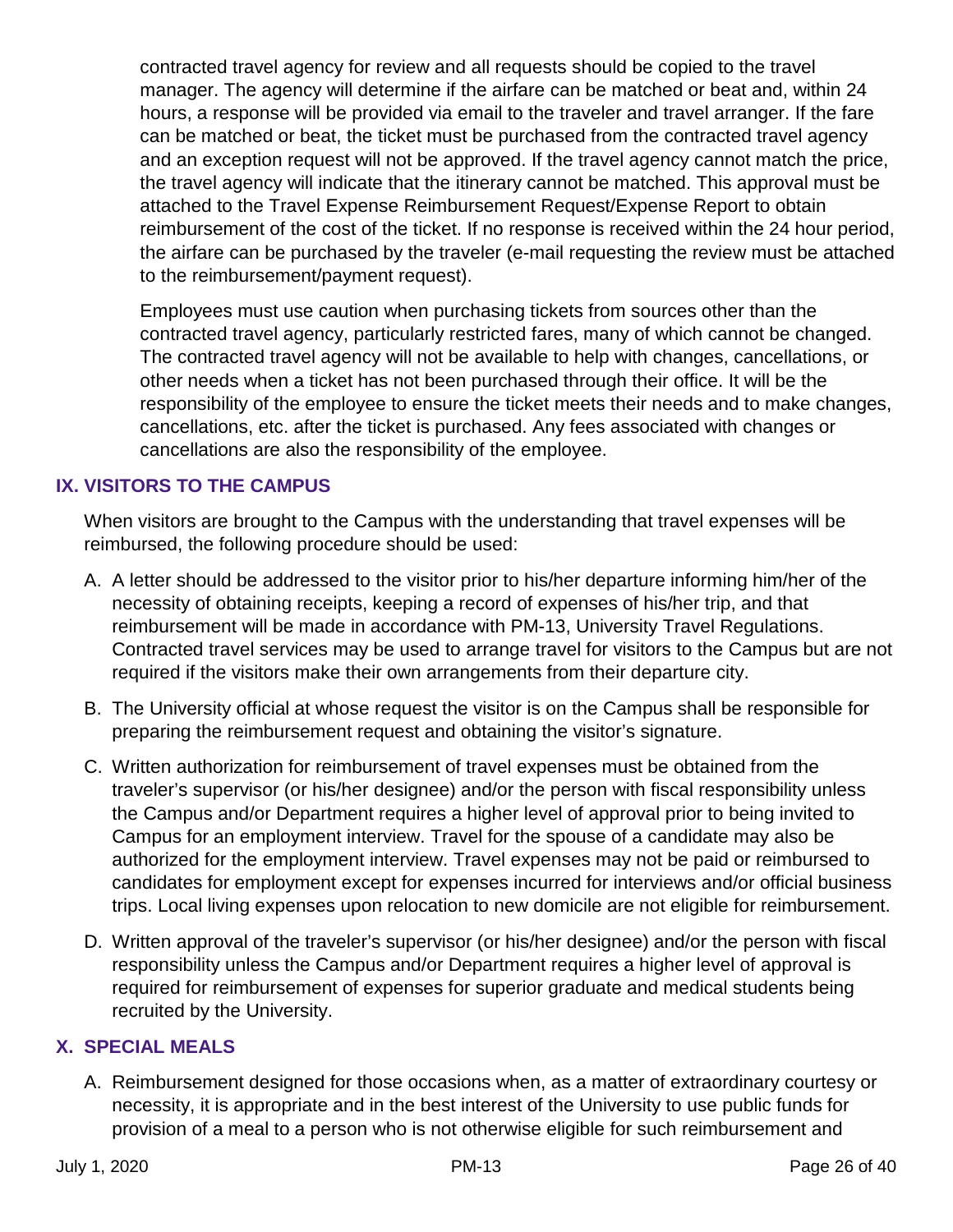where reimbursement is not available from another source. See Appendix A. Section X. B. 1. for special meal rates.

Note: Expenses for spouses and children of employees may not be paid from public funds.

- 1. Candidates for employment at the University who are being hosted at a meal by University personnel. The number of University personnel participating should be kept to a minimum.
- 2. Guest lecturers, visiting scholars and other visiting dignitaries or executive-level individuals from other governmental units, business, or industry and individuals providing identified gratuity services to the University. This explicitly does not include normal visits, meetings, reviews, etc., by Federal or State representatives. Extraordinary situations when University employees are required by their supervisor to work more than a 12-hour workday or a 6 hour weekend when such are not normal working hours, to meet crucial deadlines or to handle emergencies.
- 3. A Department Head may authorize a special meal within allowable rates to be served in conjunction with a working meeting. Reasonable delivery fee and tip may be allowed if ordered from an outside vendor. Reasonable tip is allowed, but should not exceed 20%.
- B. Reimbursement Limits

See Appendix A. Section X. B. 1 for "Special Meal" reimbursement limits.

Note: Allowances for refreshments and receptions apply only to expenditures made for the benefit of a group of people at a meeting, conference or convention; allowances are not additional "meal provisions" provided to individuals in travel status. University employees should be included only to the extent that their official capacity would indicate their presence as desirable (i.e., meetings are interdepartmental in nature). Reasonable tip is allowed, but should not exceed 20%.

- 1. Agency-hosted Conferences (Both In-State and Out-of-State)
	- a. University sponsored conferences Three (3) bona fide competitive quotes to include sleeping rooms, meeting rooms, meals and breaks, etc. must be solicited for conferences hosted by the University.
	- b. Cost of lunch served in conjunction with State/University-sponsored in-state conferences, excluding New Orleans billed to the University may not exceed \$25, exclusive of tax and tip.
	- c. Cost of lunch served in conjunction with State/University-sponsored New Orleans and Out of State conferences, billed to the University may not exceed \$30, exclusive of tax and tip.
	- d. Conference Lodging Allowances Lodging rates may not exceed \$20 above the current listed routine lodging rates listed for the area in which the conference is being held.
- 2. Group refreshment expenditures for a meeting, conference or convention are limited to those incurred on behalf of the conference or convention and are not eligible reimbursement claims for individual travelers. Refreshments shall not exceed \$5.50 per person, per morning and/or afternoon sessions. A mandated gratuity may be added if refreshments are being catered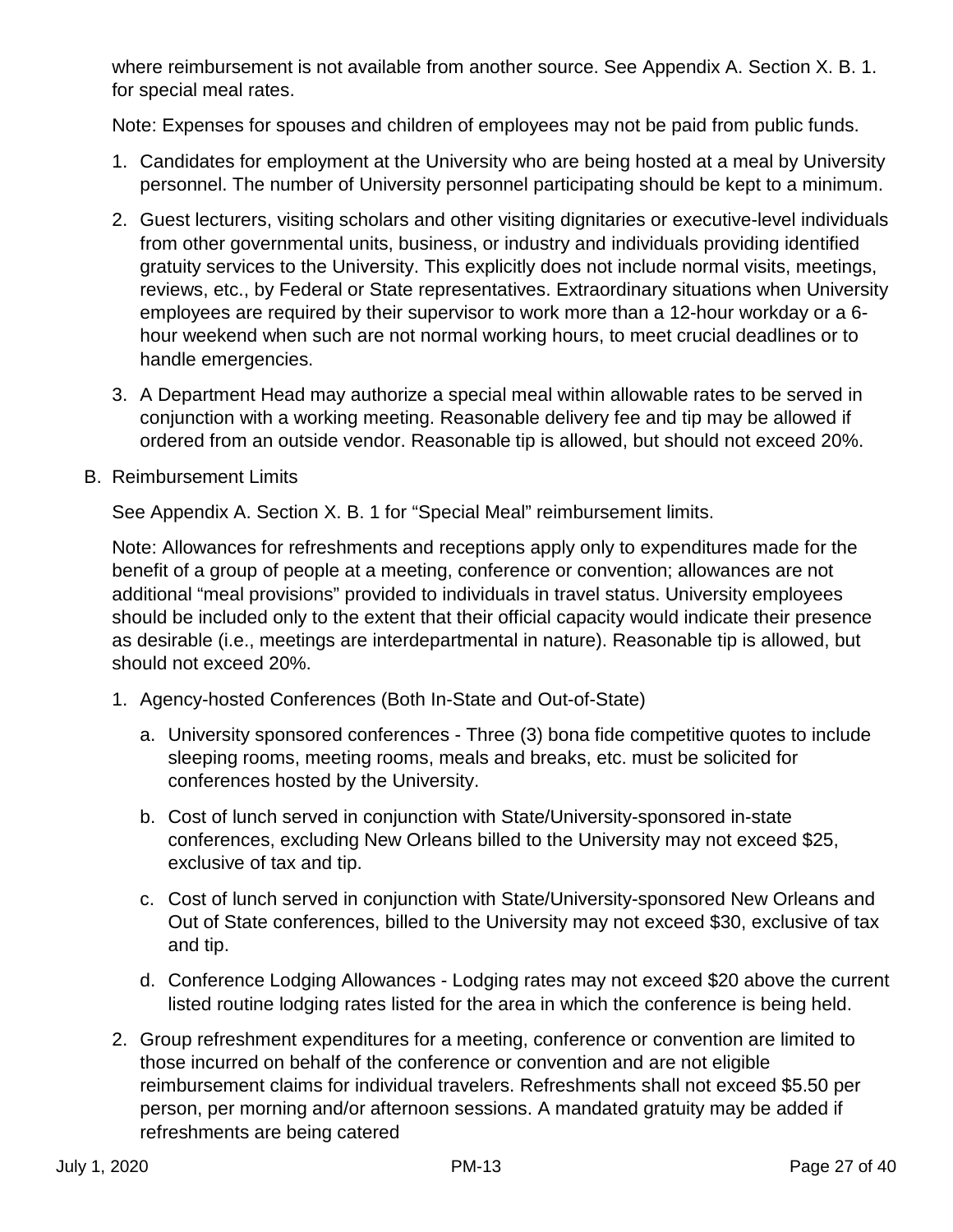All special meals must have prior written approval by the Department Head (or his/her designee).

LaCarte can be used to pay for dine-in restaurant special meals. The cost of the meal is subject to the special meal rates and no alcohol should be included or paid with LaCarte. An itemized receipt for the total meal amount must be attached to the Expense Report reflecting the transaction.

- C. Requests to the individual who has been delegated this authority on your campus for special meal authorization must be under signature of the employee assuming responsibility. The request must include:
	- 1. Name and title of the employee requesting authority to incur expenses and assuming responsibility for such.
	- 2. The nature of the activity and clear justification of the necessity and appropriateness of the request.
	- 3. Names, official titles and affiliations of all individuals for whom reimbursement of meal expenses is being requested.
- D. To request reimbursement, all of the following must be submitted by the authorized employee:
	- 1. Detailed breakdown of all expenses incurred, with appropriate receipt(s).
	- 2. Subtraction of cost of any alcoholic beverages.
	- 3. Prior written approval from the individual who has been delegated this authority on your campus.
	- 4. Original itemized receipts.

### **XI. ETHICS REPORTING**

Travel expenses covered by a third party are subject to the reporting requirements in R.S. 42:1111 Code of Governmental Ethics.

Pursuant to La. R.S. 42:1123(41), any public servant who accepts complimentary admission, lodging, or transportation to and from an educational or professional development, seminar or conference shall file an affidavit with the Board of Ethics within 60 days after such acceptance.

The Disclosure Statement can be found at [http://ethics.la.gov/Pub/CampFinan/Forms/Form413s.pdf.](http://ethics.la.gov/Pub/CampFinan/Forms/Form413s.pdf)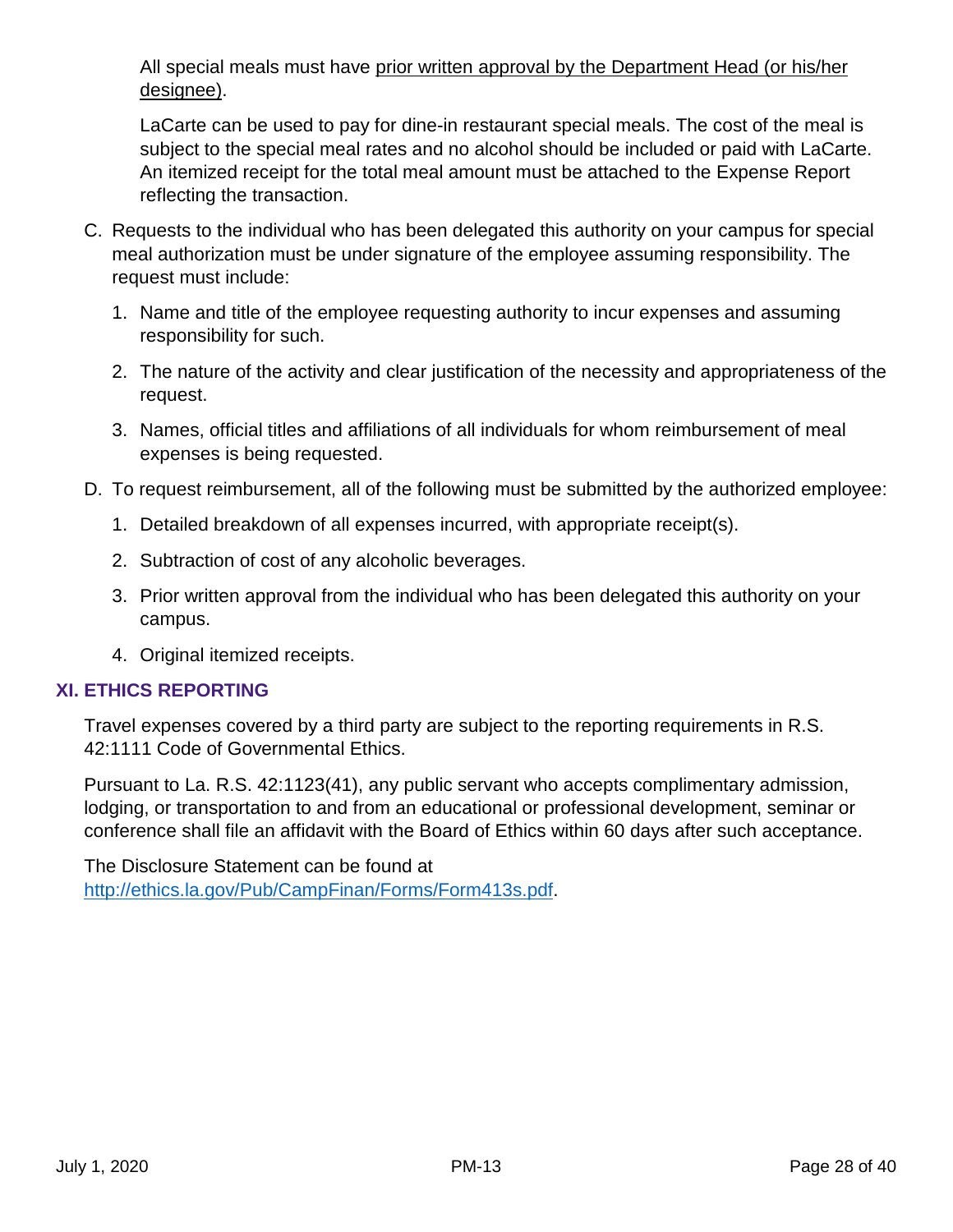# **INDEX**

| В.<br>Е.                                                                                 |  |
|------------------------------------------------------------------------------------------|--|
| A. Communications Expense Relative to Official University Business  23<br>В.<br>D.<br>Е. |  |
|                                                                                          |  |
|                                                                                          |  |
|                                                                                          |  |
|                                                                                          |  |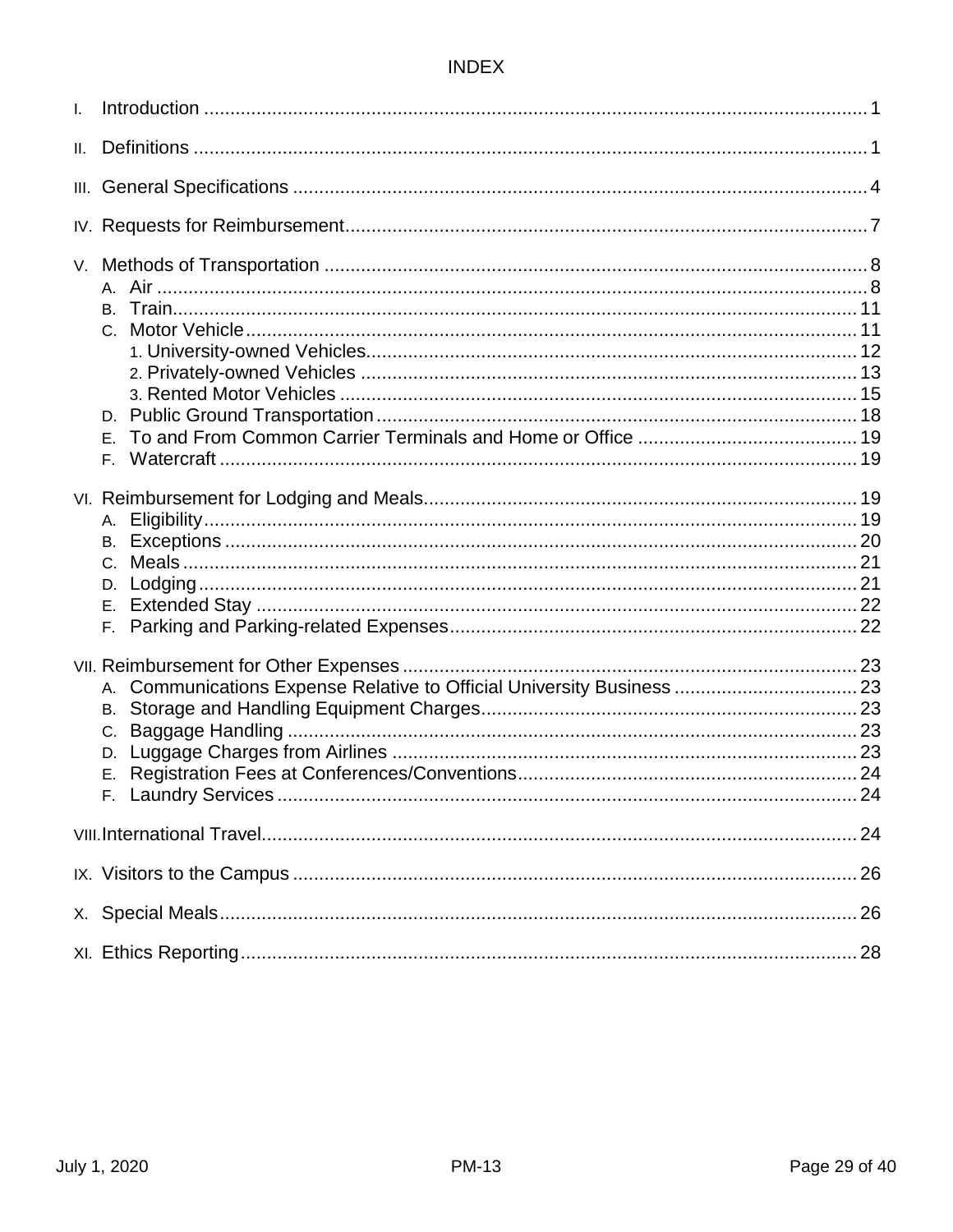

#### UNIVERSITY TRAVEL RATES

#### Section V. C. 2. - Travel by Privately-Owned Vehicle

| Mileage Rate                                                 | 56 cents per mile              |
|--------------------------------------------------------------|--------------------------------|
| Relocation Rate (see FASOP: AS-01, Relocation Reimbursement) | Rate in effect at time of move |

### Section VI. A. 2. - Single Day Meal

| Breakfast & Lunch: The 12 hours travel duration must begin at or before 6 a.m.                                                                                | \$24 |
|---------------------------------------------------------------------------------------------------------------------------------------------------------------|------|
| Lunch: Requires 12 hours duration in travel status                                                                                                            | \$14 |
| Lunch & Dinner: The 12 hours travel duration must end at or after 8 p.m.                                                                                      | \$43 |
| Maximum Meal Allowance for Single Day Travel - Employees must be in travel status for a<br>minimum of 12 hours to be eligible for meals on single day travel. | \$43 |

### Section VI. C. 1. - Meals

| <b>Areas</b> | <b>Description</b>                                                                                                                                                                                                                                                                                                                                                                                                     | <b>Breakfast</b> | Lunch | <b>Dinner</b> | Total |
|--------------|------------------------------------------------------------------------------------------------------------------------------------------------------------------------------------------------------------------------------------------------------------------------------------------------------------------------------------------------------------------------------------------------------------------------|------------------|-------|---------------|-------|
| Tier I       | In state cities, with the exception of New Orleans                                                                                                                                                                                                                                                                                                                                                                     | 10               | 14    | 29            | 53    |
| Tier II      | New Orleans and out-of-state cities, with exception of cities in Tiers III & IV                                                                                                                                                                                                                                                                                                                                        | 13               | 18    | 30            | 61    |
| Tier III     | Atlanta, Austin, Cleveland, Dallas/Fort Worth, Denver, Ft. Lauderdale, Hartford,<br>Houston, Kansas City, MO, Las Vegas, Los Angeles, Miami, Minneapolis/St. Paul,<br>Nashville, Oakland, Orlando, Philadelphia, Phoenix, Pittsburgh, Portland, OR,<br>Sacramento, San Antonio, San Diego, Sedona, St. Louis, Wilmington, DE, Puerto<br>Rico, Virgin Island, all of Alaska and Hawaii, American Samoa, Guam and Saipan | 13               | 19    | 33            | 65    |
| Tier IV      | Alexandria & Arlington, VA, Baltimore, Boston, Chicago, New York City, San<br>Francisco, Seattle, Washington, DC, and International Cities                                                                                                                                                                                                                                                                             | 14               | 21    | 36            |       |

### Section VI. D. 1. - Routine Lodging Allowances

| <b>Areas</b> | <b>Description</b>                                                                                                                                                                                                                                                                                                                                                                                                    | <b>Routine</b><br>Prior to 10/1 | <b>Routine</b><br><b>Effective 10/1</b> |
|--------------|-----------------------------------------------------------------------------------------------------------------------------------------------------------------------------------------------------------------------------------------------------------------------------------------------------------------------------------------------------------------------------------------------------------------------|---------------------------------|-----------------------------------------|
| Tier I       | In state cities (except as listed)                                                                                                                                                                                                                                                                                                                                                                                    | 96                              | 96                                      |
| Tier I       | Alexandria/Leesville/Natchitoches                                                                                                                                                                                                                                                                                                                                                                                     | 99                              | 99                                      |
| Tier I       | Baton Rouge - EBR                                                                                                                                                                                                                                                                                                                                                                                                     | 100                             | 99                                      |
| Tier I       | Baton Rouge - Lod Cook only                                                                                                                                                                                                                                                                                                                                                                                           | 110                             | 109                                     |
| Tier I       | Covington/Slidell - St. Tammany                                                                                                                                                                                                                                                                                                                                                                                       | 96                              | 96                                      |
| Tier I       | Lafayette                                                                                                                                                                                                                                                                                                                                                                                                             | 96                              | 96                                      |
| Tier I       | Lake Charles - Calcasieu                                                                                                                                                                                                                                                                                                                                                                                              | 96                              | 96                                      |
| Tier II      | New Orleans - Orleans, St. Bernard, Jefferson and Plaquemines parishes (Jul - Sept)                                                                                                                                                                                                                                                                                                                                   | 117                             | 117                                     |
| Tier II      | New Orleans - Orleans, St. Bernard, Jefferson and Plaquemines parishes (Oct - Dec)                                                                                                                                                                                                                                                                                                                                    |                                 | 136                                     |
| Tier II      | New Orleans - Orleans, St. Bernard, Jefferson and Plaquemines parishes (Jan - May)                                                                                                                                                                                                                                                                                                                                    |                                 | 158                                     |
| Tier II      | New Orleans - Orleans, St. Bernard, Jefferson and Plaguemines parishes (June)                                                                                                                                                                                                                                                                                                                                         |                                 | 136                                     |
| Tier II      | Out-of-State (except cities listed in Tier III & IV)                                                                                                                                                                                                                                                                                                                                                                  | 96                              | 96                                      |
| Tier III     | Atlanta, Austin, Cleveland, Dallas/Fort Worth, Denver, Ft. Lauderdale, Hartford, Houston, Kansas City,<br>MO, Las Vegas, Los Angeles, Miami, Minneapolis/St. Paul, Nashville, Oakland, Orlando, Philadelphia,<br>Phoenix, Pittsburgh, Portland, OR, Sacramento, San Antonio, San Diego, Sedona St. Louis, Wilmington,<br>DE, Puerto Rico, US Virgin Island, all of Alaska and Hawaii, American Samoa, Guam and Saipan | 170                             | 170                                     |
| Tier IV      | Baltimore, San Francisco, Seattle, Chicago, Boston                                                                                                                                                                                                                                                                                                                                                                    | 212                             | 212                                     |
| Tier IV      | <b>International Cities</b>                                                                                                                                                                                                                                                                                                                                                                                           | 200                             | 200                                     |
| Tier IV      | Alexandria & Arlington, VA, New York City, Washington, DC                                                                                                                                                                                                                                                                                                                                                             | 225                             | 225                                     |
| July 1, 2020 | <b>PM-13</b>                                                                                                                                                                                                                                                                                                                                                                                                          |                                 | Page 30 of 40                           |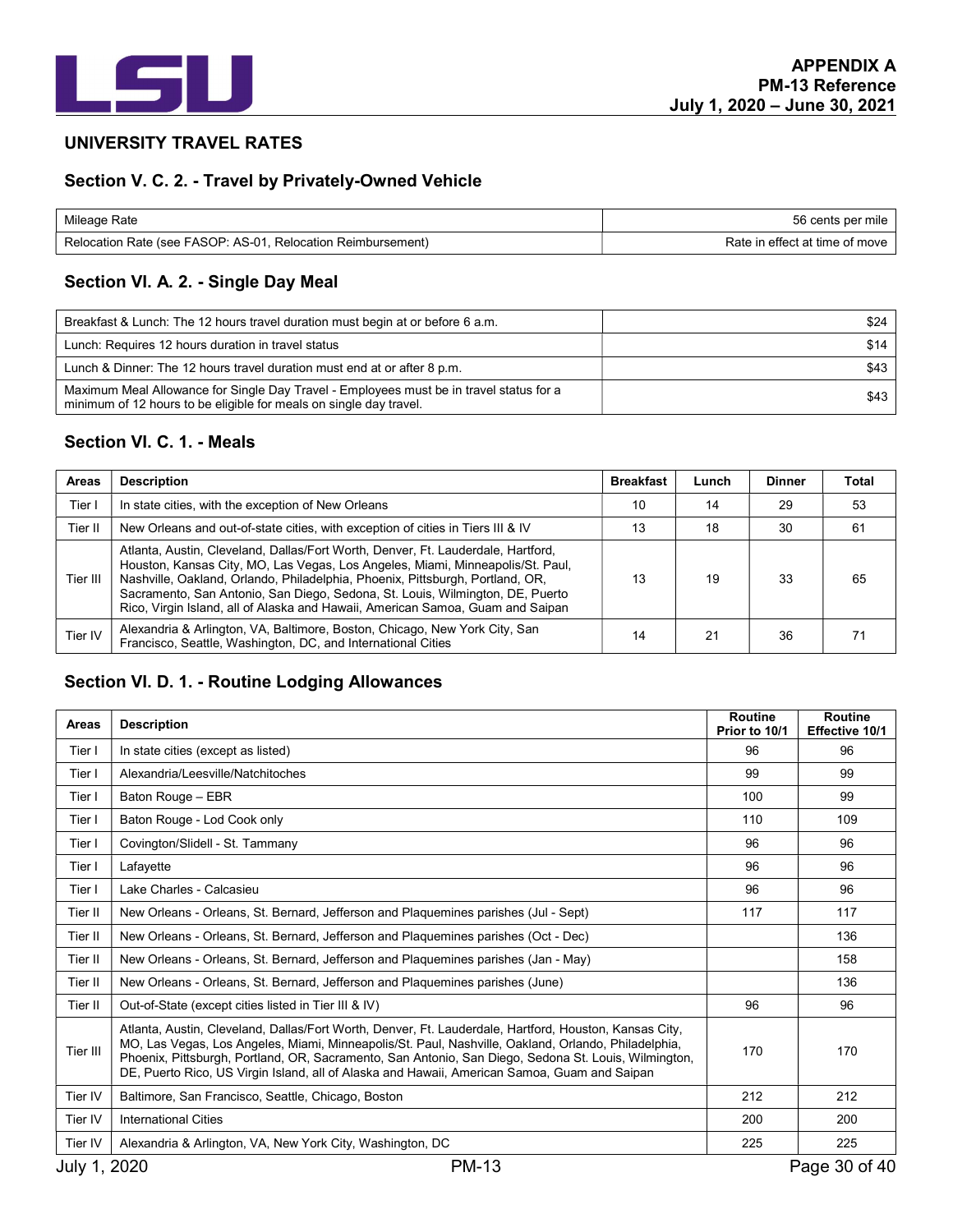

#### **UNIVERSITY TRAVEL RATES**

### **Section V. D. - Public Ground Transportation**

| Airport Shuttle/Limousines and Taxis        | Require a receipt & tips may not exceed 20% of the total charge.                                                               |
|---------------------------------------------|--------------------------------------------------------------------------------------------------------------------------------|
| Other forms of Public Ground Transportation | Limited to \$15 per day without a receipt, claims in excess of \$15 per day require a receipt. (i.e.,<br>Buses, Subways, etc.) |

#### **Section VI. F. - Parking and Related Expenses**

| Baton Rouge Airport       | Contract Rate is \$4.50 per day (receipts required) for parking in the indoor parking garage, as<br>well as the outside, fenced parking lot at the airport.                                                                                                                                                    |
|---------------------------|----------------------------------------------------------------------------------------------------------------------------------------------------------------------------------------------------------------------------------------------------------------------------------------------------------------|
| New Orleans Airport       | At this time, only USPARK's uncovered parking is reimbursable with receipts (as published on<br>USPARK.net).<br>If parking at another facility, employees are allowed actual expenses for uncovered parking with<br>a receipt.<br>Note: All taxes and fees are inclusive of the contract rate minus sales tax. |
| Other Parking             | For each transaction over \$5, a receipt is required. Other parking includes airport parking,<br>except for the two airports listed above, ferry fares, and road and bridge tolls.                                                                                                                             |
| <b>Valet Parking Tips</b> | Not to exceed \$5 per day.                                                                                                                                                                                                                                                                                     |

### **Section VII. - Reimbursement for Other Expenses**

| Communication Expenses for International Travel | Allowed up to \$10 upon arrival at each destination and prior to departure from each destination<br>within the first or last 24 hours of the trip. |  |
|-------------------------------------------------|----------------------------------------------------------------------------------------------------------------------------------------------------|--|
| Baggage Handling for Hotels                     | Tips may be paid one time up to \$5 upon check-in and upon check-out.                                                                              |  |
| Baggage Handling for Airports                   | Tips may be paid one time up to \$5 for outbound departure and inbound departure. (Maximum<br>total for entire trip is not to exceed \$10.)        |  |

#### **Section X. B. 1. - Reimbursement Limits for Special Meals**

| <b>Meal</b>                    | <b>Maximum Allowed</b> |
|--------------------------------|------------------------|
| <b>Breakfast</b>               | \$15 per person        |
| Lunch                          | \$20 per person        |
| <b>Buffet Dinner Reception</b> | \$20 per person        |
| Dinner                         | \$35 per person        |
| <b>Refreshments</b>            | \$5.50 per person      |
| Receptions                     | \$8 per person         |

Note: Tips must be reasonable and not to exceed 20%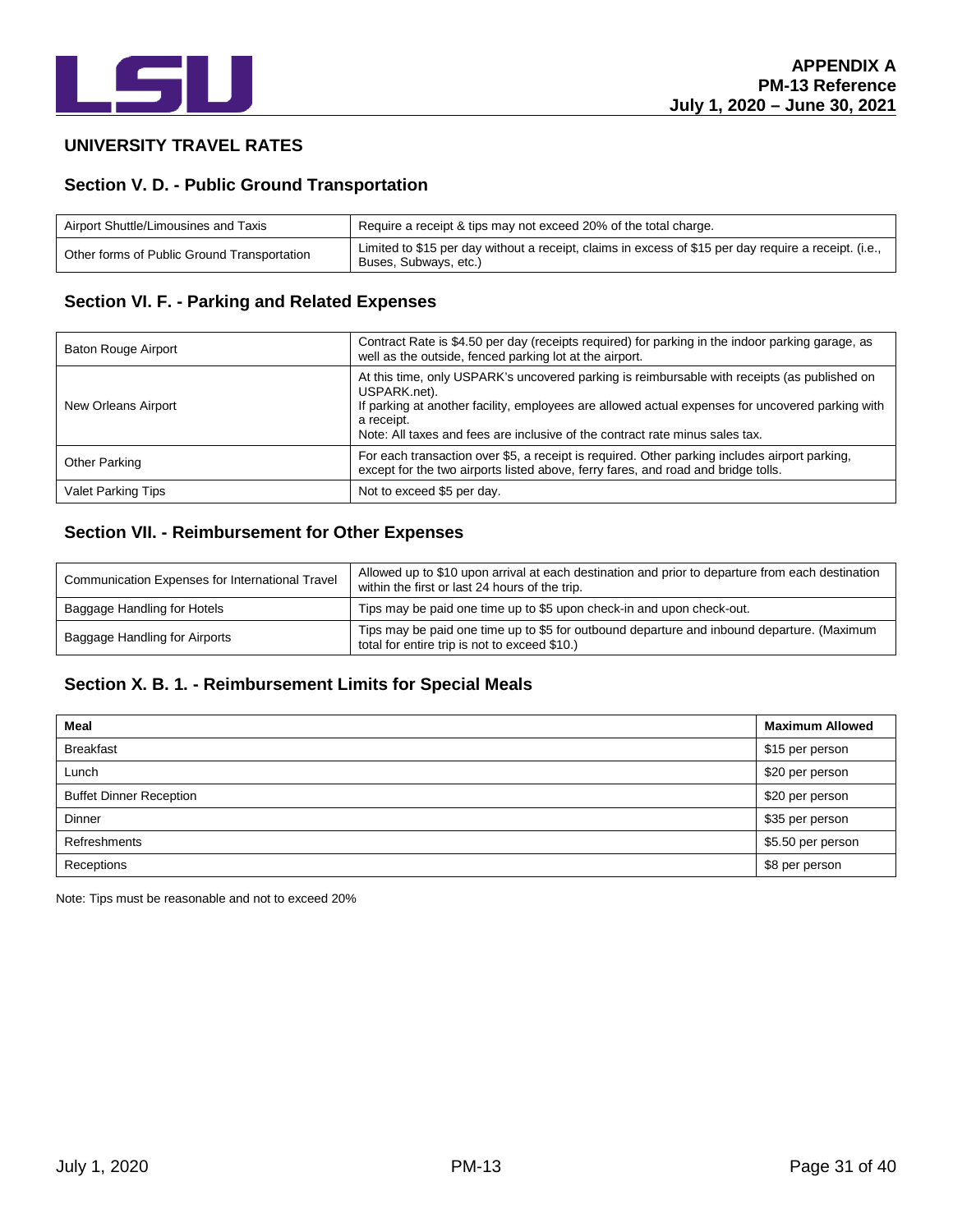

#### **LOUISIANA STATE UNIVERSITY AND A&M COLLEGE APPROVAL AUTHORITY**

### **Section III - Contract Travel Services**

| <b>Reference</b> | <b>Description</b>                            | <b>Designated</b><br><b>Title/Position/Role</b> | Delegated<br><b>Title/Position/Role</b> |
|------------------|-----------------------------------------------|-------------------------------------------------|-----------------------------------------|
| А.               | Person authorized to grant exception approval | <b>Associate Vice President</b>                 | Director/Assistant Director             |
|                  | for non-use of the contracted travel agency   | of Accounting Services                          | AP & Travel                             |

#### **Section V - Method of Transportation**

| Reference | <b>Description</b>                                                                                                                                                                                                                  | <b>Designated</b><br><b>Title/Position/Role</b>             | <b>Delegated</b><br><b>Title/Position/Role</b> |
|-----------|-------------------------------------------------------------------------------------------------------------------------------------------------------------------------------------------------------------------------------------|-------------------------------------------------------------|------------------------------------------------|
| A.3.      | Person authorized to grant exception approval<br>for non-use of the contracted travel agency                                                                                                                                        | Associate Vice President<br>of Accounting Services          | Director/Assistant Director<br>AP & Travel     |
| A.3.a.    | Person authorized to grant exception approval<br>for non-use of the contracted travel agency                                                                                                                                        | Associate Vice President<br>of Accounting Services          | Director/Assistant Director<br>AP & Travel     |
| A.3 b.    | Person authorized to grant exception approval<br>to allow the cost for changes or cancellations<br>of traveler's airfare                                                                                                            | Associate Vice President<br>of Accounting Services          | Director/Assistant Director<br>AP & Travel     |
| C.2.i.    | Person authorized to approve a lump sum<br>allowance for transportation or reimbursement<br>of transportation (mileage) when a traveler is<br>required to regularly use his/her privately-<br>owned vehicle for University business | Associate Vice President<br>of Human Resource<br>Management | N/A                                            |

# **Section VI - Reimbursement of Lodging and Meals**

| Reference | <b>Description</b>                                                                                                     | <b>Designated</b><br><b>Title/Position/Role</b>    | <b>Delegated</b><br><b>Title/Position/Role</b> |
|-----------|------------------------------------------------------------------------------------------------------------------------|----------------------------------------------------|------------------------------------------------|
| A.1.      | Person authorized to approve travel greater<br>than 30 days                                                            | Associate Vice President<br>of Accounting Services | N/A                                            |
| Е.        | Person authorized to approve extended stay<br>travel allowances justified by the<br>circumstances affecting the travel | Associate Vice President<br>of Accounting Services | N/A                                            |

| Reference | <b>Description</b>                                                 | <b>Designated</b><br><b>Title/Position/Role</b> | <b>Delegated</b><br><b>Title/Position/Role</b> |
|-----------|--------------------------------------------------------------------|-------------------------------------------------|------------------------------------------------|
|           | Person authorized to approve travel to High<br><b>Risk Regions</b> | Provost                                         | Vice Provost                                   |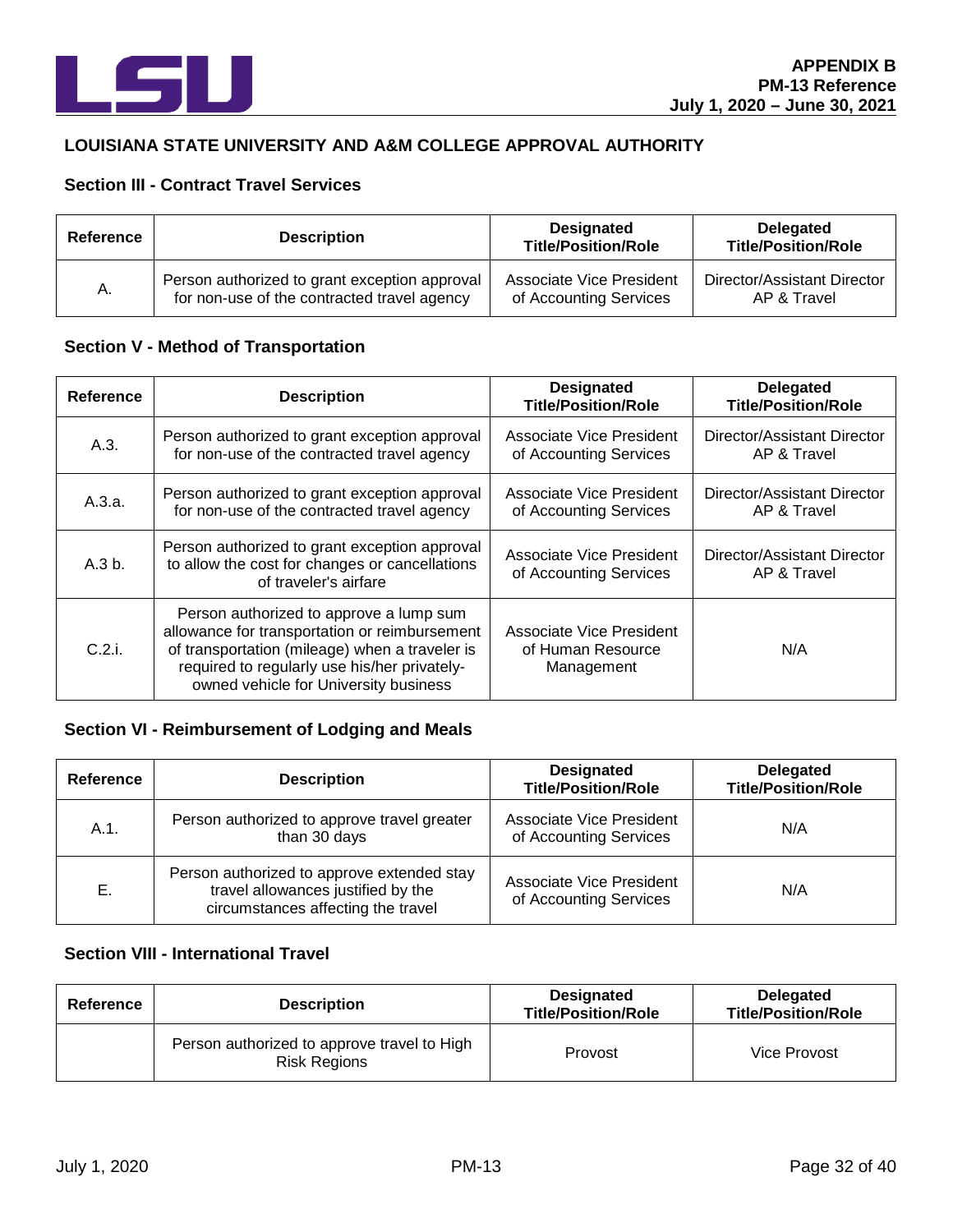

#### **LOUISIANA STATE UNIVERSITY AT ALEXANDRIA APPROVAL AUTHORITY**

#### **Section III - Contract Travel Services**

| Reference | <b>Description</b>                                                                           | <b>Designated</b><br><b>Title/Position/Role</b>             | <b>Delegated</b><br><b>Title/Position/Role</b> |
|-----------|----------------------------------------------------------------------------------------------|-------------------------------------------------------------|------------------------------------------------|
| А.        | Person authorized to grant exception approval<br>for non-use of the contracted travel agency | Vice Chancellor Finance &<br><b>Administrative Services</b> | N/A                                            |

#### **Section V - Method of Transportation**

| Reference | <b>Description</b>                                                                                                                                                                                                                  | <b>Designated</b><br><b>Title/Position/Role</b>             | <b>Delegated</b><br><b>Title/Position/Role</b> |
|-----------|-------------------------------------------------------------------------------------------------------------------------------------------------------------------------------------------------------------------------------------|-------------------------------------------------------------|------------------------------------------------|
| A.3.      | Person authorized to grant exception approval<br>for non-use of the contracted travel agency                                                                                                                                        | Vice Chancellor Finance &<br><b>Administrative Services</b> | N/A                                            |
| A.3.a.    | Person authorized to grant exception approval<br>for non-use of the contracted travel agency                                                                                                                                        | Vice Chancellor Finance &<br><b>Administrative Services</b> | N/A                                            |
| A.3 b.    | Person authorized to grant exception approval<br>to allow the cost for changes or cancellations<br>of traveler's airfare                                                                                                            | Vice Chancellor Finance &<br><b>Administrative Services</b> | N/A                                            |
| C.2.i.    | Person authorized to approve a lump sum<br>allowance for transportation or reimbursement<br>of transportation (mileage) when a traveler is<br>required to regularly use his/her privately-<br>owned vehicle for University business | Vice Chancellor Finance &<br><b>Administrative Services</b> | N/A                                            |

### **Section VI - Reimbursement of Lodging and Meals**

| Reference | <b>Description</b>                                                                                                     | <b>Designated</b><br><b>Title/Position/Role</b>             | <b>Delegated</b><br><b>Title/Position/Role</b>              |
|-----------|------------------------------------------------------------------------------------------------------------------------|-------------------------------------------------------------|-------------------------------------------------------------|
| $A.1$ .   | Person authorized to approve travel greater<br>than 30 days                                                            | Chancellor                                                  | Vice Chancellor Finance &<br><b>Administrative Services</b> |
| Е.        | Person authorized to approve extended stay<br>travel allowances justified by the<br>circumstances affecting the travel | Vice Chancellor Finance &<br><b>Administrative Services</b> | N/A                                                         |

| Reference | <b>Description</b>                                                 | <b>Designated</b><br><b>Title/Position/Role</b> | <b>Delegated</b><br><b>Title/Position/Role</b>         |
|-----------|--------------------------------------------------------------------|-------------------------------------------------|--------------------------------------------------------|
|           | Person authorized to approve travel to High<br><b>Risk Regions</b> | Chancellor                                      | Vice Chancellor Finance &<br>Admin Services or Provost |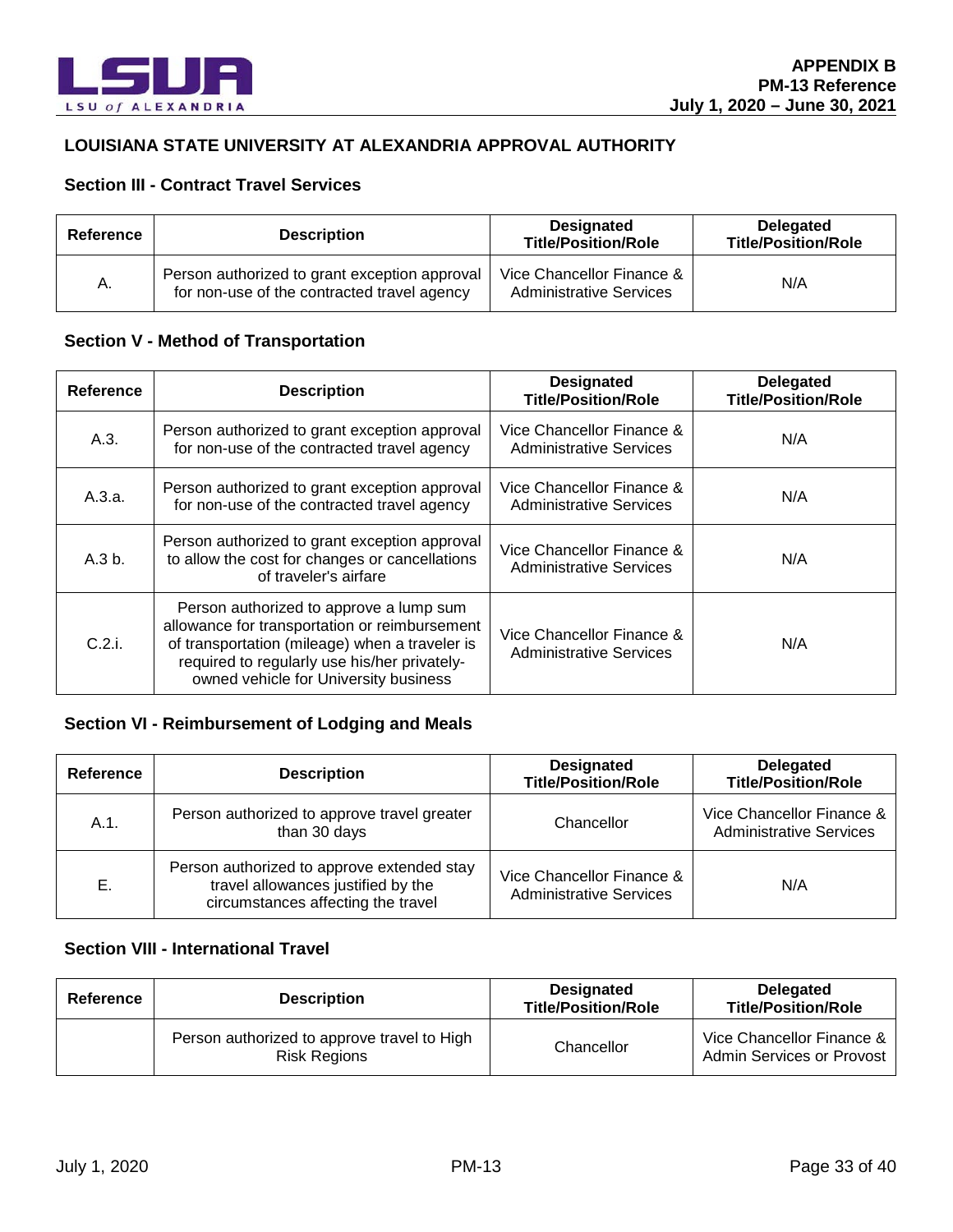

#### **LOUISIANA STATE UNIVERSITY AT EUNICE APPROVAL AUTHORITY**

### **Section III - Contract Travel Services**

| Reference | <b>Description</b>                                                                           | <b>Designated</b><br><b>Title/Position/Role</b> | <b>Delegated</b><br><b>Title/Position/Role</b> |
|-----------|----------------------------------------------------------------------------------------------|-------------------------------------------------|------------------------------------------------|
| Α.        | Person authorized to grant exception approval<br>for non-use of the contracted travel agency | Chancellor                                      | N/A                                            |

#### **Section V - Method of Transportation**

| Reference | <b>Description</b>                                                                                                                                                                                                                  | <b>Designated</b><br><b>Title/Position/Role</b> | <b>Delegated</b><br><b>Title/Position/Role</b> |
|-----------|-------------------------------------------------------------------------------------------------------------------------------------------------------------------------------------------------------------------------------------|-------------------------------------------------|------------------------------------------------|
| A.3.      | Person authorized to grant exception approval<br>for non-use of the contracted travel agency                                                                                                                                        | Chancellor                                      | N/A                                            |
| A.3.a.    | Person authorized to grant exception approval<br>for non-use of the contracted travel agency                                                                                                                                        | Chancellor                                      | N/A                                            |
| A.3 b.    | Person authorized to grant exception approval<br>to allow the cost for changes or cancellations<br>of traveler's airfare                                                                                                            | Chancellor                                      | N/A                                            |
| C.2.i.    | Person authorized to approve a lump sum<br>allowance for transportation or reimbursement<br>of transportation (mileage) when a traveler is<br>required to regularly use his/her privately-<br>owned vehicle for University business | Vice Chancellor for<br><b>Business Affairs</b>  | N/A                                            |

### **Section VI - Reimbursement of Lodging and Meals**

| Reference | <b>Description</b>                                                                                                     | <b>Designated</b><br><b>Title/Position/Role</b> | <b>Delegated</b><br><b>Title/Position/Role</b> |
|-----------|------------------------------------------------------------------------------------------------------------------------|-------------------------------------------------|------------------------------------------------|
| A.1.      | Person authorized to approve travel greater<br>than 30 days                                                            | Chancellor                                      | N/A                                            |
| Е.        | Person authorized to approve extended stay<br>travel allowances justified by the<br>circumstances affecting the travel | Chancellor                                      | N/A                                            |

| Reference | <b>Description</b>                                                 | <b>Designated</b><br><b>Title/Position/Role</b> | <b>Delegated</b><br><b>Title/Position/Role</b> |
|-----------|--------------------------------------------------------------------|-------------------------------------------------|------------------------------------------------|
|           | Person authorized to approve travel to High<br><b>Risk Regions</b> | Chancellor                                      | N/A                                            |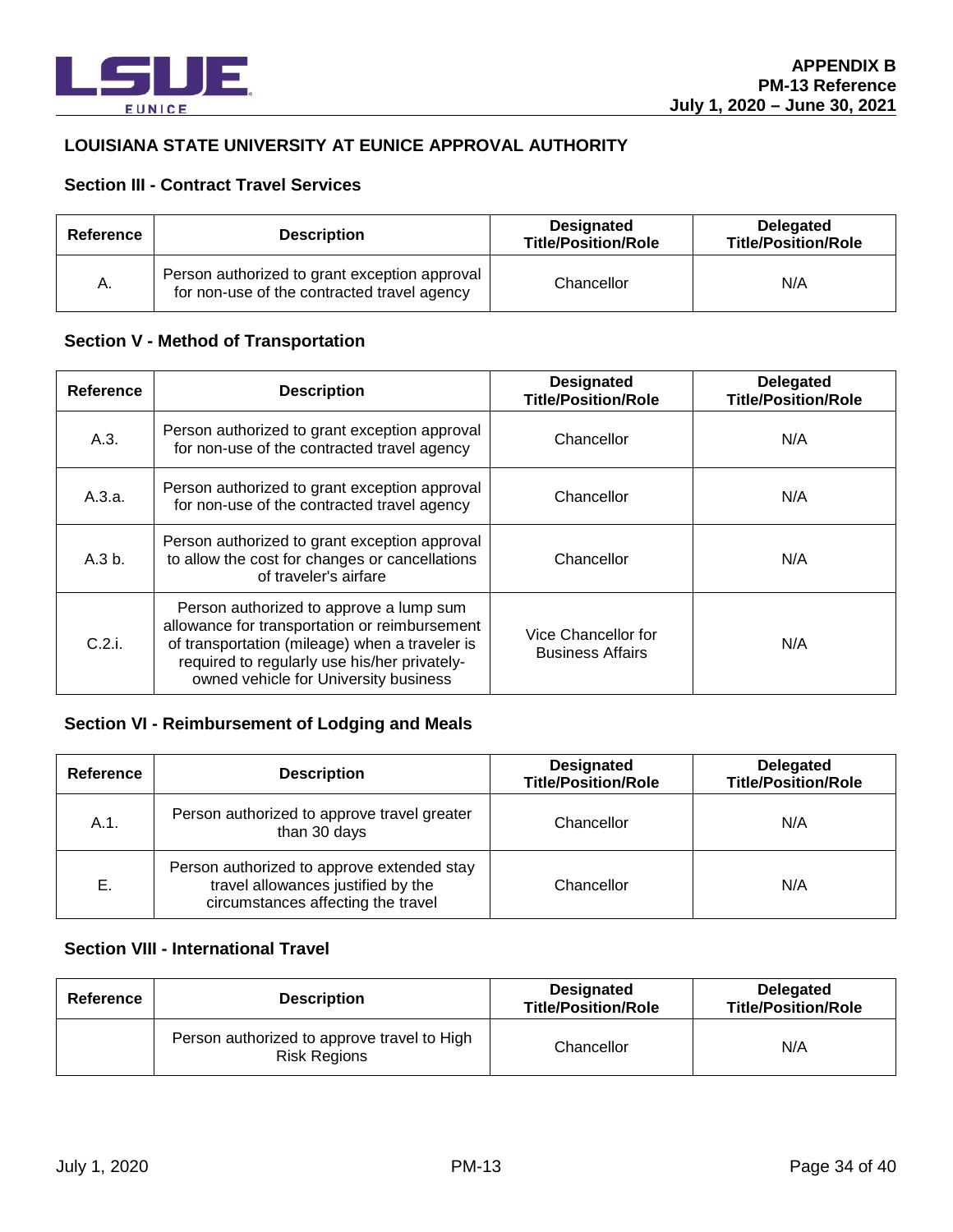

#### **LOUISIANA STATE UNIVERSITY IN SHREVEPORT APPROVAL AUTHORITY**

#### **Section III - Contract Travel Services**

| Reference | <b>Description</b>                            | <b>Designated</b><br><b>Title/Position/Role</b> | Delegated<br><b>Title/Position/Role</b> |
|-----------|-----------------------------------------------|-------------------------------------------------|-----------------------------------------|
| А.        | Person authorized to grant exception approval | Vice Chancellor for                             | Director of Accounting                  |
|           | for non-use of the contracted travel agency   | <b>Business Affairs</b>                         | <b>Services</b>                         |

#### **Section V - Method of Transportation**

| Reference | <b>Description</b>                                                                                                                                                                                                                  | <b>Designated</b><br><b>Title/Position/Role</b> | <b>Delegated</b><br><b>Title/Position/Role</b> |
|-----------|-------------------------------------------------------------------------------------------------------------------------------------------------------------------------------------------------------------------------------------|-------------------------------------------------|------------------------------------------------|
| A.3.      | Person authorized to grant exception approval<br>for non-use of the contracted travel agency                                                                                                                                        | Vice Chancellor for<br><b>Business Affairs</b>  | Director of Accounting<br>Services             |
| A.3.a.    | Person authorized to grant exception approval<br>for non-use of the contracted travel agency                                                                                                                                        | Vice Chancellor for<br><b>Business Affairs</b>  | Director of Accounting<br>Services             |
| A.3 b.    | Person authorized to grant exception approval<br>to allow the cost for changes or cancellations<br>of traveler's airfare                                                                                                            | Vice Chancellor for<br><b>Business Affairs</b>  | Director of Accounting<br>Services             |
| C.2.i.    | Person authorized to approve a lump sum<br>allowance for transportation or reimbursement<br>of transportation (mileage) when a traveler is<br>required to regularly use his/her privately-<br>owned vehicle for University business | Vice Chancellor for<br><b>Business Affairs</b>  | Director of Accounting<br>Services             |

### **Section VI - Reimbursement of Lodging and Meals**

| Reference | <b>Description</b>                                                                                                     | <b>Designated</b><br><b>Title/Position/Role</b> | <b>Delegated</b><br><b>Title/Position/Role</b> |
|-----------|------------------------------------------------------------------------------------------------------------------------|-------------------------------------------------|------------------------------------------------|
| A.1.      | Person authorized to approve travel greater<br>than 30 days                                                            | Chancellor                                      | Provost                                        |
| Е.        | Person authorized to approve extended stay<br>travel allowances justified by the<br>circumstances affecting the travel | Vice Chancellor for<br><b>Business Affairs</b>  | Director of Accounting<br>Services             |

| Reference | <b>Description</b>                                                 | <b>Designated</b><br><b>Title/Position/Role</b> | <b>Delegated</b><br><b>Title/Position/Role</b> |
|-----------|--------------------------------------------------------------------|-------------------------------------------------|------------------------------------------------|
|           | Person authorized to approve travel to High<br><b>Risk Regions</b> | Chancellor                                      | Provost                                        |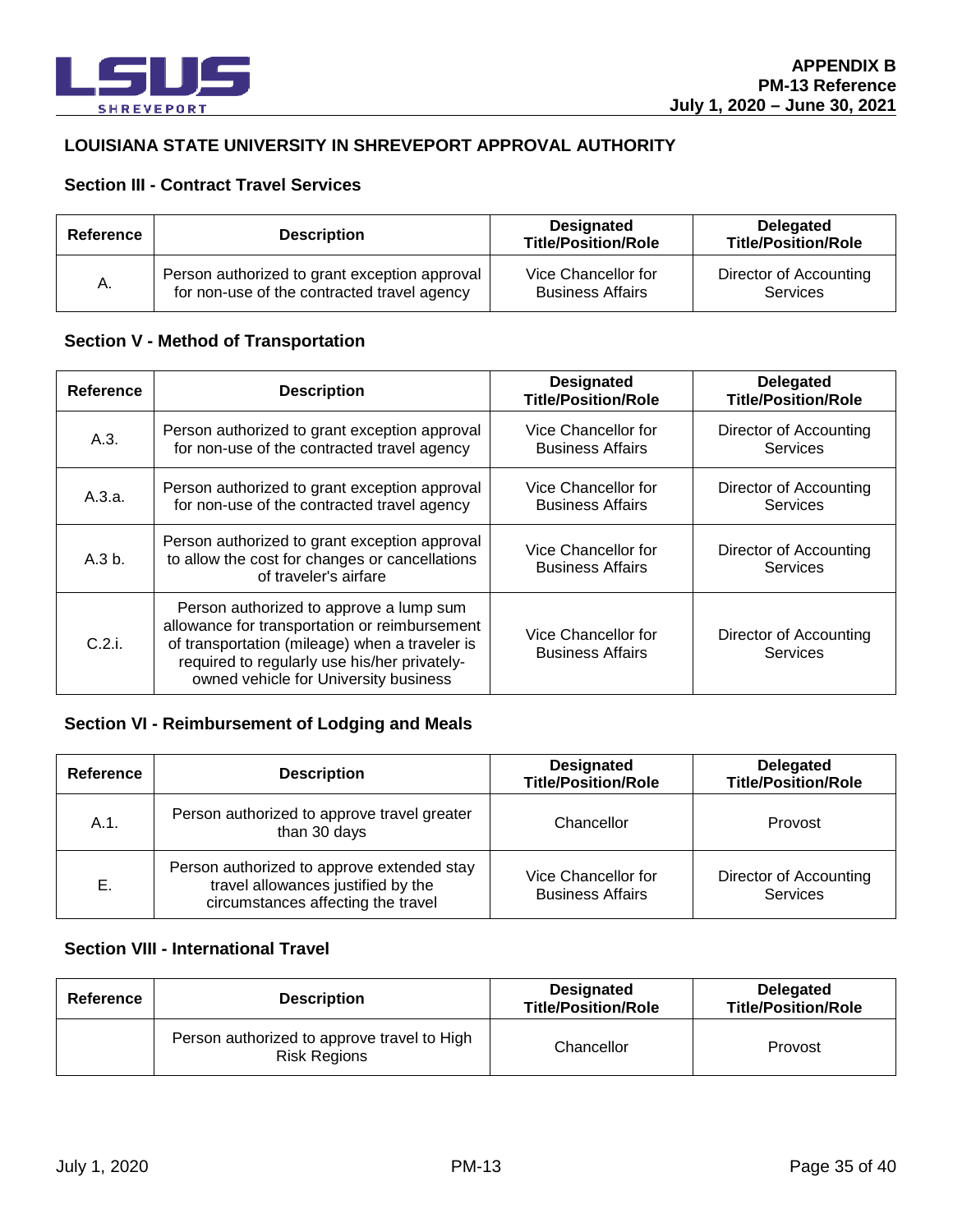

### **LOUISIANA STATE UNIVERSITY AGRICULTURAL CENTER APPROVAL AUTHORITY**

### **Section III - Contract Travel Services**

| Reference | <b>Description</b>                                                                           | <b>Designated</b><br><b>Title/Position/Role</b> | <b>Delegated</b><br><b>Title/Position/Role</b> |
|-----------|----------------------------------------------------------------------------------------------|-------------------------------------------------|------------------------------------------------|
| А.        | Person authorized to grant exception approval<br>for non-use of the contracted travel agency | Vice President                                  | Director of Accounting<br><b>Services</b>      |

#### **Section V - Method of Transportation**

| Reference | <b>Description</b>                                                                                                                                                                                                                  | <b>Designated</b><br><b>Title/Position/Role</b> | <b>Delegated</b><br><b>Title/Position/Role</b> |
|-----------|-------------------------------------------------------------------------------------------------------------------------------------------------------------------------------------------------------------------------------------|-------------------------------------------------|------------------------------------------------|
| A.3.      | Person authorized to grant exception approval<br>for non-use of the contracted travel agency                                                                                                                                        | <b>Vice President</b>                           | Director of Accounting<br><b>Services</b>      |
| A.3.a.    | Person authorized to grant exception approval<br>for non-use of the contracted travel agency                                                                                                                                        | Vice President                                  | Director of Accounting<br><b>Services</b>      |
| A.3 b.    | Person authorized to grant exception approval<br>to allow the cost for changes or cancellations<br>of traveler's airfare                                                                                                            | Vice President                                  | Unit Head                                      |
| C.2.i.    | Person authorized to approve a lump sum<br>allowance for transportation or reimbursement<br>of transportation (mileage) when a traveler is<br>required to regularly use his/her privately-<br>owned vehicle for University business | Vice President                                  | N/A                                            |

# **Section VI - Reimbursement of Lodging and Meals**

| Reference | <b>Description</b>                                                                                                     | <b>Designated</b><br><b>Title/Position/Role</b> | <b>Delegated</b><br><b>Title/Position/Role</b> |
|-----------|------------------------------------------------------------------------------------------------------------------------|-------------------------------------------------|------------------------------------------------|
| A.1.      | Person authorized to approve travel greater<br>than 30 days                                                            | Vice President                                  | Program Leader or<br>Equivalent                |
| Е.        | Person authorized to approve extended stay<br>travel allowances justified by the<br>circumstances affecting the travel | Vice President                                  | Program Leader or<br>Equivalent                |

#### **Section VIII - International Travel**

| Reference | <b>Description</b>                                                 | <b>Designated</b><br><b>Title/Position/Role</b> | Delegated<br><b>Title/Position/Role</b> |
|-----------|--------------------------------------------------------------------|-------------------------------------------------|-----------------------------------------|
|           | Person authorized to approve travel to High<br><b>Risk Regions</b> | Vice President                                  | Program Leader or<br>Equivalent         |

## **Section X - Special Meals**

| Reference | <b>Description</b>                                    | <b>Designated</b><br><b>Title/Position/Role</b> | <b>Delegated</b><br><b>Title/Position/Role</b> |
|-----------|-------------------------------------------------------|-------------------------------------------------|------------------------------------------------|
| B.3.      | Person authorized to approve Special Meal<br>Reauests | Vice President                                  | Director of Accounting<br>Services             |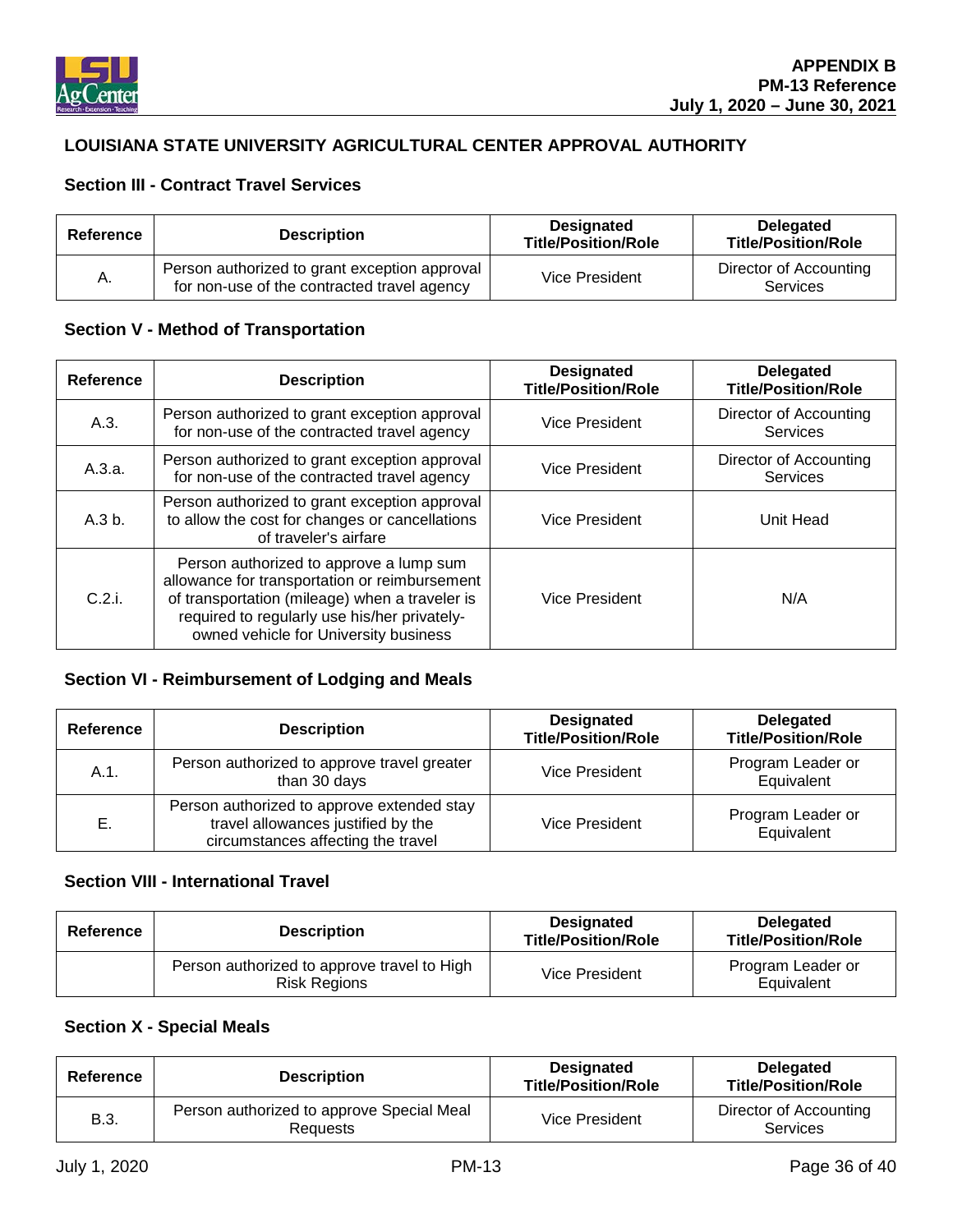

#### **PENNINGTON BIOMEDICAL RESEARCH CENTER APPROVAL AUTHORITY**

### **Section III - Contract Travel Services**

| Reference | <b>Description</b>                                                                           | <b>Designated</b><br><b>Title/Position/Role</b>                         | <b>Delegated</b><br><b>Title/Position/Role</b> |
|-----------|----------------------------------------------------------------------------------------------|-------------------------------------------------------------------------|------------------------------------------------|
| А.        | Person authorized to grant exception approval<br>for non-use of the contracted travel agency | <b>Associate Executive</b><br><b>Director for Operations</b><br>and CFO | Director of Fiscal<br>Operations               |

#### **Section V - Method of Transportation**

| Reference | <b>Description</b>                                                                                                                                                                                                                  | <b>Designated</b><br><b>Title/Position/Role</b>                  | <b>Delegated</b><br><b>Title/Position/Role</b> |
|-----------|-------------------------------------------------------------------------------------------------------------------------------------------------------------------------------------------------------------------------------------|------------------------------------------------------------------|------------------------------------------------|
| A.3.      | Person authorized to grant exception approval<br>for non-use of the contracted travel agency                                                                                                                                        | Associate Executive<br><b>Director for Operations</b><br>and CFO | Director of Fiscal<br>Operations               |
| A.3.a.    | Person authorized to grant exception approval<br>for non-use of the contracted travel agency                                                                                                                                        | Associate Executive<br><b>Director for Operations</b><br>and CFO | Director of Fiscal<br>Operations               |
| A.3 b.    | Person authorized to grant exception approval<br>to allow the cost for changes or cancellations<br>of traveler's airfare                                                                                                            | Associate Executive<br><b>Director for Operations</b><br>and CFO | Director of Fiscal<br>Operations               |
| C.2.i.    | Person authorized to approve a lump sum<br>allowance for transportation or reimbursement<br>of transportation (mileage) when a traveler is<br>required to regularly use his/her privately-<br>owned vehicle for University business | Associate Executive<br><b>Director for Operations</b><br>and CFO | Director of Fiscal<br>Operations               |

### **Section VI - Reimbursement of Lodging and Meals**

| Reference | <b>Description</b>                                                                                                     | <b>Designated</b><br><b>Title/Position/Role</b>                  | <b>Delegated</b><br><b>Title/Position/Role</b> |
|-----------|------------------------------------------------------------------------------------------------------------------------|------------------------------------------------------------------|------------------------------------------------|
| A.1.      | Person authorized to approve travel greater<br>than 30 days                                                            | Associate Executive<br><b>Director for Operations</b><br>and CFO | Director of Fiscal<br>Operations               |
| Е.        | Person authorized to approve extended stay<br>travel allowances justified by the<br>circumstances affecting the travel | Associate Executive<br><b>Director for Operations</b><br>and CFO | Director of Fiscal<br>Operations               |

| Reference | <b>Description</b>                                                 | <b>Designated</b><br><b>Title/Position/Role</b> | <b>Delegated</b><br><b>Title/Position/Role</b>                          |
|-----------|--------------------------------------------------------------------|-------------------------------------------------|-------------------------------------------------------------------------|
|           | Person authorized to approve travel to High<br><b>Risk Regions</b> | <b>Executive Director</b>                       | <b>Associate Executive</b><br><b>Director for Operations</b><br>and CFO |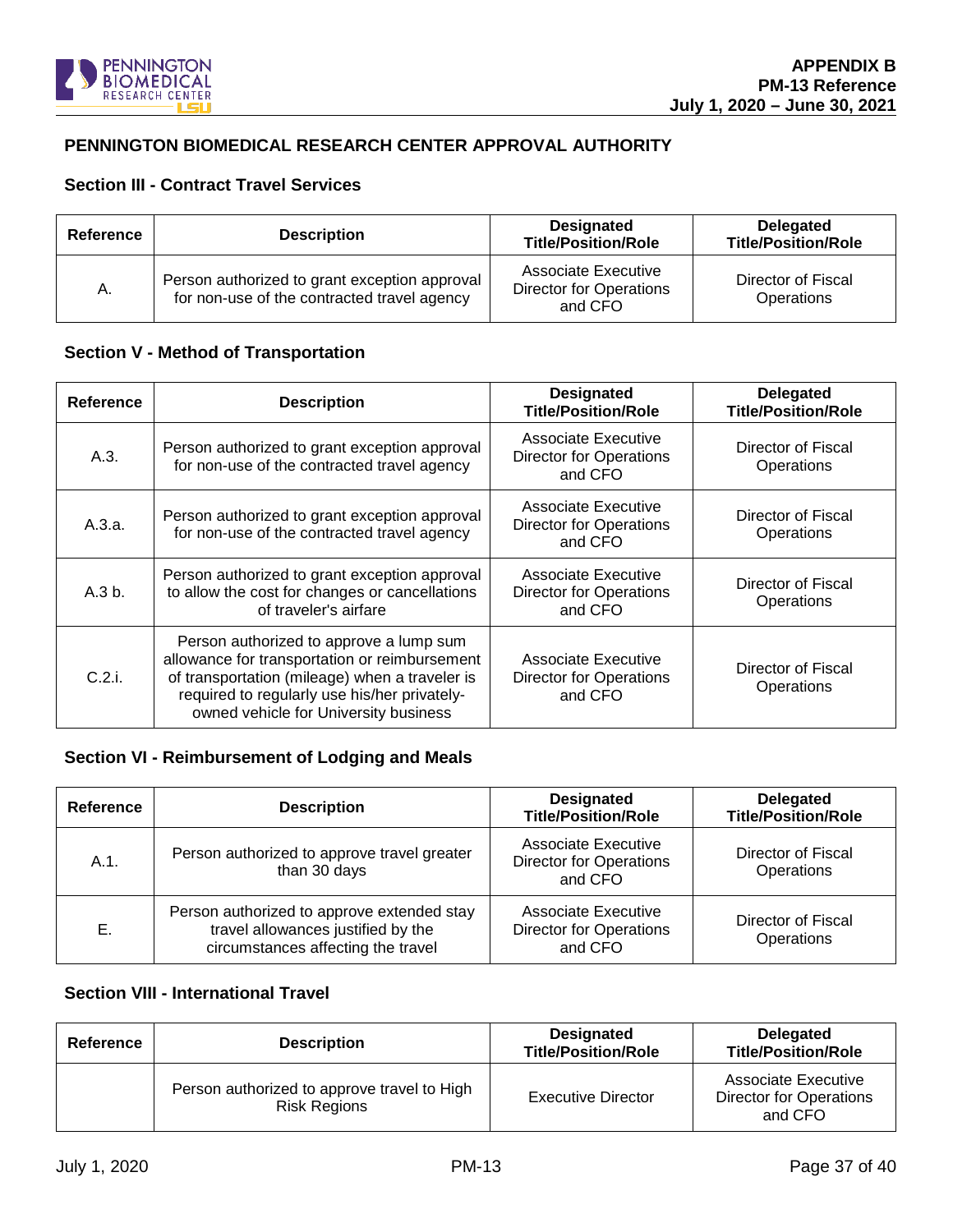

#### **LOUISIANA STATE UNIVERSITY HEALTH SCIENCES CENTER – NEW ORLEANS APPROVAL AUTHORITY**

### **Section III - Contract Travel Services**

| Reference | <b>Description</b>                                                                           | <b>Designated</b><br><b>Title/Position/Role</b>         | <b>Delegated</b><br><b>Title/Position/Role</b> |
|-----------|----------------------------------------------------------------------------------------------|---------------------------------------------------------|------------------------------------------------|
| А.        | Person authorized to grant exception approval<br>for non-use of the contracted travel agency | <b>Executive Director</b><br><b>Accounting Services</b> | N/A                                            |

### **Section V - Method of Transportation**

| Reference | <b>Description</b>                                                                                                                                                                                                                  | <b>Designated</b><br><b>Title/Position/Role</b>     | <b>Delegated</b><br><b>Title/Position/Role</b> |
|-----------|-------------------------------------------------------------------------------------------------------------------------------------------------------------------------------------------------------------------------------------|-----------------------------------------------------|------------------------------------------------|
| A.3.      | Person authorized to grant exception approval<br>for non-use of the contracted travel agency                                                                                                                                        | Executive Director<br><b>Accounting Services</b>    | N/A                                            |
| A.3.a.    | Person authorized to grant exception approval<br>for non-use of the contracted travel agency                                                                                                                                        | Executive Director<br><b>Accounting Services</b>    | N/A                                            |
| A.3 b.    | Person authorized to grant exception approval<br>to allow the cost for changes or cancellations<br>of traveler's airfare                                                                                                            | Executive Director<br><b>Accounting Services</b>    | N/A                                            |
| C.2.i.    | Person authorized to approve a lump sum<br>allowance for transportation or reimbursement<br>of transportation (mileage) when a traveler is<br>required to regularly use his/her privately-<br>owned vehicle for University business | Vice Chancellor of<br>Administration and<br>Finance | N/A                                            |

### **Section VI - Reimbursement of Lodging and Meals**

| Reference | <b>Description</b>                                                                                                     | <b>Designated</b><br><b>Title/Position/Role</b>         | <b>Delegated</b><br><b>Title/Position/Role</b> |
|-----------|------------------------------------------------------------------------------------------------------------------------|---------------------------------------------------------|------------------------------------------------|
| A.1.      | Person authorized to approve travel greater<br>than 30 days                                                            | <b>Executive Director</b><br><b>Accounting Services</b> | N/A                                            |
| Е.        | Person authorized to approve extended stay<br>travel allowances justified by the<br>circumstances affecting the travel | <b>Executive Director</b><br><b>Accounting Services</b> | N/A                                            |

#### **Section VIII - International Travel**

| Reference | <b>Description</b>                                                 | <b>Designated</b><br><b>Title/Position/Role</b> | <b>Delegated</b><br><b>Title/Position/Role</b> |
|-----------|--------------------------------------------------------------------|-------------------------------------------------|------------------------------------------------|
|           | Person authorized to approve travel to High<br><b>Risk Regions</b> | Chancellor                                      | N/A                                            |

### **Section X - Special Meals**

| Reference    | <b>Description</b>                                           | <b>Designated</b><br><b>Title/Position/Role</b>     | <b>Delegated</b><br><b>Title/Position/Role</b>          |
|--------------|--------------------------------------------------------------|-----------------------------------------------------|---------------------------------------------------------|
| B.3.         | Person authorized to approve Special Meal<br><b>Requests</b> | Vice Chancellor of<br>Administration and<br>Finance | <b>Executive Director</b><br><b>Accounting Services</b> |
| July 1, 2020 | <b>PM-13</b>                                                 |                                                     | Page 38 of 40                                           |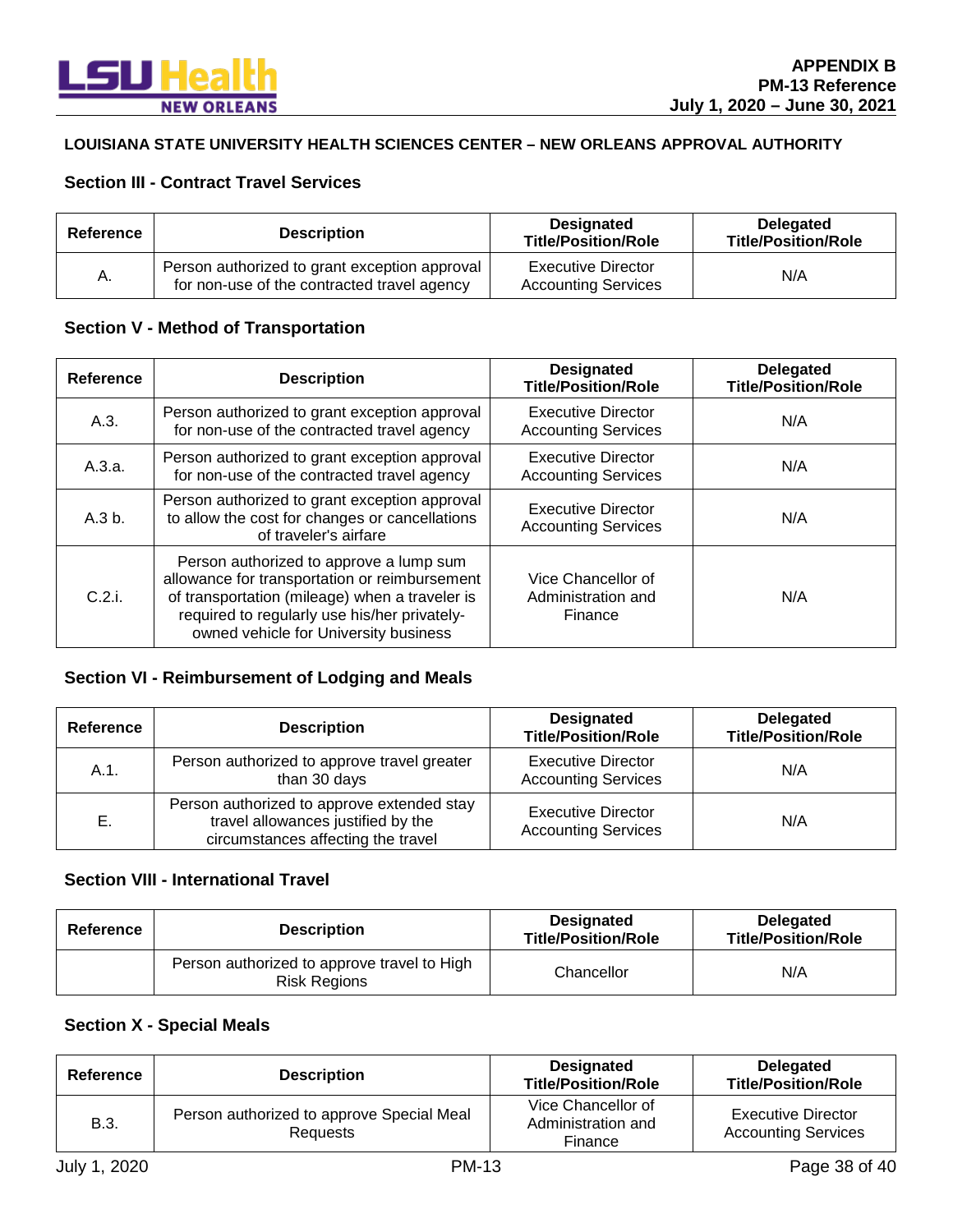

#### **LOUISIANA STATE UNIVERSITY HEALTH SCIENCE CENTER – SHREVEPORT APPROVAL AUTHORITY**

### **Section III - Contract Travel Services**

| Reference | <b>Description</b>                                                                           | <b>Designated</b><br><b>Title/Position/Role</b> | Delegated<br><b>Title/Position/Role</b> |
|-----------|----------------------------------------------------------------------------------------------|-------------------------------------------------|-----------------------------------------|
| А.        | Person authorized to grant exception approval<br>for non-use of the contracted travel agency | Vice Chancellor of<br>Administration            | <b>Chief Financial Officer</b>          |

#### **Section V - Method of Transportation**

| Reference | <b>Description</b>                                                                                                                                                                                                                  | <b>Designated</b><br><b>Title/Position/Role</b> | <b>Delegated</b><br><b>Title/Position/Role</b> |
|-----------|-------------------------------------------------------------------------------------------------------------------------------------------------------------------------------------------------------------------------------------|-------------------------------------------------|------------------------------------------------|
| A.3.      | Person authorized to grant exception approval<br>for non-use of the contracted travel agency                                                                                                                                        | Vice Chancellor of<br>Administration            | <b>Chief Financial Officer</b>                 |
| A.3.a.    | Person authorized to grant exception approval<br>for non-use of the contracted travel agency                                                                                                                                        | Vice Chancellor of<br>Administration            | <b>Chief Financial Officer</b>                 |
| A.3 b.    | Person authorized to grant exception approval<br>to allow the cost for changes or cancellations<br>of traveler's airfare                                                                                                            | Vice Chancellor of<br>Administration            | <b>Chief Financial Officer</b>                 |
| C.2.i.    | Person authorized to approve a lump sum<br>allowance for transportation or reimbursement<br>of transportation (mileage) when a traveler is<br>required to regularly use his/her privately-<br>owned vehicle for University business | Vice Chancellor of<br>Administration            | <b>Chief Financial Officer</b>                 |

# **Section VI - Reimbursement of Lodging and Meals**

| Reference | <b>Description</b>                                                                                                     | <b>Designated</b><br><b>Title/Position/Role</b> | <b>Delegated</b><br><b>Title/Position/Role</b> |
|-----------|------------------------------------------------------------------------------------------------------------------------|-------------------------------------------------|------------------------------------------------|
| A.1.      | Person authorized to approve travel greater<br>than 30 days                                                            | Vice Chancellor of<br>Administration            | <b>Chief Financial Officer</b>                 |
| Е.        | Person authorized to approve extended stay<br>travel allowances justified by the<br>circumstances affecting the travel | Vice Chancellor of<br>Administration            | <b>Chief Financial Officer</b>                 |

| Reference | <b>Description</b>                                                 | <b>Designated</b><br><b>Title/Position/Role</b> | <b>Delegated</b><br><b>Title/Position/Role</b> |
|-----------|--------------------------------------------------------------------|-------------------------------------------------|------------------------------------------------|
|           | Person authorized to approve travel to High<br><b>Risk Regions</b> | Chancellor                                      | Dean                                           |